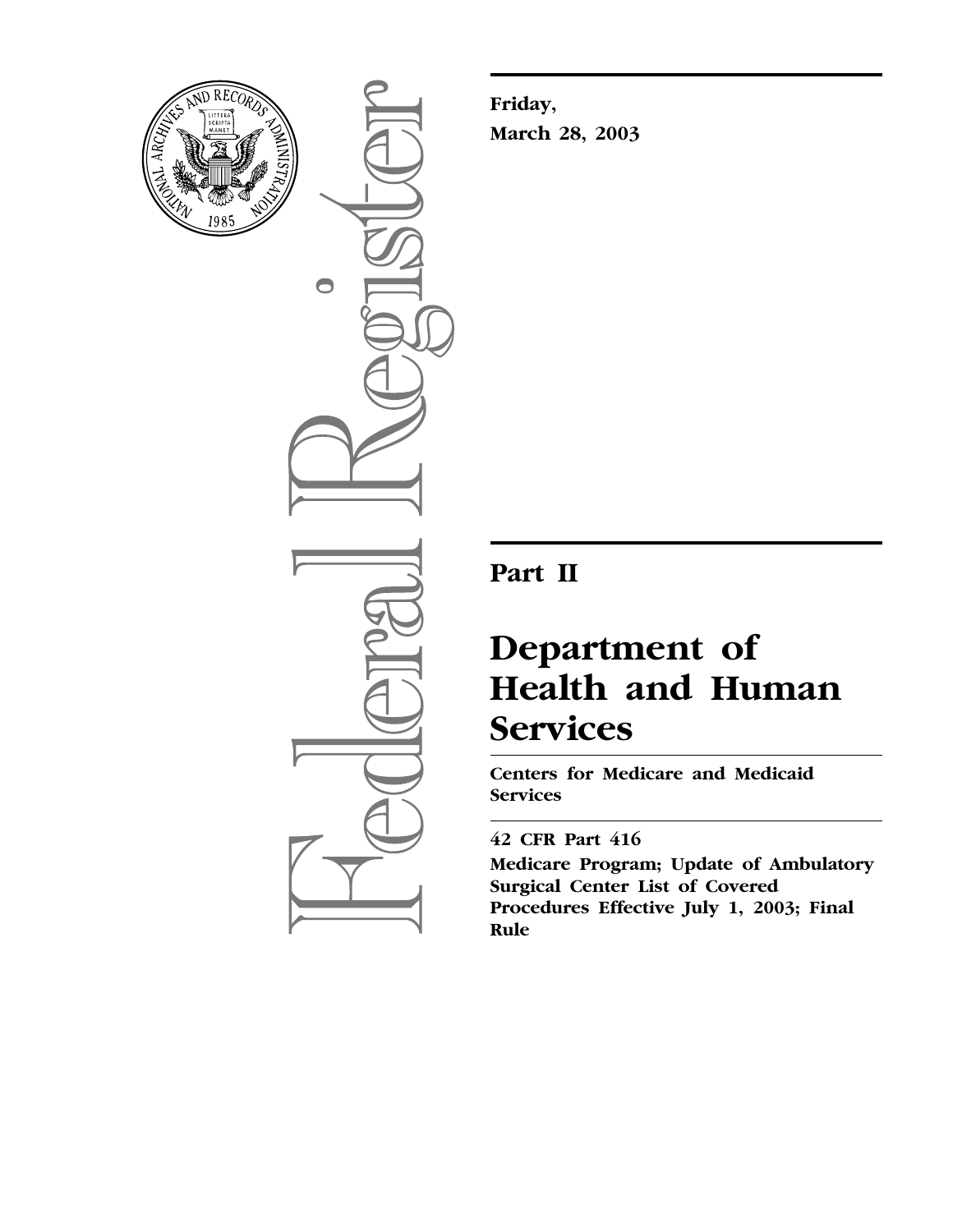#### **DEPARTMENT OF HEALTH AND HUMAN SERVICES**

#### **Centers for Medicare & Medicaid Services**

#### **42 CFR Part 416**

**[CMS–1885–FC]** 

**RIN 0938–AM02** 

#### **Medicare Program; Update of Ambulatory Surgical Center List of Covered Procedures Effective July 1, 2003**

**AGENCY:** Centers for Medicare & Medicaid Services (CMS), HHS. **ACTION:** Final rule with comment period.

**SUMMARY:** This final rule with comment period will make additions to and deletions from the current list of Medicare approved ambulatory surgical center (ASCs) procedures. In addition, it responds to comments received on the June 12, 1998 proposed rule (63 FR 32290) that addressed proposed additions to and deletions from the list of ASC covered procedures. This rule also implements requirements of section 1833(i)(1) and (2) of the Social Security Act.

**DATES:** *Effective date:* These regulations are effective for services furnished on or after July 1, 2003.

*Comment date:* We will consider comments on new proposed additions to and deletions from the ASC list of covered procedures if we receive them at the appropriate address, as provided below, no later than May 27, 2003. **ADDRESSES:** Mail written comments (1 original and 2 copies) to the following address: Centers for Medicare & Medicaid Services, Department of Health and Human Services, Attention: CMS–1885–FC, P.O. Box 8013, Baltimore, MD 21244–8013.

To insure that mailed comments are received in time for us to consider them, please allow for possible delays in delivering them.

Because of staff and resource limitations, we cannot accept comments by facsimile (FAX) transmission. In commenting, please refer to file code CMS–1885–FC.

If you prefer, you may deliver (by hand or courier) your written comments (1 original and 2 copies) to one of the following addresses: Room 445–G, Hubert H. Humphrey Building, 200 Independence Avenue, SW., Washington, DC 20201 or Room C5–14– 03, 7500 Security Boulevard, Baltimore, MD 21244–8013.

(Because access to the interior of the HHH Building is not readily available to persons without Federal Government identification, commenters are encouraged to leave their comments in the CMS drop slots located in the main lobby of the building. A stamp-in clock is available for commenters wishing to retain a proof of filing by stamping in and retaining an extra copy of the comments being filed.)

Comments mailed to the addresses indicated as appropriate for hand or courier delivery may be delayed and could be considered late.

For information on viewing public comments, see the beginning of the **SUPPLEMENTARY INFORMATION** section. **FOR FURTHER INFORMATION CONTACT:** Bob Cereghino, 410–786–4675. **SUPPLEMENTARY INFORMATION:** 

#### **Inspection of Public Comments**

Comments received timely will be available for public inspection as they are received, generally beginning approximately 2 weeks after the close of the comment period, at the headquarters of the Centers for Medicare and Medicaid Services, 7500 Security Boulevard, Baltimore, Maryland 21244, Monday through Friday of each week from 8:30 a.m. to 5 p.m. To schedule an appointment to view public comments, please call (410) 786–7197.

#### **Copies**

To order copies of the **Federal Register** containing this document, send your request to: New Orders, Superintendent of Documents, P.O. Box 371954, Pittsburgh, PA 15250–7954. Specify the date of the issue requested and enclose a check or money order payable to the Superintendent of Documents, or enclose your Visa or Master Card number and expiration date. Credit card orders can also be placed by calling the order desk at (202) 512–1800 or by faxing to (202) 512– 2250. The cost for each copy is \$10. As an alternative, you can view and photocopy the **Federal Register** document at most libraries designated as Federal Depository Libraries and at many other public and academic libraries throughout the country that receive the **Federal Register**.

This **Federal Register** document is also available from the **Federal Register** online database through GPO access, a service of the U.S. Government Printing Office. The Web site address is *http:// [www.access.gpo.gov/nara/index.html](http://www.access.gpo.gov/nara/index.html)*.

#### **I. Background**

#### *A. Legislative History*

Specific provisions of the proposed rule are discussed in detail in Section II below.

Section 1832(a)(2)(F)(i) of the Social Security Act (the Act) provides that benefits under the Medicare Supplementary Medical Insurance program (Part B) include payment for facility services furnished in connection with surgical procedures we specify and which are performed in an ambulatory surgical center (ASC). We are to review and update the list of ASC procedures biennially. To participate in the Medicare program as an ASC, a facility must meet the standards specified under section  $1832(a)(2)(F)(i)$  of the Act and 42 CFR 416.25, which sets forth general conditions and requirements for ASCs.

Generally, there are two primary elements in the total cost of performing a surgical procedure—the cost of the physician's professional services for performing the procedure and the cost of services furnished by the facility where the procedure is performed (for example, surgical supplies and equipment and nursing services). Section 1833(i)(2)(A) of the Act addresses what the ASC facility fee is intended to represent and how the amount of the Medicare payment for ASC facility services is to be determined. It requires us to review and update ASC payment amounts annually.

The ASC payment rate is to be a standard overhead amount established on the basis of our estimate of a fair fee that takes into account the costs incurred by ASCs generally in providing facility services in connection with performing a specific procedure. The Report of the Conference Committee accompanying section 934 of the Omnibus Budget Reconciliation Act of 1980 (Pub. L. 96–499), which enacted the ASC benefit in December 1980, states that this overhead factor is expected to be calculated on a prospective basis using sample survey and similar techniques to establish reasonable estimated overhead allowances, which take account of volume (within reasonable limits), for each of the listed procedures. (See H.R. Rep. No. 1479, at 134 (1980).) To estimate the amount of those reasonable allowances, we are required by section 1833(i)(2)(A)(i) of the Act to survey the actual audited costs incurred by a representative sample of facilities in connection with a representative sample of procedures. Because payment for ASC facility services is subject to the usual Medicare Part B deductible and coinsurance requirements, Medicare pays participating ASCs 80 percent of the prospectively-determined rate, adjusted for regional wage variations. Section 1833(i)(2)(A)(ii) of the Act requires that the ASC payment rates result in substantially lower Medicare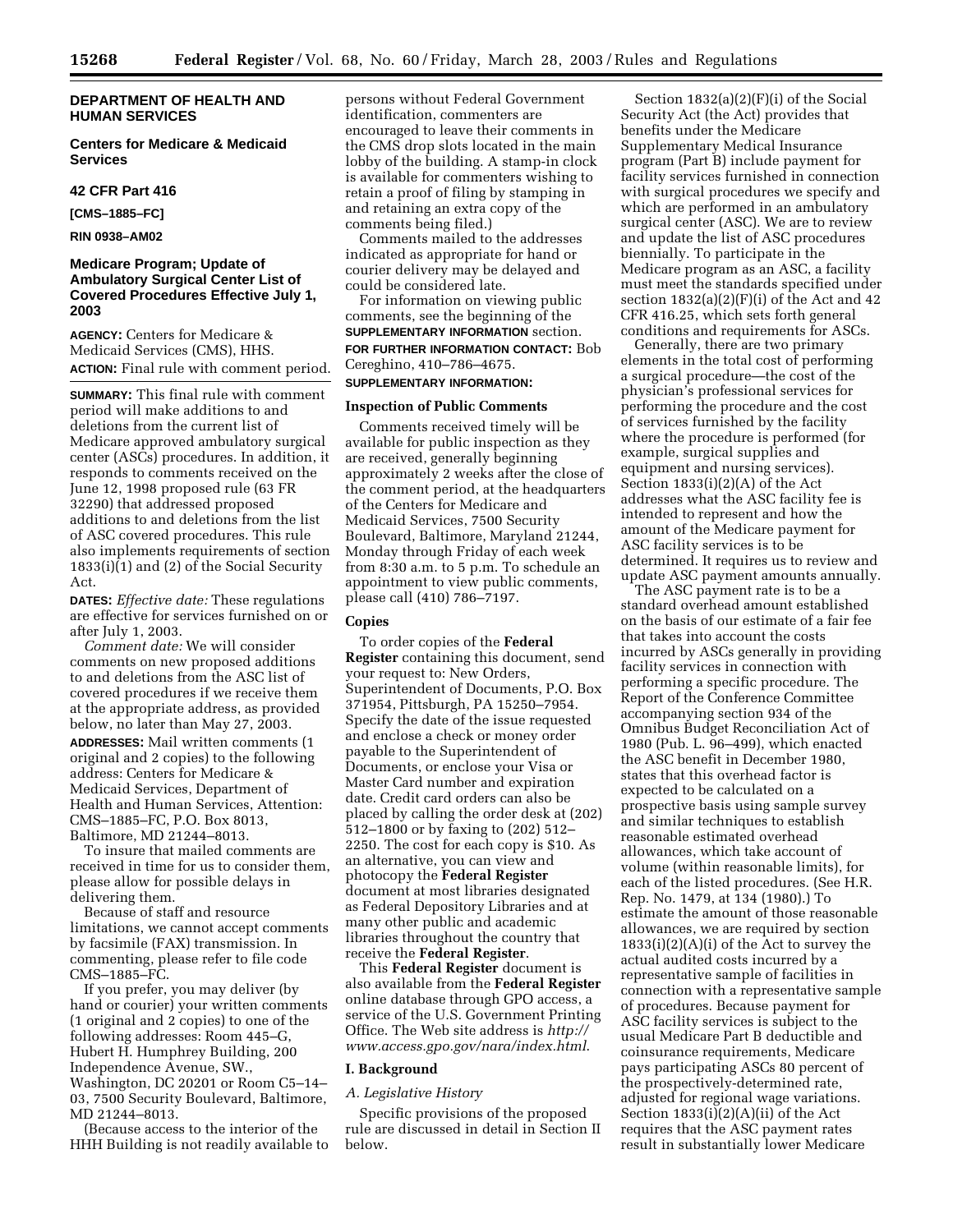expenditures than would have been paid if the same procedure had been performed on an inpatient basis in a hospital. Section 1833(i)(2)(A)(iii) of the Act requires that payment for insertion of an intraocular lens (IOL) include an allowance for the IOL that is reasonable and related to the cost of acquiring the class of lens involved.

Section 13531 of the Omnibus Budget Reconciliation Act of 1993 (OBRA 1993) (Pub. L. 103–66), prohibited us from providing for any inflation update in the payment amounts for ASCs determined under section 1833(i)(2)(A) of the Act for fiscal years (FYs) 1994 and 1995. Section 13533 of OBRA 1993 established \$150 as the amount of payment allowed for an IOL inserted during or subsequent to cataract surgery in an ASC on or after January 1, 1994, and before January 1, 1999. Section 141(a)(1) of the Social Security Act Amendments of 1994 (SSAA 1994) (Public Law 103–432) amended section  $1833(i)(2)(A)(i)$  of the Act to require that a quinquennial survey of ASCs be taken beginning not later than January 1, 1995.

Section 141(a)(2) of SSAA 1994 added section 1833(i)(2)(C) to the Act to provide that, beginning with FY 1996, there be an adjustment for inflation during fiscal years when we do not update ASC rates based on actual audited costs determined by surveying a representative sample of facilities. Section 1833(i)(2)(C) of the Act provides that ASC payment rates are to be increased by the percentage increase in the consumer price index for urban consumers (CPI–U), that we estimate for the 12-month period ending with the midpoint of the year involved, beginning with FY 1996. Section 141(a)(3) of SSAA 1994 amended section 1833(i)(1) of the Act to require us to consult with appropriate medical organizations in specifying the procedures that constitute the ASC list.

Section 141(b) of SSAA 1994 requires us to establish a process for reviewing the appropriateness of the payment amount provided under section 1833(i)(2)(A)(iii) of the Act for IOLs with respect to a class of newtechnology IOLs. That process was the subject of a separate notice of proposed rulemaking entitled Adjustment in Payment Amounts for New Technology Intraocular Lenses published in the **Federal Register** on September 9, 1997 (62 FR 46698).

Section 4555 of BBA 1997 amended section  $1833(i)(2)(C)$  of the Act to limit the annual adjustment of ASC payment rates provided for in that paragraph to the CPI–U increase reduced by 2.0 percentage points (but not below zero) for fiscal years 1998 through 2002.

#### *B. Extensions of Comment Periods for Proposed Rule*

On June 12, 1998, we published in the **Federal Register** a proposed rule that would revise the ratesetting methodology and payment rates and update the list of surgical procedures payable by Medicare for ASCs. The closing date of the comment period for the June 12, 1998 proposed rule was extended several times. The first extension notice was published in the **Federal Register** August 14, 1998 (63 FR 43655). The reason for the extension was that, due to the complexity and scope of the proposed rule, numerous members of the industry and professional associations requested more time to analyze the potential consequences of the rule. The closing date was extended to September 10, 1998.

On September 8, 1998, a proposed rule outlining the provisions of a Medicare prospective payment system (PPS) for hospital outpatient services was published in the **Federal Register** (63 FR 47551). On October 1, 1998 a second extension notice extending the comment period for the June 12, 1998 proposed rule was published in the **Federal Register** (63 FR 52663) with a new closing date of November 9, 1998. This second extension notice was issued because members of trade and professional associations urged us to postpone implementing the changes contained in the June 12, 1998 ASC proposed rule from October 1, 1998 to January 1, 1999 to coincide with implementation of the OPPS. They based their argument for delaying implementation of the ASC changes both on the need for more time for cross-analysis of the ASC proposed rule with the hospital outpatient prospective payment system (OPPS) proposed rule and the overlap and interrelationship between the two payment systems. This second extension notice also explained that there would be no inflationary update of the ASC rates on October 1, 1998 because reducing the fiscal year CPI–U factor of 2.1 percent by 2.0 percent would result in a change of less than \$1 for each payment group.

A third notice, which extended the comment period to January 8, 1999, was published in the **Federal Register** on November 15, 1998. This extension was necessary because the OPPS proposed rule comment period was being extended and Medicare payments to ASCs were closely linked to the way Medicare proposed to pay hospitals under the OPPS. A fourth extension notice was published in the **Federal Register** on January 12, 1999 (64 FR

1785). The reason given was the same as the prior extension notice, that is, because the comment period for the OPPS rule was being extended for further examination and because the two proposed payment systems were closely related. The new closing date of March 9, 1999 would run concurrently with the OPPS extension. On March 2, 1999, a fifth extension notice with the same rationale as the fourth notice was published in the **Federal Register** (64 FR 12278) and extended the comment period for an additional 60 days.

The sixth and final extension was published in the **Federal Register** July 6, 1999 (64 FR 36321). On June 30, 1999 we published a correction notice (64 FR 35258) in the **Federal Register** that corrected a number of technical and typographical errors contained in the September 8, 1998 OPPS proposed rule. To provide commenters adequate time to analyze the potential impact of the corrections to the OPPS proposed rule on ASC payments and because of the link between Medicare ASC payments and hospital outpatient payments, we found it appropriate to extend the comment period for the ASC proposed rule to July 30, 1999.

#### **II. Provisions of the Proposed Regulations**

In the June 12, 1998, proposed rule, we proposed the following:

• Clarification of the definition of ASC.

• Revision of the basic requirements in § 416.3 and § 416.4.

• Additions to and deletions from the ASC list.

• Revision of the criteria for determining surgical procedures payable in an ASC in § 416.65 and elimination of numeric thresholds.

• Establishment of an ASC Advisory Group.

• Replacement of eight ASC payment groups with ambulatory payment classification (APC) groups that are clinically homogeneous and consist of procedures with similar resource inputs, modeled on the APC groups proposed for the OPPS.

• Redefinition of the ASC ratesetting methodology.

• Rebased payment rates to reflect a survey of ASC costs that was conducted in 1994.

A combination of circumstances has resulted in our delaying publication of a final rule to implement the changes proposed in the June 12, 1998 ASC proposed rule. First, as discussed above, we extended the public comment period to July 30, 1999 in response to requests from the industry to allow adequate opportunity for comparison of the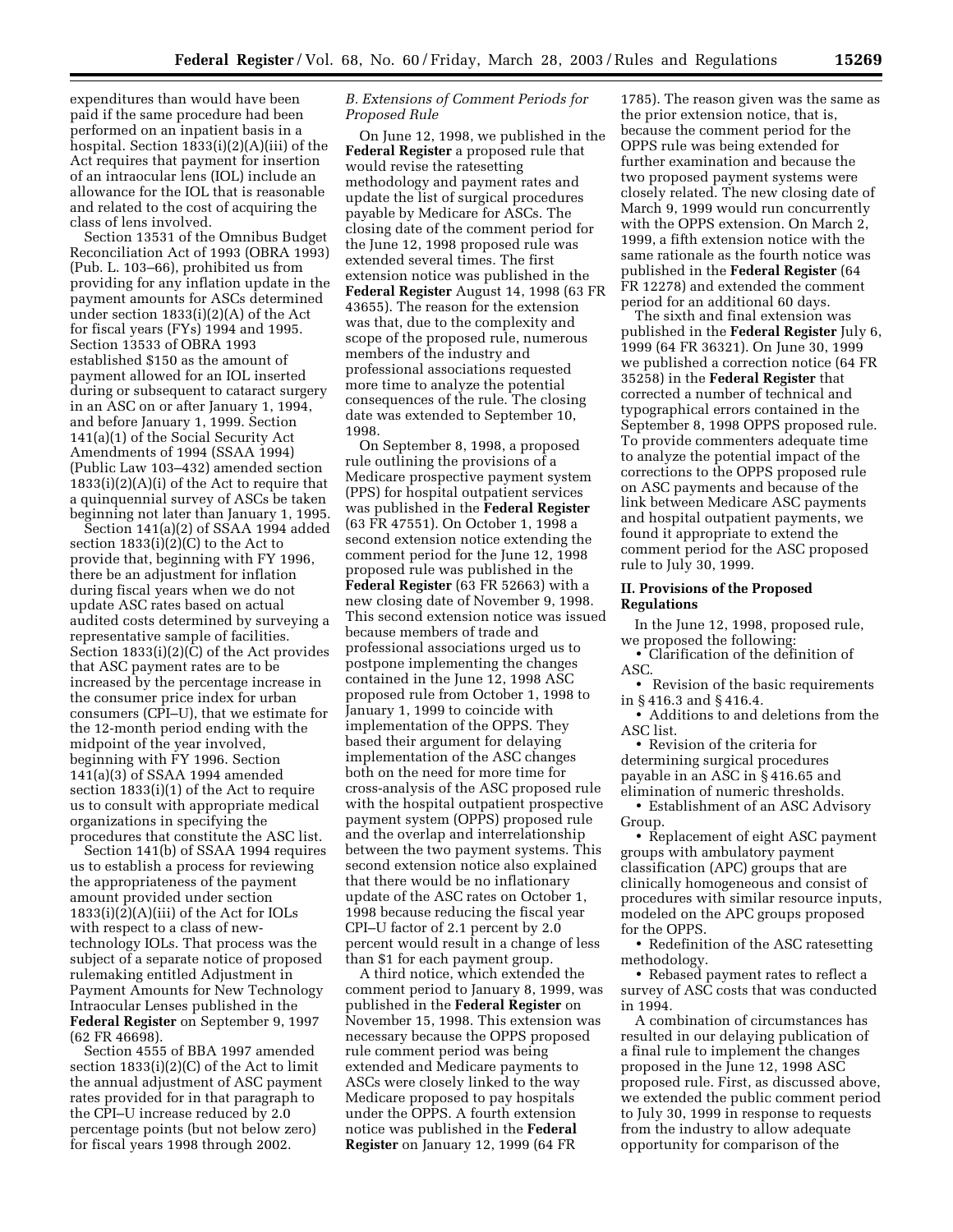proposed ASC rates and ratesetting methodology with the proposed OPPS that was published in the **Federal Register** on September 8, 1998, followed by publication of an OPPS correction notice on June 30, 1999. Notwithstanding the close of the comment period on July 30, 1999, the changes required to implement a new payment system for ASC facility services could not be implemented because our contractors had to prepare Medicare claims processing systems to be Year 2000 (''Y2K'') compliant.

On November 29, 1999, the Balanced Budget Refinement Act of 1999 (BBRA)(Pub. L. 106–113) was enacted. Section 226 of BBRA required that full implementation of the proposed ASC rates be delayed over a 3 year period. Specifically, the BBRA stated that if a prospective payment system for ASCs, that is, one involving the June 1998 proposed rates, was implemented prior to incorporating data from a 1999 or subsequent Medicare cost survey, in the first year of implementation no more than 1⁄3 of the new ASC payment would consist of this new rate and the remainder would consist of the current payment rate. In the following year, no more than 2⁄3 of the new rate would consist of the June 1998 proposed rate and the remainder would consist of the current rate.

Significant changes in the OPPS were also required as a result of the enactment of the BBRA. Substantial pressures to implement the OPPS combined with the new OPPS requirements resulting from enactment of the BBRA compelled us to focus all available resources on the OPPS, which was implemented on August 1, 2000.

On December 21, 2000, the Medicare, Medicaid and SCHIP Benefit Improvement and Protection Act of 2000 (BIPA)(Pub. L. 106–554) was enacted. Section 424 of BIPA prohibited implementation of a revised prospective payment system for ASC facility services before January 1, 2002, extended the phase-in of the APC system for ASCs to four years and required that by January 1, 2003, ASC rates be rebased using data from a 1999 or later Medicare survey.

The changes mandated by the BBRA and the BIPA, combined with the diversion of resources necessitated by Y2K compliance activities and implementation and start-up issues related to the OPPS have resulted in the delay in issuing a final ASC rule to implement the changes in the June 12, 1998 proposed rule. As stated above, Section 424 of BIPA requires that payment rates effective January 1, 2003 be based on a survey of ASCs conducted

after 1999. We have developed an ASC survey instrument, but our experience in collecting ASC cost data in 1994 suggests that completion of the survey instrument, followed by an audit of the data reported by ASCs and the subsequent compilation of cost data upon which to base ASC payment rates, takes at least 2 years. Therefore, rather than delaying further the biennial update of the ASC list mandated by the statute, in this final rule with comment period we are making final only the additions to and deletions from the ASC list that we proposed in the June 12, 1998 proposed rule. We are not implementing at this time any of the other changes proposed in the June 1998 proposed rule. That is, we are not making final the regulatory changes in part 416 that we proposed or the proposed ratesetting methodology based on APC groups and survey data of ASC costs collected in 1994. We recognize that we are not in compliance with the requirements enacted by section 424 of BIPA, that we rebase rates by January 1, 2003 using data from a survey of ASC costs taken in 1999 or later. While we are committed to rebasing and restructuring the ASC payment rates, we are also committed to ensuring that the method we use to rebase ASC payment rates does not inadvertently result in rates that amplify payment differentials across ambulatory sites of service. We are studying approaches to ratesetting, some of which may require legislative change that will provide adequate payments to ASCs for surgical services and that are in line with what Medicare pays under the OPPS and the physician fee schedule for the same service.

In section III of this preamble, we respond to comments that we received timely on our proposed additions to and deletions from the ASC list. In addition, we are proposing to add to the list a limited number of new CPT codes that were added to CPT in 1999, 2000, 2001, 2002, and 2003 and that are similar to procedures on the updated ASC list. These new CPT codes are designated by an ''A\*'' in column 2 of the Addendum. We solicit comments on the addition of these new CPT codes and the payment rates proposed for these new codes.

In the June 1998 proposed rule, we listed codes with corresponding new payment rates based on the 1994 survey of ASC costs. Because we do not have current survey data upon which to base new payment rates, we have assigned the codes being added to the ASC list in this final rule to one of the nine existing payment groups under which payments for ASC facility services are currently made. With the guidance of our medical advisors, we matched additions to the

ASC list with codes for procedures already on the ASC list that they most closely resemble in terms of clinical work and resource inputs such as equipment, supplies, and time required in the operating suite. We assigned the additions to the list to the same payment group to which the matching codes are currently assigned. For example, our medical advisors determined that CPT code 24341, Repair tendon or muscle, upper arm or elbow, each tendon or muscle, primary or secondary (excludes rotator cuff), is in the same family of codes as CPT code 24340, Tenodesis of biceps tendon at elbow (separate procedure) and CPT code 24342, Reinsertion of ruptured biceps or triceps tendon, distal, with or without tendon graft. CPT codes 24340 and 24342 are both currently assigned to payment group 3. Because the resource inputs such as supplies, equipment, and time in the operating suite for CPT code 24341 are similar to the resources required to perform CPT codes 24340 and 24342, we assigned CPT code 24341 to group 3 to maintain consistency in payment for this family of closely related codes.

In the case of some codes, such as CPT 47511, Introduction of percutaneous transhepatic stent for biliary drainage, we identified procedures on the current list that they most closely resemble clinically and in terms of resource inputs, but we assigned the code to a higher payment group to take into account expensive equipment or supplies that are required to perform the procedure. Therefore, while CPT code 47511 is similar to CPT code 47510, which is currently on the ASC list and assigned to payment group 2, we assigned CPT code 47511 to payment group 9 to take into account the added cost of expensive supplies required for this procedure.

There are some procedures that we proposed to add to the ASC list in the June 1998 proposed rule that we are not adding to the list at this time. We are not adding to the ASC list procedures that are inconsistent with our current criteria in § 416.65 for determining surgical procedures payable in an ASC. Also, we are not adding to the list procedures that would otherwise have met the criteria for inclusion on the ASC list, except that they would be significantly overpaid in the lowest ASC payment group, which could create an incentive to shift these procedures to an ASC setting. The payment rates proposed for many of these procedures in the June 12, 1998 proposed rule were significantly less than the lowest current ASC payment group because we were proposing a different ratesetting method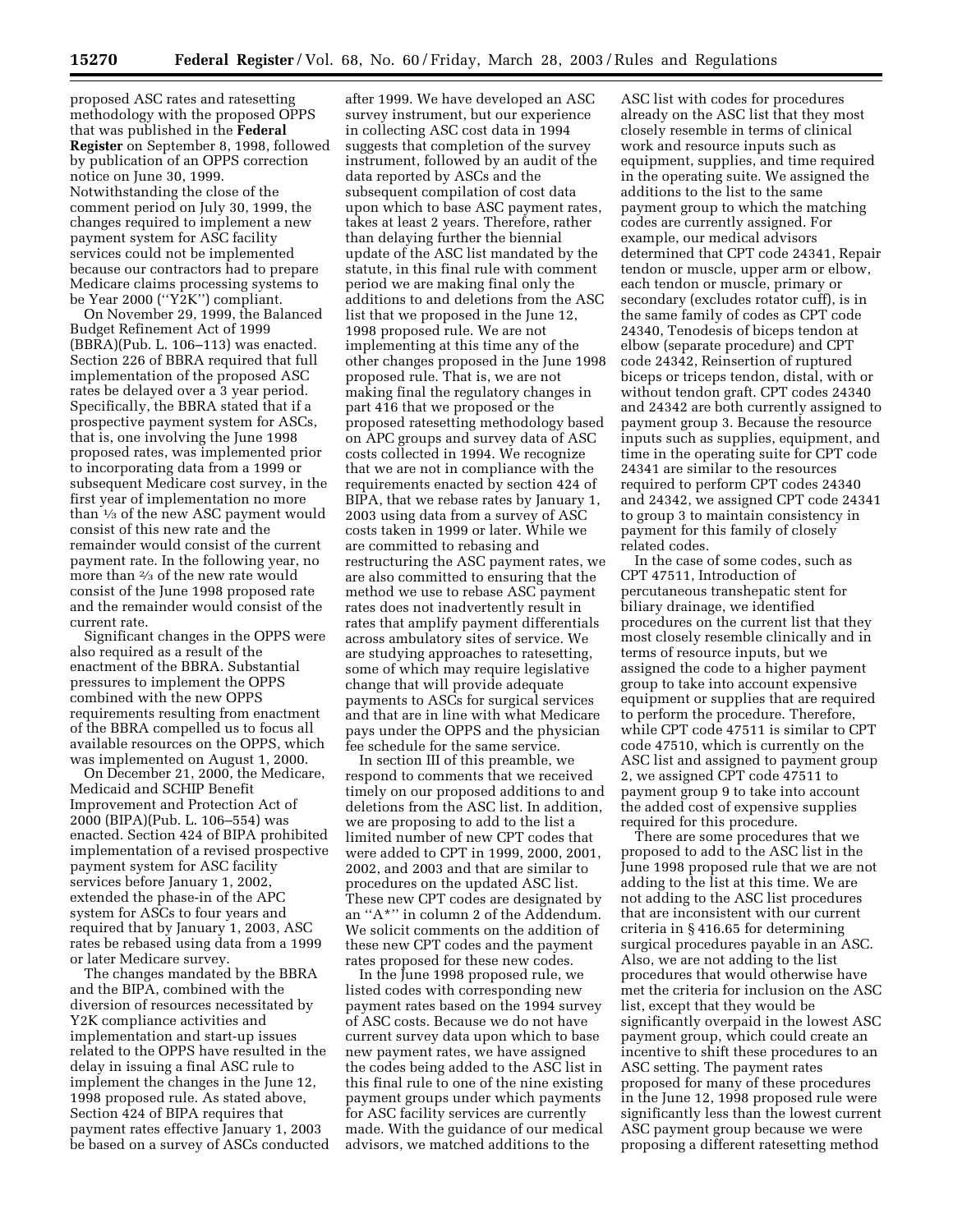using APC groups. We are also eliminating proposed additions to the ASC list that were deleted from CPT after 1998, and there are some codes that we proposed to add but are not adding on the basis of comments. The codes that we are not adding to the ASC list for these reasons are listed in the following table. We recognize that most of the additions and deletions to the ASC list that are being implemented through this final rule were proposed nearly 5 years ago. Our medical advisors have reviewed all of the changes reflected in this final rule and we believe that, taking patient safety into account , the final updated list reasonably reflects contemporary surgery performed in an ASC in the year 2003.

#### PROCEDURES PROPOSED FOR ADDI-TION TO THE ASC LIST THAT ARE NOT BEING ADDED

| HCPCS      | Short descriptor              |
|------------|-------------------------------|
| 11752<br>. | Remove nail bed/finger tip.   |
| 11760<br>. | Repair of nail bed.           |
| 11762<br>. | Reconstruction of nail bed.   |
| 11920<br>. | Correct skin color defects.   |
| 11921<br>. | Correct skin color defects.   |
| 11922<br>. | Correct skin color defects.   |
| 11950<br>. | Therapy for contour defects.  |
| 11951<br>. | Therapy for contour defects.  |
| 11952<br>. | Therapy for contour defects.  |
| 11954<br>. | Therapy for contour defects.  |
| 12001      | Repair superficial wound(s).  |
| .<br>12002 |                               |
| .          | Repair superficial wound(s).  |
| 12004<br>. | Repair superficial wound(s).  |
| 12011<br>. | Repair superficial wound(s).  |
| 12013<br>. | Repair superficial wound(s).  |
| 12014<br>. | Repair superficial wound(s).  |
| 12015<br>. | Repair superficial wound(s).  |
| 12031<br>. | Layer closure of wound(s).    |
| 12032<br>. | Layer closure of wound(s).    |
| 12041<br>. | Layer closure of wound(s).    |
| 12042<br>. | Layer closure of wound(s).    |
| 12051<br>. | Layer closure of wound(s).    |
| 12052<br>. | Layer closure of wound(s).    |
| 12053<br>. | Layer closure of wound(s).    |
| 15819<br>. | Plastic surgery, neck.        |
| 15836<br>. | Excise excessive skin tissue. |
| 15837<br>. | Excise excessive skin tissue. |
| 15838<br>. | Excise excessive skin tissue. |
| 15839<br>. | Excise excessive skin tissue. |
| 15860<br>. | Test for blood flow in graft. |
| 16010<br>. | Treatment of burn(s).         |
| 16040<br>. | Deleted by CPT.               |
| 16041<br>. | Deleted by CPT.               |
| 16042<br>. | Deleted by CPT.               |
| 17106<br>. | Destruction of skin lesions.  |
| 17107<br>. | Destruction of skin lesions.  |
| 17108<br>. | Destruction of skin lesions.  |
| 17304      |                               |
| .<br>17305 | Chemosurgery of skin lesion.  |
| .          | 2nd stage chemosurgery.       |
| 17306<br>. | 3rd stage chemosurgery.       |
| 17307<br>. | Followup skin lesion therapy. |
| 17310<br>. | Extensive skin chemosurgery.  |
| 19396<br>. | Design custom breast implant. |
| 21030<br>. | Removal of face bone lesion.  |
| 21031<br>. | Remove exostosis, mandible.   |
| 21032<br>. | Remove exostosis, maxilla.    |
|            |                               |

#### PROCEDURES PROPOSED FOR ADDI-TION TO THE ASC LIST THAT ARE NOT BEING ADDED—Continued

| <b>HCPCS</b>   | Short descriptor                                       |
|----------------|--------------------------------------------------------|
| 21110          | Interdental fixation.                                  |
| 21120          | Reconstruction of chin.                                |
| 21125          | Augmentation, lower jaw bone.                          |
| 21260          | Revise eye sockets.                                    |
| 20500          | Injection of sinus tract.                              |
| 20950          | Fluid pressure, muscle.                                |
| 24640          | Treat elbow dislocation.                               |
| 24650          | Treat radius fracture.                                 |
| 25500          | Treat fracture of radius.                              |
| 25530          | Treat fracture of ulna.                                |
| 25560          | Treat fracture radius & ulna.                          |
| 25600          | Treat fracture radius/ulna.                            |
| 25622          | Treat wrist bone fracture.                             |
| 25630          | Treat wrist bone fracture.                             |
| 25650          | Treat wrist bone fracture.                             |
| 26600          | Treat metacarpal fracture.                             |
| 26641<br>26670 | Treat thumb dislocation.<br>Treat hand dislocation.    |
| 26700          | Treat knuckle dislocation.                             |
| 26720          | Treat finger fracture, each.                           |
| 26725          | Treat finger fracture, each.                           |
| 26740          | Treat finger fracture, each.                           |
| 26750          | Treat finger fracture, each.                           |
| 26755          | Treat finger fracture, each.                           |
| 26770          | Treat finger dislocation.                              |
| 26775          | Treat finger dislocation.                              |
| 27200          | Treat tail bone fracture.                              |
| 27220          | Treat hip socket fracture.                             |
| 27256          | Treat hip dislocation.                                 |
| 27556          | Treat knee dislocation.                                |
| 28001          | Drainage of bursa of foot.                             |
| 28010          | Incision of toe tendon.                                |
| 28108          | Removal of toe lesions.                                |
| 28124          | Partial removal of toe.                                |
| 28220          | Release of foot tendon.                                |
| 28230          | Incision of foot tendon(s).                            |
| 28232<br>28272 | Incision of toe tendon.<br>Release of toe joint, each. |
| 28360          | Reconstruct cleft foot.                                |
| 28430          | Treatment of ankle fracture.                           |
| 28450          | Treat midfoot fracture, each.                          |
| 28455          | Treat midfoot fracture, each.                          |
| 28470          | Treat metatarsal fracture.                             |
| 28475          | Treat metatarsal fracture.                             |
| 28490          | Treat big toe fracture.                                |
| 28495          | Treat big toe fracture.                                |
| 28510          | Treatment of toe fracture.                             |
| 28515          | Treatment of toe fracture.                             |
| 28530          | Treat sesamoid bone fracture                           |
| 28540          | Treat foot dislocation.                                |
| 28570          | Treat foot dislocation.                                |
| 28600          | Treat foot dislocation.                                |
| 28630<br>28660 | Treat toe dislocation.<br>Treat toe dislocation.       |
| 30901<br>.     | Control of nosebleed.                                  |
| 31040<br>.     | Exploration behind upper jaw.                          |
| 31502<br>.     | Change of windpipe airway.                             |
| 31520<br>.     | Diagnostic laryngoscopy.                               |
| 32960<br>.     | Therapeutic pneumothorax.                              |
| 36493<br>.     | Repositioning of cvc.                                  |
| 37618<br>.     | Ligation of extremity artery.                          |
| 40702<br>.     | Repair cleft lip/nasal.                                |
| 40830<br>.     | Repair mouth laceration.                               |
| 41822<br>.     | Excision of gum lesion.                                |
| 41823          | Excision of gum lesion                                 |
| 42227          | Lengthening of palate.                                 |
| 42326          | Create salivary cyst drain.                            |
| 42400          | Biopsy of salivary gland                               |
| 42800          | Biopsy of throat.                                      |
| 42842          | Extensive surgery of throat                            |

#### PROCEDURES PROPOSED FOR ADDI-TION TO THE ASC LIST THAT ARE NOT BEING ADDED—Continued

| <b>HCPCS</b>                       | Short descriptor                                      |
|------------------------------------|-------------------------------------------------------|
| 42844                              | Extensive surgery of throat.                          |
| 42970<br>.                         | Control nose/throat bleeding                          |
| 43020                              | Incision of esophagus                                 |
| 43030                              | Throat muscle surgery                                 |
| 43761<br>.                         | Reposition gastrostomy tube.                          |
| 45300                              | Proctosigmoidoscopy dx.                               |
| 45303                              | Proctosigmoidoscopy dilate.                           |
| 45330                              | Diagnostic sigmoidoscopy                              |
| 46604                              | Anoscopy and dilation.                                |
| 46614<br>.                         | Anoscopy/control bleeding.                            |
| 46900<br>.                         | Destruction, anal lesion(s).                          |
| 46910<br>.                         | Destruction, anal lesion(s).                          |
| 46916<br>.                         | Cryosurgery, anal lesion(s).                          |
| 49429<br>.                         | Removal of shunt.                                     |
| 50590<br>1.1.1.1.1.1<br>51705<br>. | Lithotripsy.<br>Change of bladder tube                |
| 52265<br>.                         | Cystoscopy and treatment                              |
| 52301<br>.                         | Cystoscopy and treatment                              |
| 52339<br>.                         | Deleted by CPT.                                       |
| 53025                              | Incision of urethra.                                  |
| 53060<br>.                         | Drainage of urethra abscess.                          |
| 53852<br>.                         | Prostatic rf thermotx.                                |
| 54050                              | Destruction, penis lesion(s).                         |
| 54055                              | Destruction, penis lesion(s).                         |
| 54056<br>.                         | Cryosurgery, penis lesion(s).                         |
| 54402<br>.                         | Deleted by CPT.                                       |
| 54407<br>.                         | Deleted by CPT.                                       |
| 54409                              | Deleted by CPT.                                       |
| 55450                              | Ligation of sperm duct.                               |
| 56311<br>.                         | Deleted by CPT.                                       |
| 56312<br>.                         | Deleted by CPT.                                       |
| 56313                              | Deleted by CPT.                                       |
| 56314<br>.                         | Deleted by CPT.                                       |
| 56318<br>.                         | Deleted by CPT.                                       |
| 56320<br>.                         | Deleted by CPT.                                       |
| 56346<br>.                         | Deleted by CPT.                                       |
| 56353<br>.<br>56355                | Deleted by CPT.                                       |
| .<br>56501<br>.                    | Deleted by CPT.<br>Destroy, vulva lesions, simp.      |
| 57284<br>.                         | Repair paravaginal defect.                            |
| 57288<br>.                         | Repair bladder defect.                                |
| 57460<br>.                         | Cervix excision.                                      |
| 57555<br>.                         | Remove cervix/repair vagina.                          |
| 58345<br>.                         | Reopen fallopian tube.                                |
| 58970<br>.                         | Retrieval of oocyte                                   |
| 59300<br>.                         | Episiotomy or vaginal repair.                         |
| 60100<br>1.1.1.1.1.1               | Biopsy of thyroid.                                    |
| 60210<br>.                         | Partial thyroid excision.                             |
| 60240<br>.                         | Removal of thyroid                                    |
| 61000                              | Remove cranial cavity fluid.                          |
| 61001<br>.                         | Remove cranial cavity fluid.                          |
| 62292<br>.                         | Injection into disk lesion.                           |
| 62298                              | Deleted by CPT                                        |
| 63615<br>.                         | Remove lesion of spinal cord.                         |
| 64555                              | Implant neuroelectrodes.                              |
| 64560<br>64565                     | Implant neuroelectrodes.                              |
| 64761<br>.                         | Implant neuroelectrodes.<br>Incision of pelvis nerve. |
| 65286<br>.                         | Repair of eye wound.                                  |
| 65450<br>.                         | Treatment of corneal lesion.                          |
| 65820                              | Relieve inner eye pressure.                           |
| 65855<br>.                         | Laser surgery of eye.                                 |
| 65860                              | Incise inner eye adhesions.                           |
| 66761<br>.                         | Revision of iris.                                     |
| 66762<br>.                         | Revision of iris.                                     |
| 66770<br>.                         | Removal of inner eye lesion.                          |
| 66820<br>1.1.1.1.1.1               | Incision, secondary cataract.                         |
| 67101<br>.                         | Repair detached retina                                |
| 67110                              | Repair detached retina.                               |
| 67208                              | Treatment of retinal lesion.                          |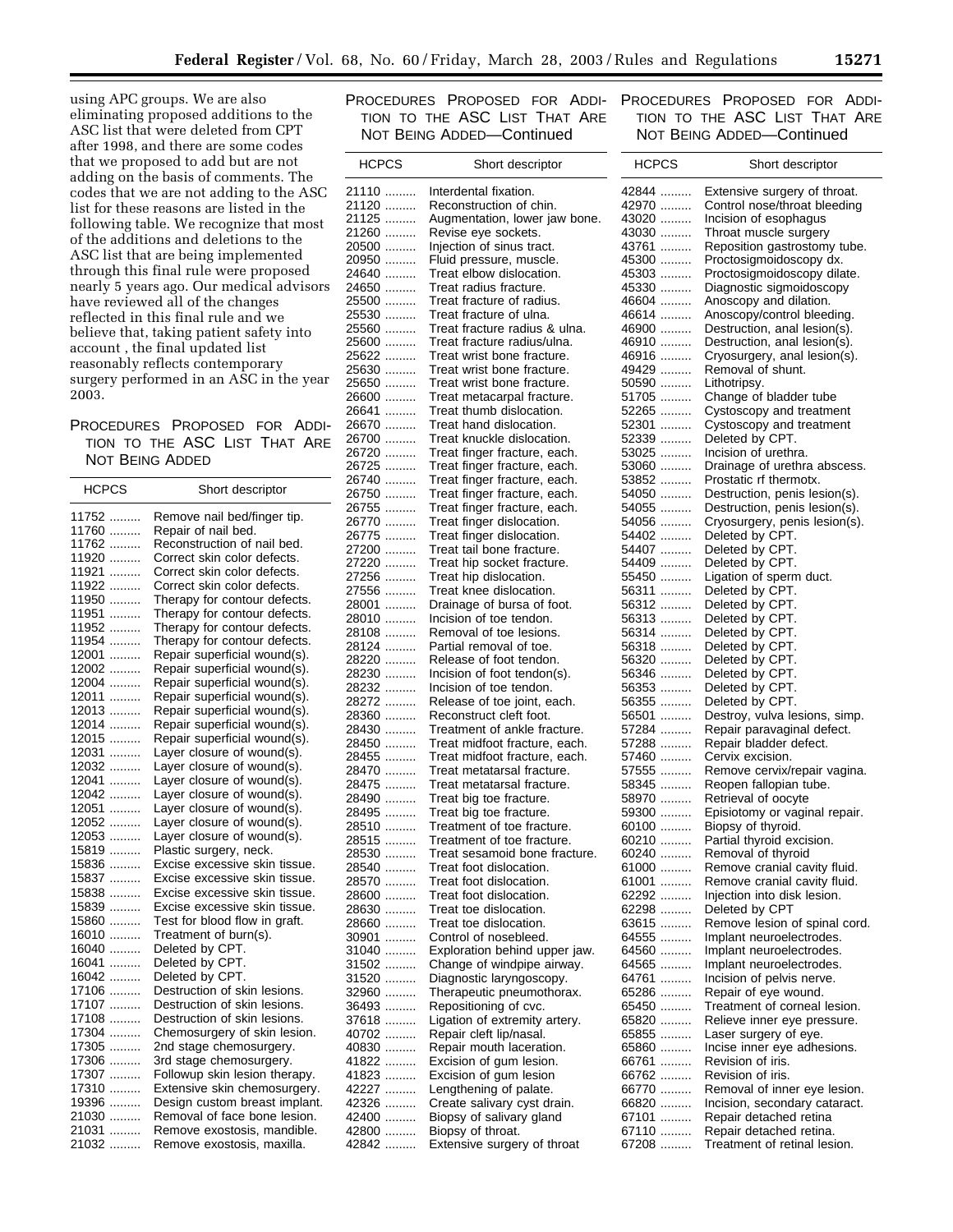PROCEDURES PROPOSED FOR ADDI-TION TO THE ASC LIST THAT ARE NOT BEING ADDED—Continued

| <b>HCPCS</b> | Short descriptor             |
|--------------|------------------------------|
| 67343        | Release eye tissue.          |
| 68100        | Biopsy of eyelid lining.     |
| 68110        | Remove eyelid lining lesion. |
| $68135$      | Remove eyelid lining lesion. |
| 69433        | Create eardrum opening.      |

We are not adding to the ASC list CPT code 50590 Extracorporeal Shock Wave Lithotripsy (ESWL), for which we had proposed a payment of \$2107 in the June 1998 proposed rule. In *American Lithotripsy Society* v. *Sullivan,* 785, F. Supp. 1035 (D.D.C. 1992), the District Court ordered that we ''publish the data and other information we are relying on in setting a (lithotripsy) rate and allow time for comment before issuing a final notice \* \* \*''. The data and other information that we would rely on in setting a payment rate for ESWL are part of the ratesetting methodology that we proposed in the June 1998 proposed rule. Because we are not making that ratesetting methodology final at this time, we might not be in compliance with the District Court order if we were to add CPT code 50590 to the ASC list in this final rule under the current payment rate structure. In addition, comments submitted by the American Lithotripsy Society opposed the \$2,107 payment rate that we proposed in the June 1998 proposed rule. Therefore, we are not including CPT code 50590 among the additions to the ASC list that are implemented by this final rule.

#### **III. Analysis of and Responses to Public Comments**

In response to the publication of the June 12, 1998 proposed rule, we received approximately 13,000 comments, many of which were duplicate comments that were resubmitted each time we extended the comment period. We received comments from individual ASCs, physicians, health care workers, professional and trade associations, and medical societies and organizations. The majority of the comments addressed our proposal to adopt ambulatory payment classification (APC) groups as the basis for setting ASC payment rates. In addition, we received numerous comments regarding our proposal to package payment for corneal tissue into the payment rate for corneal transplant surgery. We also received numerous comments regarding proposed reductions in payment for gastroenterological procedures. Those comments will be addressed in a

subsequent rule when we implement changes in the ASC ratesetting methodology. In this final rule with comment, we only respond to comments that address additions to and deletions from the list of approved procedures.

Overall, the commenters who addressed our proposed additions to and deletions from the ASC list favored the proposed additions. Most commenters supported expansion of the ASC list to the maximum possible extent to permit Medicare payment to ASCs for procedures that are performed on an outpatient basis in hospitals. We respond below to commenters who recommended the addition or deletion of specific CPT codes. In reviewing the comments regarding our proposed additions to and deletions from the ASC list, we consulted our medical advisors, and we took into account Congressional intent when the ASC benefit was enacted as well as the current standards for the ASC list that are codified in § 416.65.

As we explain above, we do not include in the list of ASC approved procedures, procedures currently performed on an ambulatory basis in a physician's office that do not generally require the more elaborate facilities of an ASC. Also, the ASC list does not include procedures that are appropriately performed in an inpatient hospital setting but would not be safely performed in an ASC, consistent with the criteria in  $\S 416.65(b)(3)$ .

We also recognized that there are some procedures that might be appropriately performed in ASC for the younger patient who is generally healthy. But for the larger number of beneficiaries whose health is more likely to be compromised by age or disability, an ASC may be a questionable setting for those same procedures. Therefore, we are adding to the ASC list only those procedures that can be safely performed in an ASC on the general Medicare population in at least a significant number of cases.

We believe that the ASC list resulting from the additions and deletions that we are implementing in this final rule with comment is an improvement over the existing list. We have updated the ASC list by adding a significant number of the procedures that we proposed to add in the June 1998 proposed rule as well as new CPT codes established since 1998 that are consistent with our criteria for the ASC list. The resulting updated list allows ASCs to furnish to Medicare beneficiaries surgical services that reflect the practice of contemporary surgery without compromising patient safety. We will continue to update the list through notice and comment within

the biennial timeframe established under the statute. As part of the next biennial update, we will also consider proposing revised criteria to apply in determining which procedures are appropriate for the ASC list.

*Comment:* A number of commenters favored elimination of the ASC list. The commenters stated that the decision regarding where to perform a procedure should rest with the physician and the patient, not with CMS.

*Response:* Section 1833(i)(1) of the Act requires us to determine which surgical procedures are safely and appropriately performed in an ASC. Therefore, we cannot adopt this recommendation.

*Comment:* A national medical association commented that we should not add certain codes that we proposed to add because these procedures are hospital procedures and are not appropriate for same day surgery in an ASC. These procedures are CPT codes 57284 (paravaginal defect repair), 57288 (stress incontinence), 57555 (cervical stump excision), 58345 (fallopian tube catheter), and 57460 (colposcopy).

*Response:* After a review of our most recent claims data for site of service and an examination of the clinical nature of the surgical procedures in question, we agree with the commenter, and we are not adding these codes to the list.

*Comment:* The same commenter agreed with our proposal to add CPT codes 57291 (artificial vagina construction) and 57556 (cervical stump excision) to the ASC list and our proposal to delete CPT codes 56405 (vulva drainage) and 57800 (cervix dilation) from the ASC list.

*Response:* We agree with the commenter. We are adding CPT codes 57291 and 57556 to the ASC list and deleting CPT codes 56405 and 57800.

*Comment:* A medical specialty society commented that we should delete from the ASC list CPT codes 15842 (microsurgical muscle graft), 26035 (decompression fingers, injection injury), 26037 (decompressive fasciotomy, hand), 27440 (arthroplasty, knee, tibial plateau), 42225 (palatoplasty w. attached pharyngeal flap), 60220 (total thyroid lobectomy), and 60225 (total thyroid lobectomy). The commenter states that these procedures are hospital procedures and not appropriate for an ASC.

*Response:* We agree with the commenter and we are deleting these 7 procedures from the current list.

*Comment:* The same commenter disagreed with our proposal to add to the list the following procedures: CPT codes 42842 (extensive throat surgery), 42844 (extensive throat surgery), 57284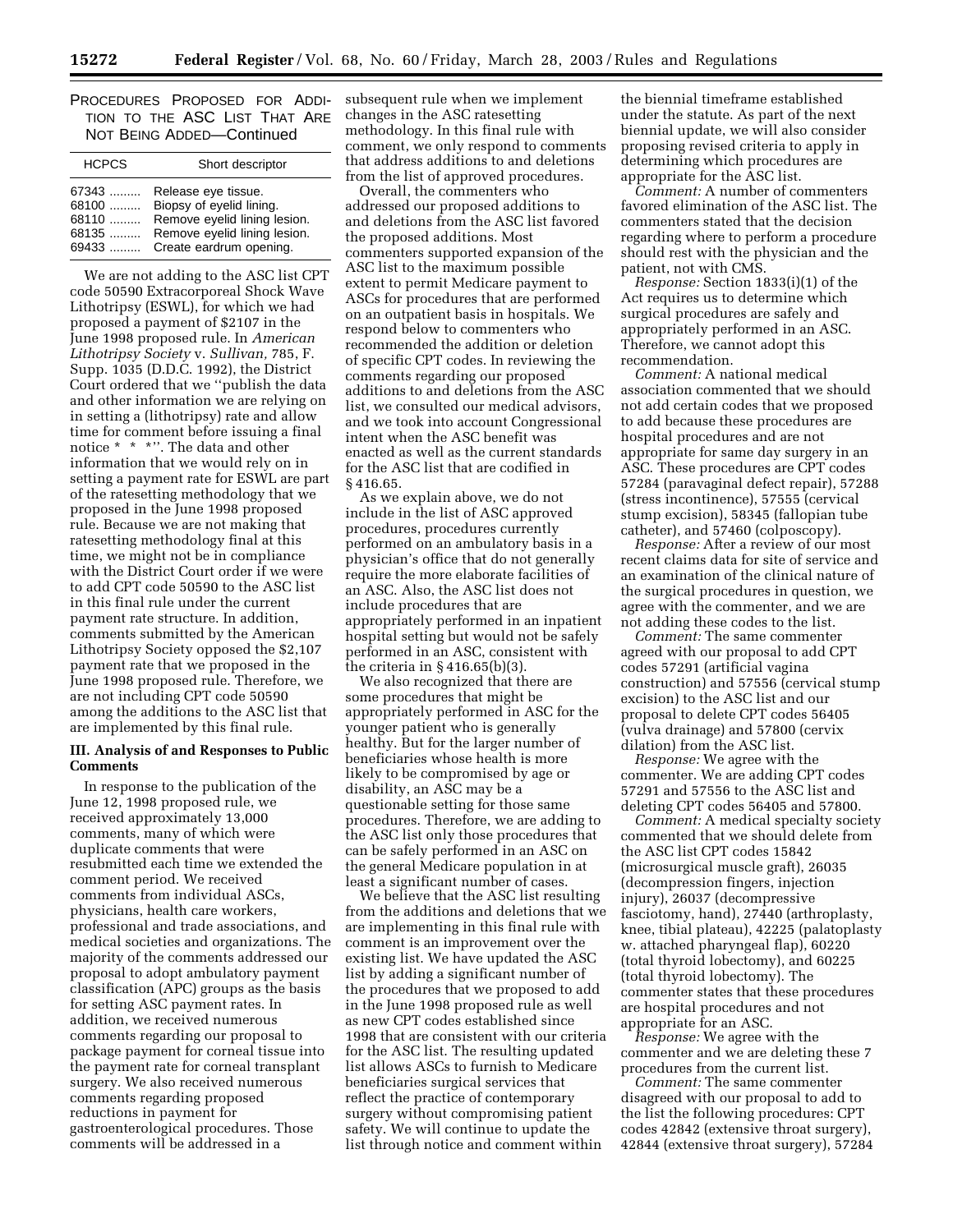(paravaginal defect repair), 60210 (thyroid partial excision), and 60240 (thyroid removal). The commenter stated that these procedures are hospital procedures and not appropriate for same day surgery performance in an ASC. Another medical organization also recommended not adding CPT code 57284 to the list.

*Response:* Our medical staff have reviewed these codes and agree with the commenters. Therefore, we are not implementing these proposed additions to the list.

*Comment:* The same medical specialty society further stated that the following codes should be deleted from the ASC list: 15840 (face nerve palsy graft), 15841 (face nerve palsy graft), 15845 (skin and muscle repair, face), 19318 (large breast reduction), and 19340 (immediate breast prosthesis). The commenter stated these procedures are not appropriate for an ASC setting.

*Response:* Our medical staff have reviewed the clinical nature of these procedures and have determined that they may appropriately be performed in an ASC. Further, our 2001 claims data show that these procedures are being performed in a significant number of cases in an outpatient setting. Therefore, we are retaining these procedures on the ASC list.

*Comment:* The same commenter states that we should not add proposed CPT code 40700 (repair cleft lip, nasal), because this procedure is not appropriate for an ASC.

*Response:* Our 2001 claims data indicate that equal numbers of cases were reported as being performed in a hospital inpatient, hospital outpatient, and ASC setting. Our medical advisors reviewed the clinical nature of this procedure and determined that it is appropriately performed in an ASC setting. Therefore, we will add this code to the list.

*Comment:* Commenters suggested that we add to the ASC list the following CPT codes: 27096 (injection, sacroiliac joint), 62284 (myelography, injection), 62287 (Aspiration/decompression, nucleus pulposus), 62290 (discography injection, lumbar), 62291 (discography injection, cervical), 62292 (chemonucleolysis injection), 62298 (injection, other than anesthetic), 64640 (destruction by neurolytic agent, peripheral nerve), and 64714 (neuroplasty).

*Response:* Our medical staff reviewed the clinical nature of these codes and agreed that CPT codes 27096, 62292, and 62298 were appropriate additions to the ASC list. Note that in CY 2000, CPT code 62298 was replaced by code 62310, which we added to the ASC list in 2000

by program memorandum. CPT codes 27096 and 62292, while clinically appropriate for the list, would be significantly overpaid in the lowest ASC payment group, so we are not adding them to the ASC list. CPT code 64714 is already on the ASC list. CPT codes 62284, 62290 and 62291 are codes for injections used in connection with diagnostic imaging procedures that are not payable as ASC services. Therefore, we would not pay separately for these procedures in the ASC setting. According to our Medicare billing data, CPT 64640 is performed 68 percent of the time in a physician's office, so this procedure is not being added to the list. CPT 62287, which we proposed for addition to the list, will be added.

*Comment:* Some commenters believed that it was appropriate to add CPT codes 42415 (parotoid surgery), 31254 (partial ethmoid endoscopy), 31255 (ethmoid endoscopy), 31256 (nasal endoscopy with antrostomy), 31267 (nasal endoscopy with maxillary endoscopy), and 31276 (nasal endoscopy with frontal endoscopy) to the list. The commenters asserted that all of these procedures are suitable and routinely performed in an ASC setting.

*Response:* After review by clinical staff, we agree with the commenter and we are adding CPT code 42415 to the list. CPT codes 31254, 31255, 31256, 31267 and 31276 are currently on the ASC list and will remain on the list.

*Comment:* We received comments stating that certain laproscopic procedures should be added to the ASC list. They are: CPT codes 56340, 56341 and 56342 (laparoscopic cholecystectomy with and without cholangiography and common duct exploration) and CPT code 56348 (laparoscopic assisted vaginal hysterectomy). Commenters stated these procedures are routinely performed in an outpatient setting and would be appropriate for an ASC.

*Response:* Our medical staff determined that these procedures may be appropriately performed in an ASC for many non-Medicare beneficiaries in the 65-and-under age group. However, these procedures often involve an overnight stay for Medicare beneficiaries and they do not conform to our standard for ASC procedures in § 416.65(b)(ii). Therefore, we are not adding them to the ASC list.

*Comment:* Some commenters wrote that we should retain the following procedures proposed for deletion: CPT codes 51726 (Complex cystometrogram), 51772 (Urethra pressure profile), 51785 (Anal/urinary pressure study), 50392 (Insert kidney drain), 50393 (Insert ureteral tube), 50395 (Create passage for

kidney), 50684 (Injection for ureter xray), 50690 (Injection for ureter x-ray), 51600 (Injection for bladder x-ray), 51605 (Preparation for bladder x-ray), and 51610 (Injection for bladder x-ray).

*Response:* Our medical staff reviewed these codes in light of the commenters' arguments against deleting them, and we agree that CPT codes 51726, 51772, 51785, 50392, 50393, and 50395 should be retained on the ASC list. CPT codes 50684, 50690, 51600, 51605, and 51610 are services that involve injections, which are packaged into imaging procedures that are not payable in an ASC, and we are making final their deletion from the ASC list.

*Comment:* Some of the same commenters also agreed with our proposal to delete CPT code 51725, Simple Cystometrogram and not add to the list CPT codes 51736 Simple Uroflowmetry and 51741 Complex Uroflowmetry.

*Response:* In the absence of disagreement from commenters, we are making our proposal regarding these codes final.

*Comment:* Another commenter recommended that we not remove the following CPT codes from the list: 50970, 50972, 50974, 50976, 50978, and 50980, all of which are ureteral endoscopy codes.

*Response:* We reviewed these procedures and we agree with the commenter that they are appropriate to the ASC setting and consistent with our criteria for the ASC list. Therefore, we are not removing these codes from the list.

*Comment:* A few commenters wanted us not to delete CPT codes 51005 (Aspiration of bladder) and 51010 (Aspiration of bladder). These commenters also wanted us to add the following codes to the ASC list: 54450 (Foreskin manipulation), 51000 (Aspiration bladder), 53600 (Dilate urethral stricture), 53601 (Dilate urethral stricture), 53621 (Dilate urethral stricture), 53660 (Dilation female urethra), 53661 (Subsequent dilation female urethra), 53675 (Catheterization, complicated), and 54200 (Injection procedure, Peyronie).

*Response:* We reviewed our utilization data and agree with the commenters that CPT code 51010 should remain on the ASC list. With the exception of CPT code 53675, all of the other procedures recommended by the commenters are performed more than 50 percent of the time in physicians' offices, some as frequently as 99 percent of the reported cases. Therefore, we are not adding these procedures to the list consistent with our current regulation at § 416.65(a)(2), which requires that the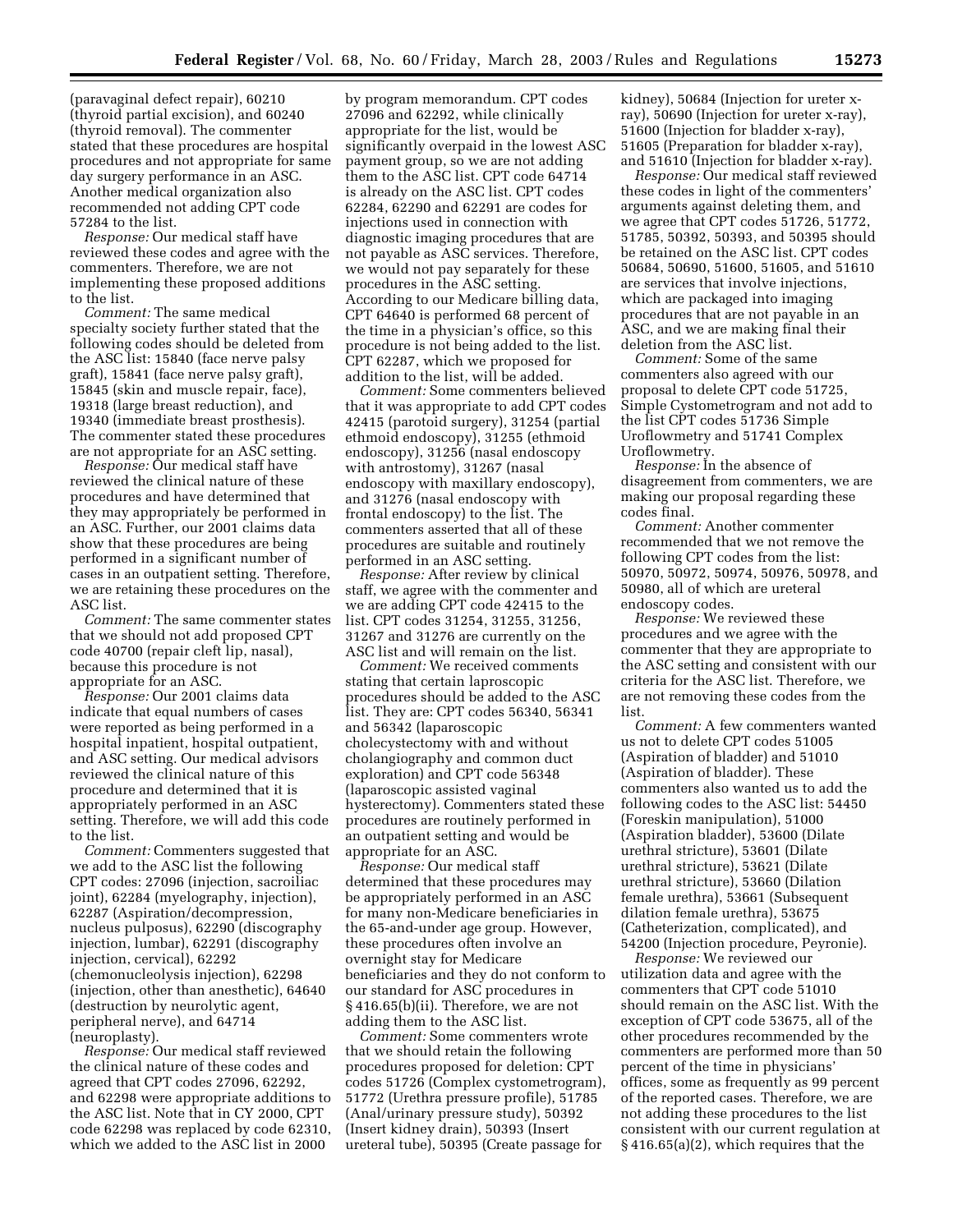ASC list not include procedures that are commonly performed or that may be safely performed in physicians' offices. CPT code 53675, Complex catheterization, would be significantly overpaid in the lowest ASC payment group. Therefore, we are not adding this procedure to the list.

*Comment:* A few commenters opposed our proposal to remove the following codes from the ASC list: CPT codes 50520 (Closure of nephrocutaneous fistula), 50570 (Renal endoscopy), 50572 (Renal endoscopy), 50574 (Renal endoscopy), 50576 (Renal endoscopy), 50578 (Renal endoscopy), and 50580 (Renal endoscopy).

*Response:* These codes describe procedures that are not consistent with our criteria in section § 416.65(b)(3) and therefore are not appropriate to be performed in an ASC. Therefore, we are making our proposal final and we are deleting these codes from the list.

*Comment:* In our proposed rule we proposed to delete the following nerve injection CPT codes: 64410, 64415, 64417, 64420, 64421, 64430, 64442, 64443, 64510, 64520, 64530, 64600, 64605, 64610, 64620, 64622, 64623, 64630, and 64680. These proposed deletions prompted numerous comments from ASCs specializing in pain management and from interventional pain physicians. Commenters argued that concerns about patient safety supported retaining these nerve block injection codes on the ASC list. They stated that the minimally acceptable requirements for safe completion of these procedures include continuous monitoring of heart function, lung function and breathing. The placement of injections in the spinal area requires the highest infection control standards. In addition, fluoroscopic guidance is necessary to assure precise needle placement. Injections can provoke severe hypertension, chest pain, cardiac arrythmias, myocardial infarction, severe pain and vasovagal reactions. Risks include seizures, respiratory and cardiac arrest, hypotension, respiratory depression, pneumothorax, total spinal anesthesia, infection, local anesthetic toxicity, paralysis and death. Commenters argued that because of the risks associated with these procedures, they require the health and safety protections assured by the conditions for coverage of ASC services found in part 416 of the regulations.

A few commenters supported deletion of the nerve injection codes from the ASC list. These commenters stated that they are able to perform these nerve injections in their offices. However, these commenters also stated that they

operate in environments with resuscitation facilities and radiological guidance, more typically found in an ASC or a hospital outpatient setting than in a physician's office.

*Response:* The preponderance of comments opposing deletion of these codes from the ASC list stressed that assuring patient safety requires monitoring and special equipment not customarily found in the physician office setting. Even the minority supporting deletion noted the need for special safety measures in their comments. In light of these comments, we have retained these procedures on the ASC list (with the exception of CPT codes 64442 and 64443, which have been deleted by CPT) because as required by the conditions for coverage in §§ 416.41 and 416.44, ASCs are specifically equipped to provide the level of patient care and monitoring needed to ensure patient health and safety when these procedures are performed. In addition, ASCs are required to have in place appropriate procedures to address emergencies should they occur.

#### **IV. Provisions of the Final Regulations**

This final rule with comment period makes additions to and deletions from the current list of Medicare approved ASC procedures. In addition, this final rule with comment period responds to comments received from the June 12, 1998 proposed rule (63 FR 32290) that addressed proposed additions to and deletions from the list of ASC approved procedures. This final rule with comment period implements requirements of section 1833(i)(1) and (2) of the Act.

The addendum that follows this preamble contains the complete list of surgical procedures that are approved for an ASC facility fee payment effective for services furnished on or after July 1, 2003. The addendum also designates those CPT codes that are additions to or deletions from the current ASC list. The CPT code for each procedure is listed in column 1. In column 2, the letter ''A'' indicates a code that is being added to the ASC in this final rule. The letter "A\*" (with an asterisk) indicates a code added to CPT since 1998 that we are adding to the list but that we did not propose to add in the June 1998 proposed rule. CPT codes designated with "A\*" are those for which we are soliciting comments. The letter ''D'' in column 2 indicates a code that is being deleted from the ASC list. Column 3 provides the short descriptor for the CPT code in column 1. Column 4 indicates the current payment group to which an approved code is assigned.

Column 5 indicates the FY 2003 payment amount for the assigned payment group. We solicit comments on additions to the ASC list designated with "A\*" in column 2 and the payment group to which these additions are assigned. The codes designated by ''A\*'' in column 2 are new CPT codes that were added to CPT in 1999, 2000, 2001, 2002, and 2003 that are similar to procedures on the updated ASC list.

#### **V. Collection of Information Requirements**

This document does not impose information collection and recordkeeping requirements. Consequently, it need not be reviewed by the Office of Management and Budget under the authority of the Paperwork Reduction Act of 1995 (44 U.S.C. 35).

#### **VI. Waiver of Proposed Rulemaking**

We ordinarily publish a proposed notice in the **Federal Register** and invite public comment when we add to the ASC list HCPCS codes that describe new surgical procedures. The proposed notice includes a reference to the legal authority under which the additions to the list are proposed and a description of the subjects and issues involved. We solicit comment both on the appropriateness of performing the new procedures in an ASC and the payment rate that we propose as the ASC facility fee for the new procedures. This process can be waived, however, if the agency finds good cause that a notice-andcomment procedure is impracticable, unnecessary, or contrary to the public interest and incorporates a statement of the finding and its reasons in the rule that is issued.

For reasons that we explain elsewhere in this preamble, we have not previously issued a rule to make final the additions and deletions proposed in the June 12, 1998 proposed rule. For the same reasons, we have not issued proposed notices regarding the addition to the ASC list of new CPT codes that were created during the years since publication of the June 12 proposed rule. This final rule with comment adopts some provisions set forth in the June 12, 1998 proposed rule (63 FR 32290). In this final rule with comment, we are also making certain additions to the ASC list that were not proposed in the June 12 rule and that are subject to comment. Specifically, we are adding new CPT codes for surgical procedures that were added to CPT in 1999, 2000, 2001, 2002, and 2003, and we are assigning those codes to an existing ASC payment group.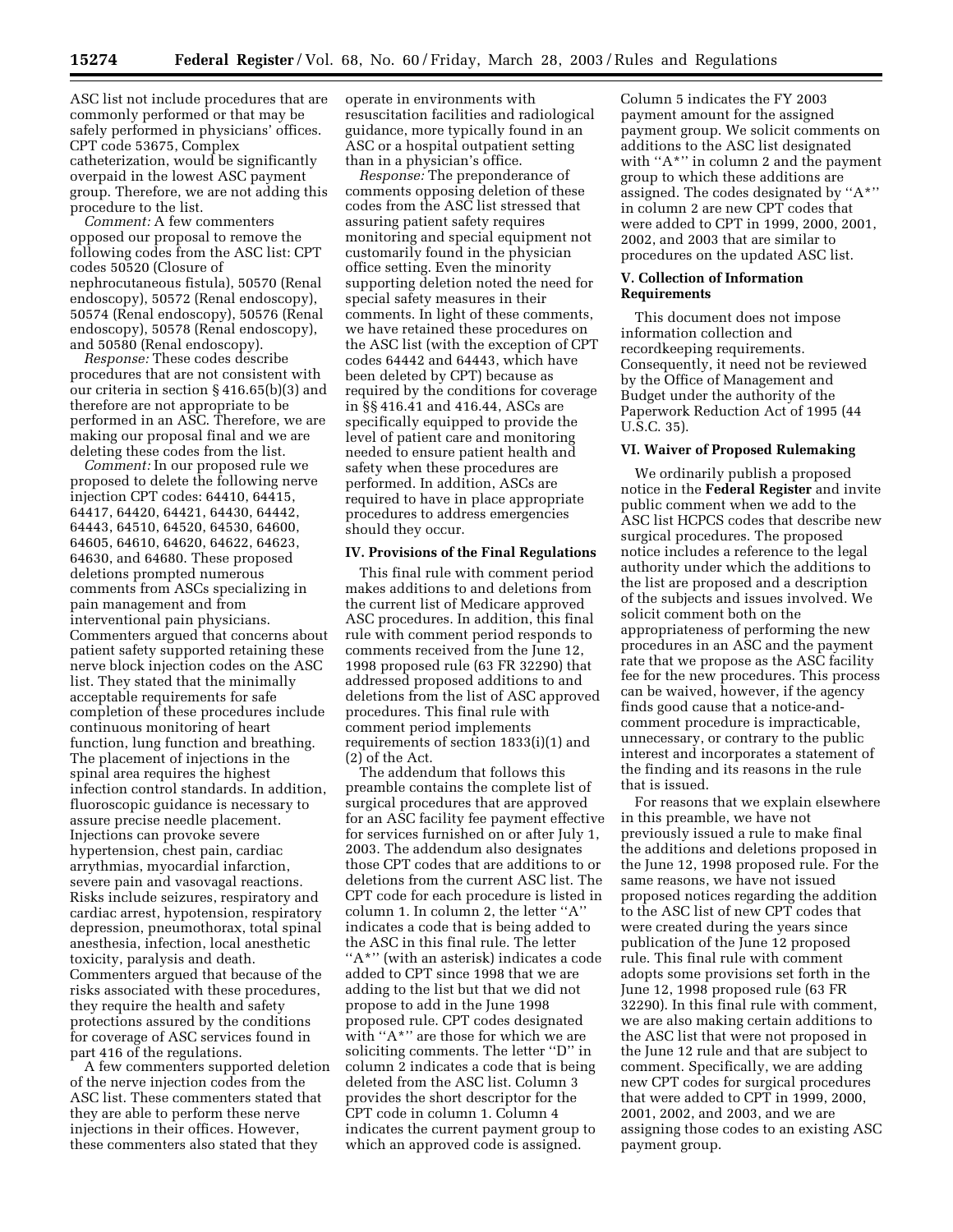We are making the addition of these new CPT codes to the ASC list effective for services furnished on or after July 1, 2003 because we believe that were we not to add them in this final rule, we would limit beneficiary access to surgical procedures that can be appropriately performed in the ASC setting. If these codes are not payable under the ASC benefit, beneficiaries are limited to receiving the services that they describe in a hospital setting. Also, ASCs cannot receive a facility fee for these services under the Medicare ASC benefit if we do not add them to the list. Therefore, delay in adding these new surgical procedures to the ASC list is contrary to the public interest.

Also, it is impracticable not to add the applicable new CPT codes created from 1999 through 2003 until after we have received public comments, analyzed those comments, and issued a final rule. To do so could mean that the new CPT codes would not be made final under the ASC benefit until 2004, at the earliest.

For these reasons, we find good cause to waive the notice of proposed rulemaking and to issue this final rule with comment. We are providing a 60 day public comment period regarding the addition of the new CPT codes, designated by an ''A\*'' in the addendum and the payment group to which these codes are assigned. We will respond to timely comments in the next final notice or final rule that we issue regarding the ASC benefit.

#### **VII. Regulatory Impact Statement**

#### *A. Overall Impact*

We have examined the impact of this rule as required by Executive Order 12866 (September 1993, Regulatory Planning and Review), the Regulatory Flexibility Act (RFA) (September 16, 1980, Pub. L. 96–354), Section 1102(b) of the Social Security Act, the Unfunded Mandates Reform Act of 1995 (Pub. L. 104–4), and Executive Order 13132.

Executive Order 12866 directs agencies to assess all costs and benefits of available regulatory alternatives and, if regulation is necessary, to select regulatory approaches that maximize net benefits (including potential economic, environmental, public health and safety effects, distributive impacts, and equity). A regulatory impact analysis (RIA) must be prepared for major rules with economically significant effects (\$100 million or more in any 1 year). Our Office of the Actuary has prepared a fiscal impact estimate. As shown in the table below, for fiscal years 2003 through 2007, the cost to the Medicare program is estimated to be \$5

million per year. Therefore, this is not considered a major rule.

| Fiscal year | Cost <sup>1</sup> |
|-------------|-------------------|
|             | \$5               |

1 Cost in millions, rounded to the nearest 5 million.

The RFA requires agencies to analyze options for regulatory relief of small businesses. For purposes of the RFA, small entities include small businesses, nonprofit organizations, and government agencies. Most hospitals and most other providers and suppliers are small entities, either by nonprofit status or by having revenues of \$6 to \$29 million in any 1 year. According to the small business associations, approximately 73 percent of all ASCs are considered small entities by having revenues of \$11.5 million or less. Individuals and States are not included in the definition of a small entity.

In addition, section 1102(b) of the Act requires us to prepare a regulatory impact analysis if a rule may have a significant impact on the operations of a substantial number of small rural hospitals. This analysis must conform to the provisions of section 604 of the RFA. For purposes of section 1102(b) of the Act, we define a small rural hospital as a hospital that is located outside of a Metropolitan Statistical Area and has fewer than 100 beds. This rule does not have a significant impact on the operations of a substantial number of small rural hospitals.

Section 202 of the Unfunded Mandates Reform Act of 1995 also requires that agencies assess anticipated costs and benefits before issuing any rule that may result in expenditure in any 1 year by State, local, or tribal governments, in the aggregate, or by the private sector, of \$110 million. This rule will not have an effect on the governments mentioned and the private sector costs will be less than the \$110 threshold.

Executive Order 13132 establishes certain requirements that an agency must meet when it promulgates a final rule that imposes substantial direct requirement costs on State and local governments, preempts State law, or otherwise has Federalism implications. This rule will not have a substantial effect on State or local governments.

#### *B. Anticipated Effects*

The entities affected by this final rule with comment period are Medicare certified ASCs and beneficiaries. No

other providers are affected. This rule will not affect state or local governments or the private sector other than ASCs. There are more than 3,000 ASCs currently certified by Medicare, nearly three-quarters of which fit the definition of a ''small entity.''

The result of this rule is to increase the number of ASC procedures approved for Medicare payment by approximately 300, thereby making more surgical services payable by Medicare in an ASC available to beneficiaries. ASCs will benefit from our expanding the list of Medicare approved ASC procedures because the number of services for which Medicare will pay a facility fee will increase as a result. Currently, if ASCs perform these procedures, Medicare does not allow payment of a facility fee. Our adding these codes to the ASC list also enables ASCs to serve a greater number of beneficiaries by being able to offer access to an increased number of surgical services. The number of claims for ASC services would increase. No specific provisions of this final rule have yet been implemented. If this final rule is not issued, beneficiaries would be denied access to approximately 300 surgical procedures in the ASC setting and this would limit beneficiary choice.

Some individuals have advocated the elimination of the ASC list on the basis that the decision regarding where to perform a procedure rests ultimately with the physician. These same individuals support payment of an ASC facility fee for any surgical procedure covered by Medicare in a clinic or hospital outpatient setting. The requirements for an ASC list are imposed by the statute, so we cannot adopt this recommendation.

ASCs that specialize in dermatology, gastroenterology, and orthopedics may object to our not adding certain procedures that we proposed in our June 1998 proposed rule. In particular, we are not adding procedures performed more than 50 percent of the time in a physician's office, procedures that are not appropriately or safely performed in an ambulatory setting, or procedures that would otherwise have met the criteria for inclusion on the ASC list except that they would be significantly overpaid in the lowest ASC payment group. We have determined that the adverse economic impact on the Medicare program that could result from a shift of such services to an ASC setting outweighs the potential negative reaction of these medical specialties.

ASCs that furnish extracorporeal shockwave lithotripsy (ESWL) services may also object to our not adding this procedure to the ASC list. However, as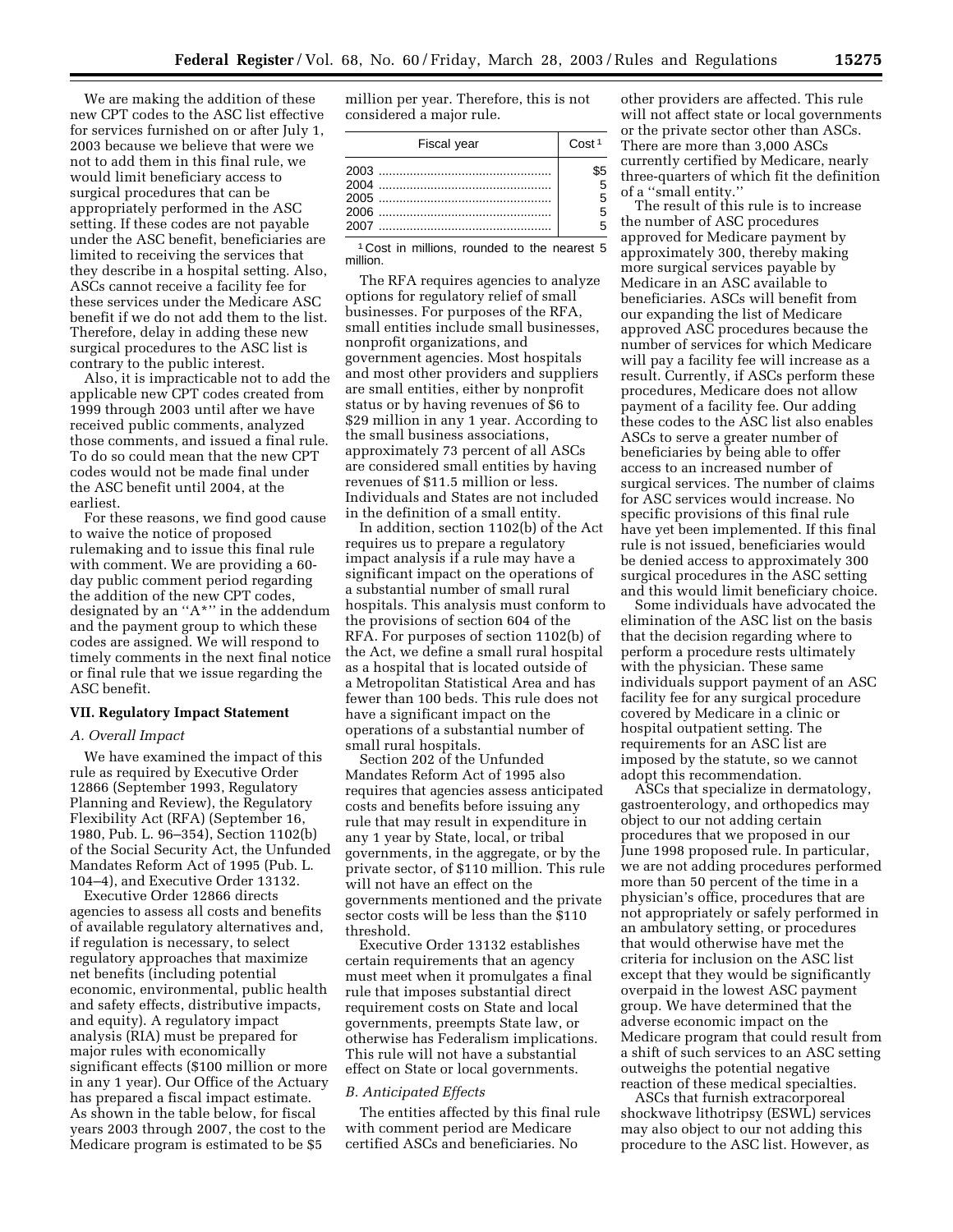we explained above, because we are not updating the ASC payment rates and ratesetting methodology in this final rule, we would not be in compliance with the District Court order issued in *American Lithotripsy Society* v. *Sullivan,* 785, F. Supp. 1035 (D.D.C. 1992) if we were to add ESWL to the ASC list without further data and information. Overall, we believe the increased beneficiary access to surgical services and the expansion of the ASC list that will result from this final rule outweighs potential objections to our not including certain additions that were proposed in 1998 to the ASC list.

For the above reasons, we are not preparing analyses for either the RFA or section 1102(b) of the Act because we have determined, and we certify, that this rule would not have a significant economic impact on a substantial number of small entities or a significant impact on the operations of a substantial number of small rural hospitals.

#### *C. Alternatives Considered*

As stated above, we are issuing this final rule with comment to implement additions to and deletions from the ASC list proposed in the June 1998 proposed rule. However, we are not implementing the ratesetting method, rebased payment rates, and changes in the regulations that were also proposed in the June 1998 proposed rule. We considered not updating the ASC list until we completed a survey of ASC costs to use in rebasing the ASC payment rates. However, we decided against this approach because it could have resulted in delaying the update of the list for several years while we conducted the survey and audited and compiled the data upon which to rebase the rates.

We considered basing payment rates for procedures being added to the ASC list in this final rule on the ASC payment group that most closely approximated the payment amount for the same procedures under the hospital outpatient prospective payment system (OPPS). However, the statute requires

that payment rates be tied to ASC, not hospital outpatient costs, so we decided, as explained previously in this preamble, to match the additions to the list to procedures already on the list that are similar in terms of clinical work and resource inputs and to assign the new code to the same payment group as the current code. This approach better maintains internal consistency in ASC payment rates among codes on the list that are similar.

In accordance with the provisions of Executive Order 12866, this regulation was reviewed by the Office of Management and Budget.

(Catalog of Federal Domestic Assistance Program No. 93.774, Medicare-Supplementary Medical Insurance Program) Dated: October 16, 2002.

#### **Thomas A. Scully,**

*Administrator, Centers for Medicare and Medicaid Services.* 

Approved: February 14, 2003. **Tommy G. Thompson,**  *Secretary.*

| <b>HCPCS Code</b> | <b>Status</b> | Short descriptor | Pymt. group | Pymt. amount |
|-------------------|---------------|------------------|-------------|--------------|
| 10121             | A             |                  | 2           | 446          |
| 10180             |               |                  | 2           | 446          |
| 11010<br>.        | A             |                  | 2           | 446          |
| 11011             | A             |                  | 2           | 446          |
| 11012             | A             |                  | 2           | 446          |
| 11042             |               |                  | 2           | 446          |
| 11043             |               |                  | 2           | 446          |
| 11044             |               |                  | 2           | 446          |
| 11404             |               |                  |             | 333          |
| 11406             |               |                  | 2           | 446          |
| 11424             |               |                  | 2           | 446          |
| 11426             |               |                  | 2           | 446          |
| 11444             |               |                  |             | 333          |
| 11446             |               |                  | 2           | 446          |
| 11450             |               |                  | 2           | 446          |
| 11451<br>.        |               |                  | 2           | 446          |
| 11462             |               |                  | 2           | 446          |
| 11463             |               |                  | 2           | 446          |
| 11470             |               |                  | 2           | 446          |
| 11471<br>.        |               |                  | 2           | 446          |
| 11604             |               |                  | 2           | 446          |
| 11606<br>.        |               |                  | 2           | 446          |
| 11624             |               |                  | 2           | 446          |
| 11626<br>.        |               |                  | 2           | 446          |
| 11644             |               |                  | 2           | 446          |
| 11646             |               |                  | 2           | 446          |
| 11770             |               |                  | 3           | 510          |
| 11771             |               |                  |             | 510          |
| 11772             |               |                  | 3           | 510          |
| 11960             |               |                  |             |              |
| 11970             |               |                  | 2           | 446          |
| .                 |               |                  |             | 510          |
| 11971<br>.        |               |                  |             | 333          |
| 12005             |               |                  | 2           | 446          |
| 12006<br>.        |               |                  | 2           | 446          |
| 12007             |               |                  | 2           | 446          |
| 12016<br>.        |               |                  | 2           | 446          |
| 12017             |               |                  | 2           | 446          |
| 12018             |               |                  | 2           | 446          |
| 12020             |               |                  |             | 333          |
| 12021<br>.        |               |                  |             | 333          |
| 12034             |               |                  | 2           | 446          |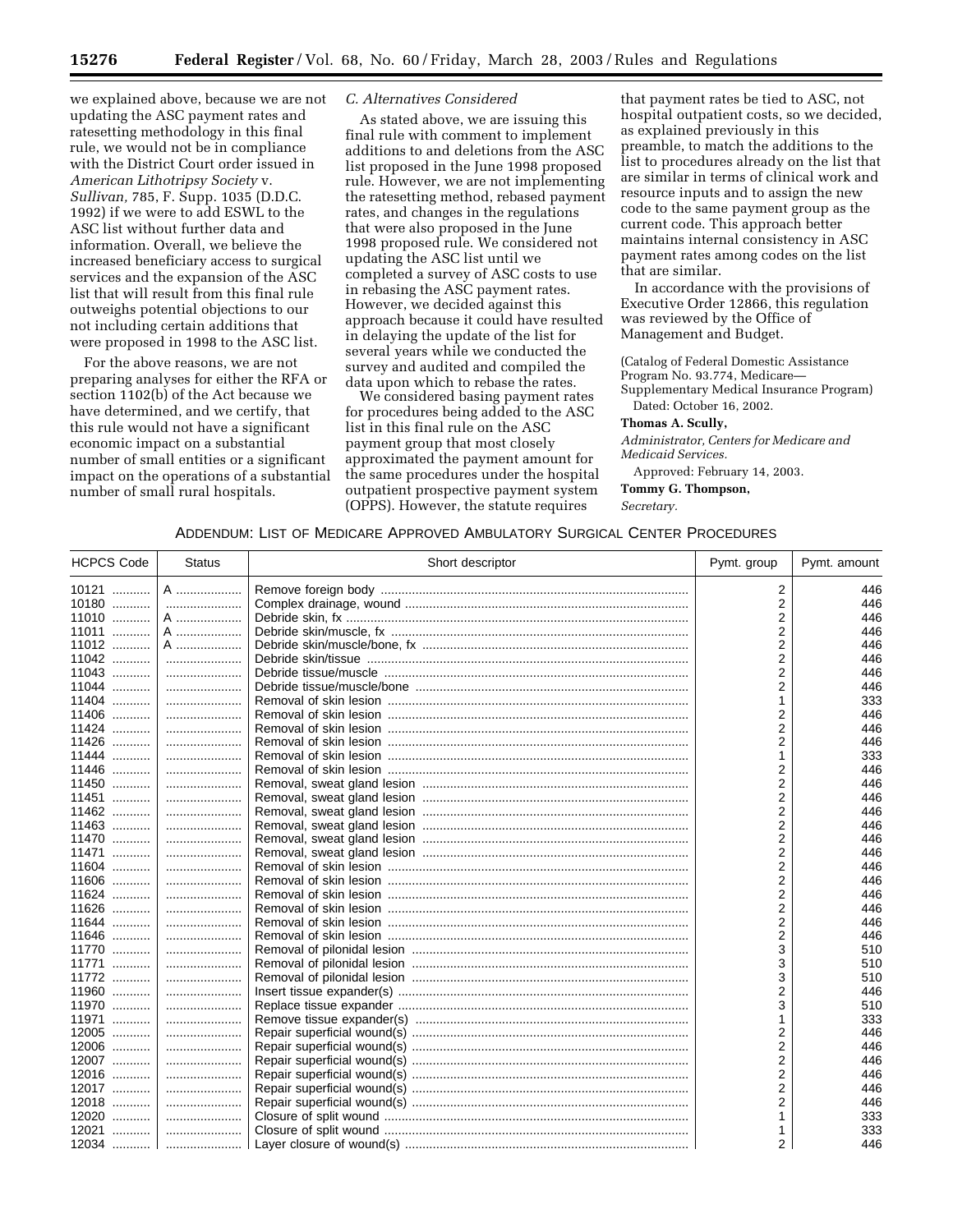▀

| <b>HCPCS Code</b>   | <b>Status</b> | Short descriptor | Pymt. group | Pymt. amount |
|---------------------|---------------|------------------|-------------|--------------|
| 12035               |               |                  | 2           | 446          |
| 12036               |               |                  | 2           | 446          |
| 12037               |               |                  | 2           | 446          |
| 12044               |               |                  | 2           | 446          |
| 12045               |               |                  | 2           | 446          |
| 12046               |               |                  | 2           | 446          |
| 12047               |               |                  | 2           | 446          |
| 12054               |               |                  | 2           | 446          |
| 12055               |               |                  | 2           | 446          |
| 12056               |               |                  | 2           | 446          |
| 12057<br>13100      |               |                  | 2<br>2      | 446<br>446   |
| 13101               |               |                  | 3           | 510          |
| 13120               |               |                  | 2           | 446          |
| 13121               |               |                  | 3           | 510          |
| 13131               |               |                  | 2           | 446          |
| 13132               |               |                  | 3           | 510          |
| 13150               |               |                  | 3           | 510          |
| 13151               |               |                  | 3           | 510          |
| 13152               |               |                  | 3           | 510          |
| 13160               |               |                  | 2           | 446          |
| 14000               |               |                  | 2           | 446          |
| 14001<br>14020      |               |                  | 3<br>3      | 510<br>510   |
| 14021               |               |                  | 3           | 510          |
| 14040               |               |                  | 2           | 446          |
| 14041               |               |                  | 3           | 510          |
| 14060               |               |                  | 3           | 510          |
| 14061               |               |                  | 3           | 510          |
| 14300               |               |                  | 4           | 630          |
| 14350               |               |                  | 3           | 510          |
| 15000               |               |                  | 2           | 446          |
| 15050               |               |                  | 2           | 446          |
| 15100<br>15101      |               |                  | 2           | 446          |
| 15120               |               |                  | 3<br>2      | 510<br>446   |
| 15121               |               |                  | 3           | 510          |
| 15200               |               |                  | 3           | 510          |
| 15201               |               |                  | 2           | 446          |
| 15220               |               |                  | 2           | 446          |
| 15221               |               |                  | 2           | 446          |
| 15240               |               |                  | 3           | 510          |
| 15241               |               |                  | 3           | 510          |
| 15260<br>15261      |               |                  | 2<br>2      | 446<br>446   |
| 15350               |               |                  | 2           | 446          |
| 15351               | A*            |                  | 2           | 446          |
| 15400               |               |                  | 2           | 446          |
| 15401               | A*            |                  |             | 446          |
| 15570               |               |                  | 3           | 510          |
| 15572<br>.          |               |                  | 3           | 510          |
| 15574               |               |                  | 3           | 510          |
| 15576               |               |                  | 3           | 510          |
| 15600               |               |                  | 3           | 510          |
| 15610<br>15620      |               |                  | 3<br>4      | 510          |
| 15630               | <br>          |                  | 3           | 630<br>510   |
| 15650               |               |                  | 5           | 717          |
| 15732               |               |                  | 3           | 510          |
| 15734               |               |                  | 3           | 510          |
| 15736               |               |                  | 3           | 510          |
| 15738               |               |                  | 3           | 510          |
| 15740               |               |                  | 2           | 446          |
| 15750               |               |                  | 2           | 446          |
| 15756               | D             |                  | 3           | 510          |
| 15757               | D             |                  | 3           | 510          |
| 15758<br>.<br>15760 | D             |                  | 3<br>2      | 510<br>446   |
| 15770               |               |                  | 3           | 510          |
| 15775               | A             |                  | 3           | 510          |
| 15776<br>.          | A             |                  | 3           | 510          |
| 15820               | A             |                  | 3           | 510          |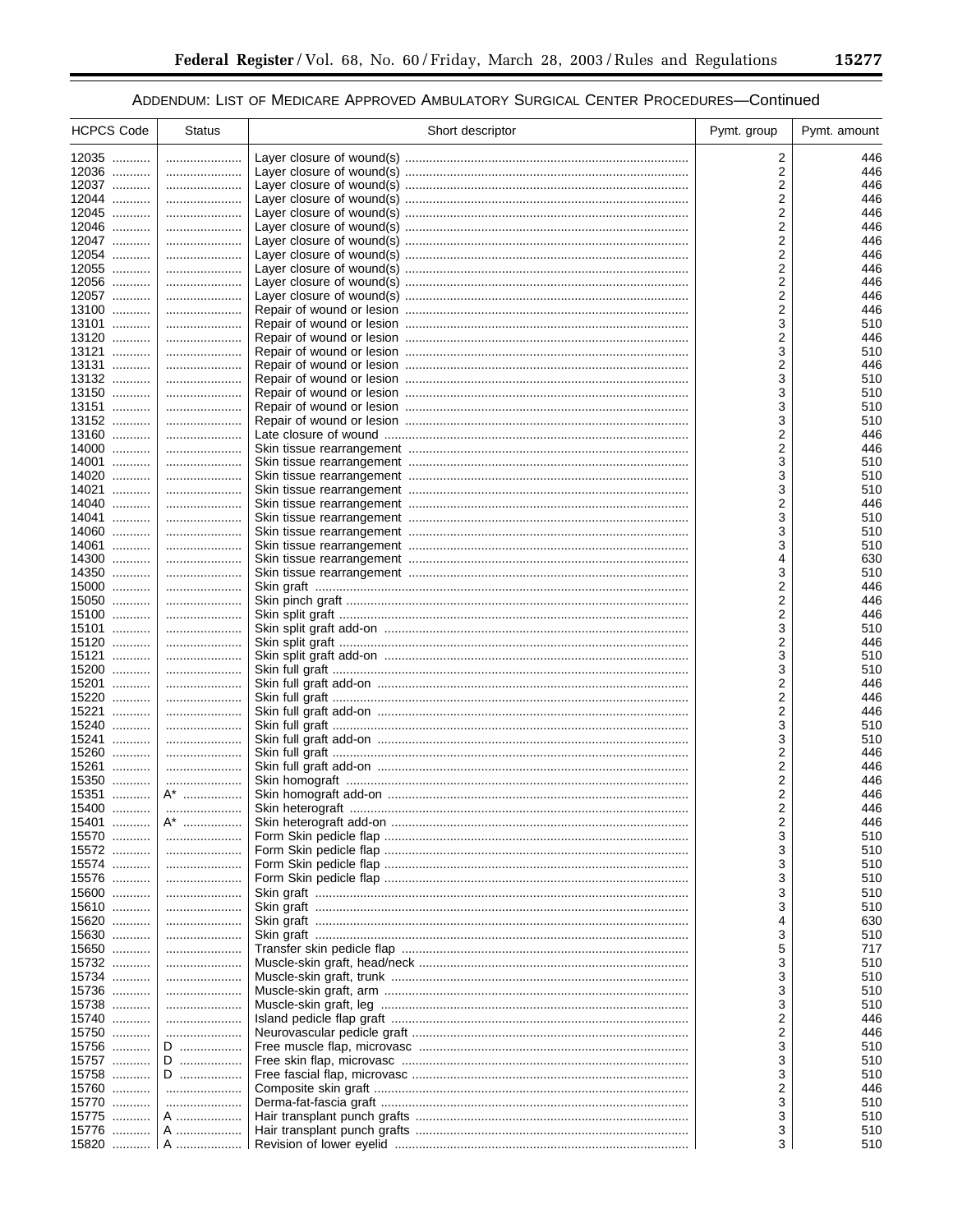۰

## ADDENDUM: LIST OF MEDICARE APPROVED AMBULATORY SURGICAL CENTER PROCEDURES-Continued

| <b>HCPCS Code</b> | <b>Status</b> | Short descriptor | Pymt. group | Pymt. amount |
|-------------------|---------------|------------------|-------------|--------------|
| 15821             | A             |                  | 3           | 510          |
| 15822             | A             |                  | 3           | 510          |
| 15823             | A             |                  | 5           | 717          |
| 15824<br>15825    | A<br>A        |                  | 3<br>3      | 510<br>510   |
| 15826             | A             |                  | 3           | 510          |
| 15828             | A             |                  | 3           | 510          |
| 15829             | A             |                  | 5           | 717          |
| 15831             | A             |                  | 3           | 510          |
| 15832             | A             |                  | 3           | 510          |
| 15833             | A             |                  | 3           | 510          |
| 15834<br>15835    | A<br>A        |                  | 3<br>3      | 510<br>510   |
| 15840             |               |                  | 4           | 630          |
| 15841             |               |                  | 4           | 630          |
| 15842             | D             |                  | 4           | 630          |
| 15845             |               |                  | 4           | 630          |
| 15876             | A             |                  | 3           | 510          |
| 15877<br>15878    | A<br>A        |                  | 3<br>3      | 510<br>510   |
| 15879             | A             |                  | 3           | 510          |
| 15920             |               |                  | 3           | 510          |
| 15922             |               |                  | 4           | 630          |
| 15931             |               |                  | 3           | 510          |
| 15933             |               |                  | 3           | 510          |
| 15934<br>15935    |               |                  | 3<br>4      | 510<br>630   |
| 15936             |               |                  | 4           | 630          |
| 15937             |               |                  | 4           | 630          |
| 15940             |               |                  | 3           | 510          |
| 15941             |               |                  | 3           | 510          |
| 15944<br>15945    |               |                  | 3<br>4      | 510<br>630   |
| 15946             |               |                  | 4           | 630          |
| 15950             |               |                  | 3           | 510          |
| 15951             |               |                  | 4           | 630          |
| 15952             |               |                  | 3           | 510          |
| 15953             |               |                  | 4           | 630          |
| 15956<br>15958    |               |                  | 3<br>4      | 510<br>630   |
| 16015             |               |                  | 2           | 446          |
| 16030             | D             |                  | 1           | 333          |
| 16035             | D             |                  | 2           | 446          |
| 19020             |               |                  | 2           | 446          |
| 19100<br>19101    |               |                  | 1<br>2      | 333<br>446   |
| 19102             |               |                  | 2           | 446          |
| 19103             |               |                  | 2           | 446          |
| 19110             |               |                  | 2           | 446          |
| 19112             |               |                  | 3           | 510          |
| 19120             |               |                  | 3           | 510          |
| 19125<br>19126    |               |                  | 3<br>3      | 510<br>510   |
| 19140             |               |                  | 4           | 630          |
| 19160             |               |                  | 3           | 510          |
| 19162             |               |                  | 7           | 995          |
| 19180             |               |                  | 4           | 630          |
| 19182<br>19260    | D             |                  | 4           | 630<br>717   |
| 19290             |               |                  |             | 333          |
| 19291             |               |                  |             | 333          |
| 19316             | A             |                  |             | 630          |
| 19318             |               |                  | 4           | 630          |
| 19324             | A             |                  | 4           | 630          |
| 19325<br>19328    | A             |                  | 9<br>1      | 1339<br>333  |
| 19330             | <br>          |                  | 1           | 333          |
| 19340             |               |                  | 2           | 446          |
| 19342             |               |                  | 3           | 510          |
| 19350             |               |                  | 4           | 630          |
| 19355             | A             |                  | 4           | 630          |
| 19357             |               |                  | 5           | 717          |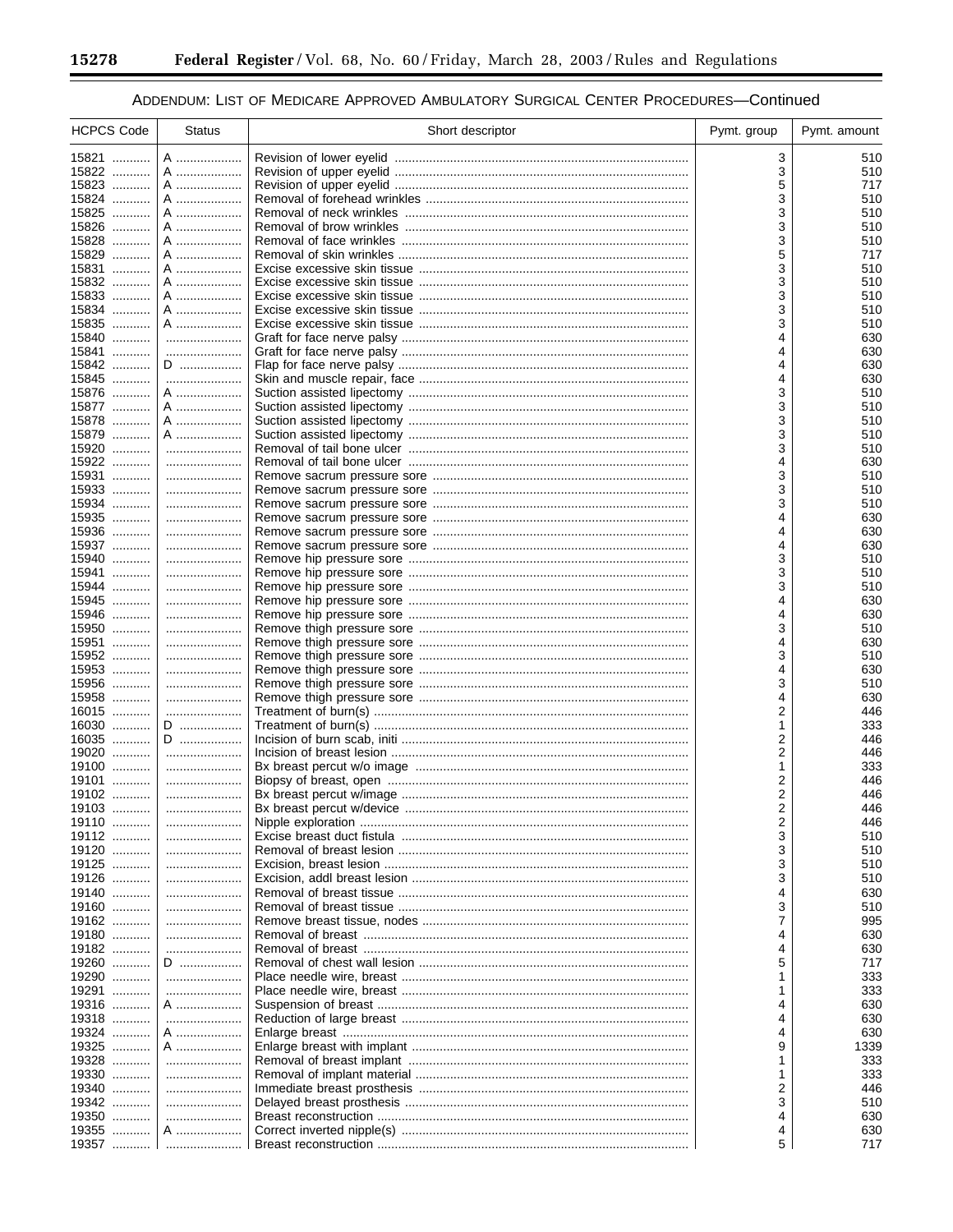| <b>HCPCS Code</b> | Status | Short descriptor | Pymt. group | Pymt. amount |
|-------------------|--------|------------------|-------------|--------------|
| 19364             | D      |                  | 5           | 717          |
| 19366             |        |                  | 5           | 717          |
| 19370             |        |                  | 4           | 630          |
| 19371             |        |                  | 4           | 630          |
| 19380             |        |                  | 5           | 717          |
| 20005             |        |                  | 2           | 446          |
| 20200             |        |                  | 2           | 446          |
| 20205             |        |                  | 3           | 510          |
| 20206             |        |                  | 1           | 333          |
| 20220             |        |                  | 1           | 333          |
| 20225             |        |                  | 2           | 446          |
| 20240             |        |                  | 2           | 446          |
| 20245             |        |                  | 3           | 510          |
| 20250<br>20251    |        |                  | 3<br>3      | 510          |
| 20525             |        |                  | 3           | 510<br>510   |
| 20650             |        |                  | 3           | 510          |
| 20660             | D      |                  | 2           | 446          |
| 20661             | D      |                  | 3           | 510          |
| 20662             | D      |                  | 3           | 510          |
| 20663             | D      |                  | 3           | 510          |
| 20665             | D      |                  | 1           | 333          |
| 20670             |        |                  | 1           | 333          |
| 20680             |        |                  | 3           | 510          |
| 20690             |        |                  | 2           | 446          |
| 20692             | A      |                  | 3           | 510          |
| 20693             | A      |                  | 3           | 510          |
| 20694             |        |                  | 1           | 333          |
| 20900             |        |                  | 3           | 510          |
| 20902             |        |                  | 4           | 630          |
| 20910             |        |                  | 3           | 510          |
| 20912             |        |                  | 3           | 510          |
| 20920             |        |                  | 4           | 630          |
| 20922<br>20924    |        |                  | 3           | 510          |
| 20926             |        |                  | 4<br>4      | 630<br>630   |
| 20955             | D      |                  | 4           | 630          |
| 20962             | D      |                  | 4           | 630          |
| 20969             | D      |                  |             | 630          |
| 20970             | D      |                  | 4           | 630          |
| 20972             | D      |                  | 4           | 630          |
| 20973             | D      |                  | 4           | 630          |
| 20975             |        |                  | 2           | 446          |
| 21010             |        |                  | 2           | 446          |
| 21015             | A      |                  | 3           | 510          |
| 21025             |        |                  | 2           | 446          |
| 21026             |        |                  | 2           | 446          |
| 21029             | A      |                  | 2           | 446          |
| 21034             |        |                  | 3           | 510          |
| 21040             |        |                  | 2           | 446          |
| 21041             | D      |                  | 2           | 446          |
| 21044             |        |                  | 2           | 446          |
| 21046             | A      |                  | 2           | 446          |
| 21047<br>21050    | A      |                  | 2<br>3      | 446<br>510   |
| 21060             |        |                  | 2           | 446          |
| 21070             |        |                  | 3           | 510          |
| 21100             |        |                  | 2           | 446          |
| 21121             | A      |                  | 7           | 995          |
| 21122             | A      |                  | 7           | 995          |
| 21123             | A      |                  | 7           | 995          |
| 21127             | A      |                  | 9           | 1339         |
| 21181             | A      |                  | 7           | 995          |
| 21206             |        |                  | 5           | 717          |
| 21208             |        |                  | 7           | 995          |
| 21209             |        |                  | 5           | 717          |
| 21210             |        |                  | 7           | 995          |
| 21215             |        |                  | 7           | 995          |
| 21230             |        |                  | 7           | 995          |
| 21235             |        |                  | 7           | 995          |
| 21240             |        |                  | 4           | 630          |
| 21242             |        |                  | 5           | 717          |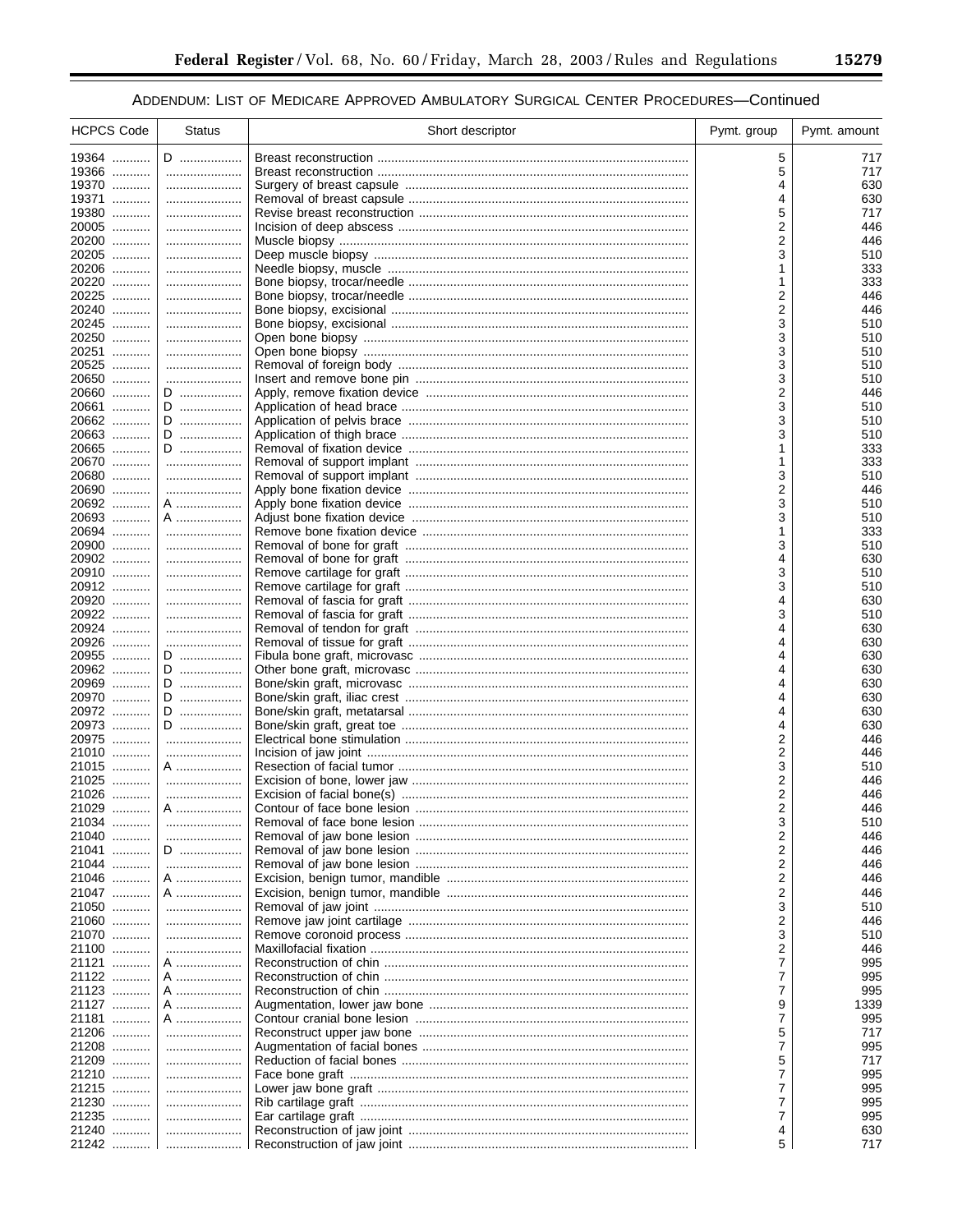-

۰

## ADDENDUM: LIST OF MEDICARE APPROVED AMBULATORY SURGICAL CENTER PROCEDURES-Continued

| <b>HCPCS Code</b> | <b>Status</b> | Short descriptor | Pymt. group | Pymt. amount |
|-------------------|---------------|------------------|-------------|--------------|
| 21243             |               |                  | 5           | 717          |
| 21244             |               |                  | 7           | 995          |
| 21245             |               |                  | 7           | 995          |
| 21246             |               |                  | 7           | 995          |
| 21248<br>21249    |               |                  | 7<br>7      | 995<br>995   |
| 21267             |               |                  | 7           | 995          |
| 21270             |               |                  | 5           | 717          |
| 21275             |               |                  | 7           | 995          |
| 21280             |               |                  | 5           | 717          |
| 21282<br>21295    | A             |                  | 5<br>1      | 717          |
| 21296             | A             |                  | 1           | 333<br>333   |
| 21300             |               |                  | 2           | 446          |
| 21310             |               |                  | 2           | 446          |
| 21315             |               |                  | 2           | 446          |
| 21320             |               |                  | 2           | 446          |
| 21325<br>21330    |               |                  | 4<br>5      | 630<br>717   |
| 21335             |               |                  | 7           | 995          |
| 21336             | A             |                  | 4           | 630          |
| 21337             |               |                  | 2           | 446          |
| 21338             |               |                  | 4           | 630          |
| 21339             |               |                  | 5           | 717          |
| 21340<br>21343    | D             |                  | 4<br>5      | 630<br>717   |
| 21345             | A             |                  | 7           | 995          |
| 21355             |               |                  | 3           | 510          |
| 21360             | D             |                  | 4           | 630          |
| 21365             |               |                  | 5           | 717          |
| 21385             | D             |                  | 5           | 717          |
| 21386<br>21387    | D<br>D        |                  | 5<br>5      | 717<br>717   |
| 21390             | D             |                  | 7           | 995          |
| 21395             | D             |                  | 7           | 995          |
| 21400             |               |                  | 2           | 446          |
| 21401             |               |                  | 3           | 510          |
| 21406<br>21407    | D<br>D        |                  | 4<br>5      | 630<br>717   |
| 21421             |               |                  | 4           | 630          |
| 21422             | D             |                  | 5           | 717          |
| 21440             |               |                  | 3           | 510          |
| 21445             |               |                  | 4           | 630          |
| 21450             |               |                  | 3           | 510          |
| 21451<br>21452    |               |                  | 4<br>2      | 630<br>446   |
| 21453             |               |                  | 3           | 510          |
| 21454             | .             |                  | 5           | 717          |
| 21461             |               |                  |             | 630          |
| 21462             |               |                  | 5           | 717          |
| 21465             |               |                  | 4           | 630          |
| 21470<br>21480    | D<br>         |                  | 5<br>1      | 717<br>333   |
| 21485             |               |                  | 2           | 446          |
| 21490             |               |                  | 3           | 510          |
| 21493             |               |                  | 3           | 510          |
| 21494             |               |                  | 4           | 630          |
| 21495             | D             |                  | 4           | 630          |
| 21497<br>21501    |               |                  | 2<br>2      | 446<br>446   |
| 21502             |               |                  | 2           | 446          |
| 21510             | D             |                  | 3           | 510          |
| 21550             | D             |                  | 1           | 333          |
| 21555             |               |                  | 2           | 446          |
| 21556             |               |                  | 2           | 446          |
| 21600<br>21610    |               |                  | 2<br>2      | 446<br>446   |
| 21620             | D             |                  | 2           | 446          |
| 21700             |               |                  | 2           | 446          |
| 21720             |               |                  | 3           | 510          |
| 21725             |               |                  | 3           | 510          |
| 21800             |               |                  | 1           | 333          |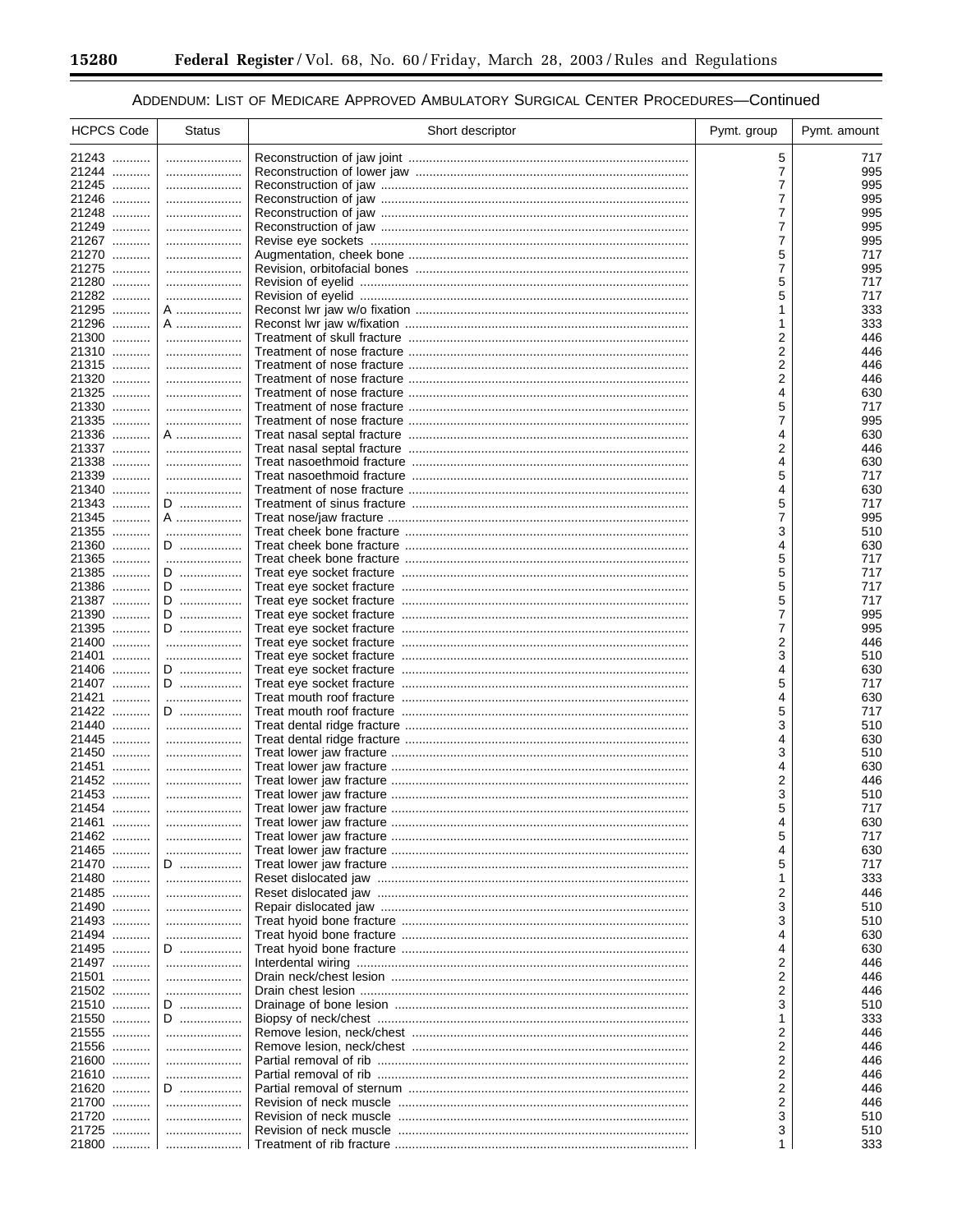| <b>HCPCS Code</b> | <b>Status</b> | Short descriptor | Pymt. group         | Pymt. amount |
|-------------------|---------------|------------------|---------------------|--------------|
| 21805             |               |                  | 2                   | 446          |
| 21810             | D             |                  | 2                   | 446          |
| 21820             |               |                  | 1                   | 333          |
| 21920             | D             |                  | 1                   | 333          |
| 21925             |               |                  | 2                   | 446          |
| 21930             |               |                  | 2                   | 446          |
| 21935             |               |                  | 3                   | 510          |
| 22100<br>22101    | D             |                  | 3<br>3              | 510<br>510   |
| 22102             | D<br>D        |                  | 3                   | 510          |
| 22103             | D             |                  | 3                   | 510          |
| 22305             |               |                  | 1                   | 333          |
| 22310             |               |                  | 1                   | 333          |
| 22315             |               |                  | $\overline{2}$      | 446          |
| 22325             | D             |                  | 3                   | 510          |
| 22326             | D             |                  | 3                   | 510          |
| 22327             | D             |                  | 3                   | 510          |
| 22328             | D             |                  | 3                   | 510          |
| 22505             |               |                  | 2                   | 446          |
| 22900<br>23000    |               |                  | 4<br>2              | 630<br>446   |
| 23020             |               |                  | 2                   | 446          |
| 23030             |               |                  | 1                   | 333          |
| 23031             | A             |                  | 3                   | 510          |
| 23035             |               |                  | 3                   | 510          |
| 23040             |               |                  | 3                   | 510          |
| 23044             |               |                  | 4                   | 630          |
| 23065             | D             |                  | 1                   | 333          |
| 23066             |               |                  | 2                   | 446          |
| 23075             |               |                  | 2                   | 446          |
| 23076<br>23077    |               |                  | 2<br>3              | 446<br>510   |
| 23100             |               |                  | $\overline{2}$      | 446          |
| 23101             |               |                  | $\overline{7}$      | 995          |
| 23105             |               |                  | 4                   | 630          |
| 23106             |               |                  | 4                   | 630          |
| 23107             |               |                  | 4                   | 630          |
| 23120             |               |                  | 5                   | 717          |
| 23125             |               |                  | 5                   | 717          |
| 23130             |               |                  | 5                   | 717          |
| 23140<br>23145    |               |                  | 4<br>5              | 630<br>717   |
| 23146             |               |                  | 5                   | 717          |
| 23150             |               |                  | 4                   | 630          |
| 23155             |               |                  | 5                   | 717          |
| 23156             |               |                  | 5                   | 717          |
| 23170             |               |                  | 2                   | 446          |
| 23172             |               |                  | 2                   | 446          |
| 23174             |               |                  | 2                   | 446          |
| 23180             |               |                  | 4<br>4              | 630          |
| 23182<br>23184    |               |                  |                     | 630          |
| 23190             | <br>          |                  | 4<br>4              | 630<br>630   |
| 23195             |               |                  | 5                   | 717          |
| 23330             |               |                  |                     | 333          |
| 23331             |               |                  | 1                   | 333          |
| 23395             |               |                  | 5                   | 717          |
| 23397             |               |                  | $\overline{7}$      | 995          |
| 23400             |               |                  | 7                   | 995          |
| 23405             |               |                  | 2                   | 446          |
| 23406             |               |                  | 2                   | 446          |
| 23410<br>23412    |               |                  | 5<br>$\overline{7}$ | 717<br>995   |
| 23415             |               |                  | 5                   | 717          |
| 23420             |               |                  | 7                   | 995          |
| 23430             |               |                  | 4                   | 630          |
| 23440             |               |                  | 4                   | 630          |
| 23450             |               |                  | 5                   | 717          |
| 23455             |               |                  | $\overline{7}$      | 995          |
| 23460             |               |                  | 5                   | 717          |
| 23462<br>23465    |               |                  | 7<br>5              | 995<br>717   |
|                   |               |                  |                     |              |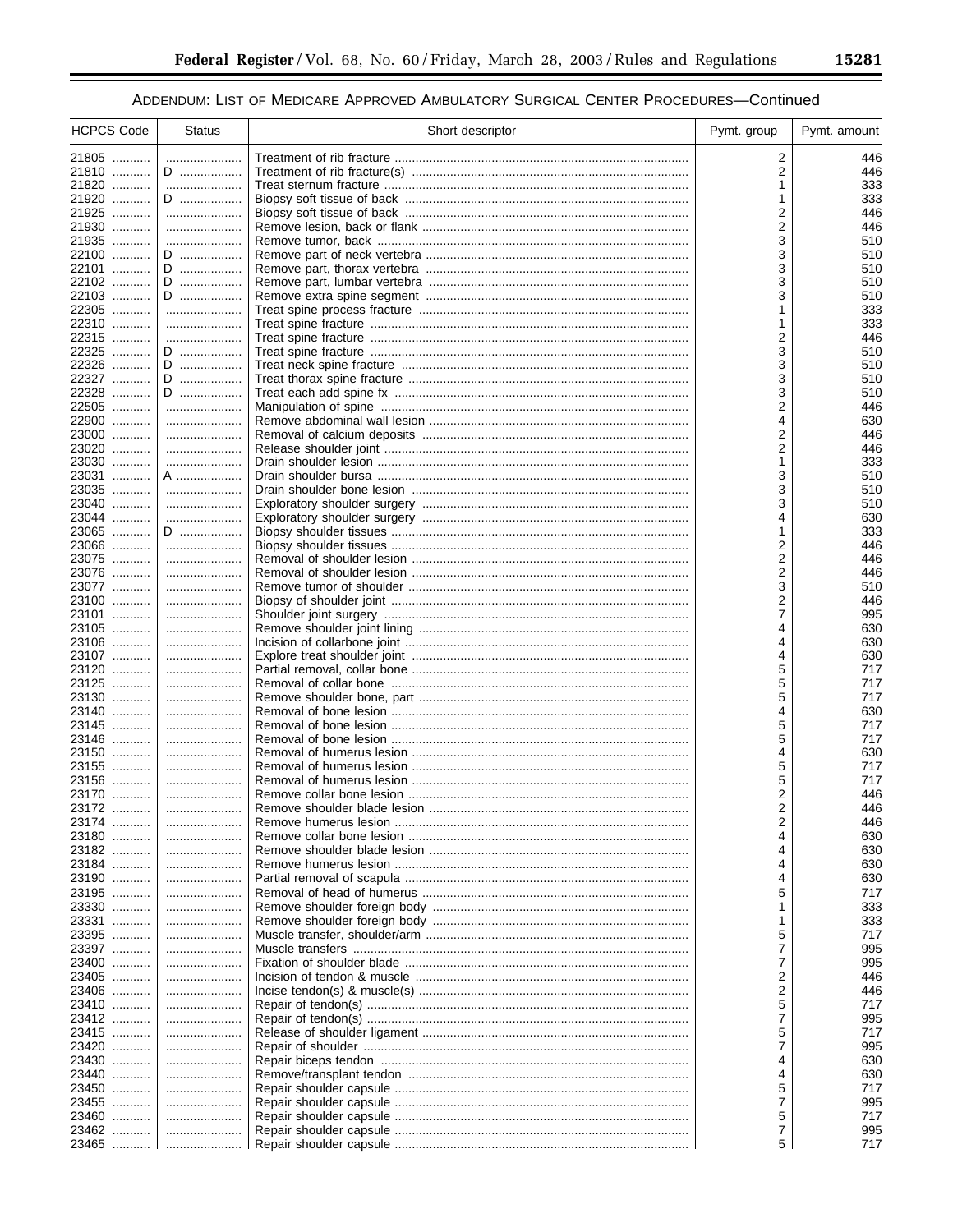۰

## ADDENDUM: LIST OF MEDICARE APPROVED AMBULATORY SURGICAL CENTER PROCEDURES-Continued

| <b>HCPCS Code</b>   | <b>Status</b> | Short descriptor | Pymt. group | Pymt. amount |
|---------------------|---------------|------------------|-------------|--------------|
| 23466               |               |                  | 7           | 995          |
| 23480               |               |                  | 4           | 630          |
| 23485<br>23490      |               |                  | 7<br>3      | 995<br>510   |
| 23491               |               |                  | 3           | 510          |
| 23500               |               |                  |             | 333          |
| 23505               |               |                  | 1           | 333          |
| 23515               |               |                  | 3           | 510          |
| 23520               |               |                  | 1           | 333          |
| 23525<br>23530      |               |                  | 1<br>3      | 333<br>510   |
| 23532               |               |                  | 4           | 630          |
| 23540               |               |                  | 1           | 333          |
| 23545               |               |                  |             | 333          |
| 23550               |               |                  | 3           | 510          |
| 23552<br>23570      |               |                  | 1           | 630<br>333   |
| 23575               |               |                  |             | 333          |
| 23585               |               |                  | 3           | 510          |
| 23600               |               |                  | 1           | 333          |
| 23605               |               |                  | 2           | 446          |
| 23615<br>23616      |               |                  | 4<br>4      | 630<br>630   |
| 23620               |               |                  | 1           | 333          |
| 23625               |               |                  | 2           | 446          |
| 23630               |               |                  | 5           | 717          |
| 23650               |               |                  | 1           | 333          |
| 23655               |               |                  |             | 333          |
| 23660<br>23665      |               |                  | 3<br>2      | 510<br>446   |
| 23670               |               |                  | 3           | 510          |
| 23675               |               |                  | 2           | 446          |
| 23680               |               |                  | 3           | 510          |
| 23700               |               |                  |             | 333          |
| 23800<br>23802      |               |                  | 4<br>7      | 630<br>995   |
| 23921               |               |                  | 3           | 510          |
| 23930               |               |                  | 1           | 333          |
| 23931               |               |                  | 2           | 446          |
| 23935               |               |                  | 2           | 446          |
| 24000<br>24006<br>. | <br>A ………………… |                  | 4<br>4      | 630<br>630   |
| 24065               | D             |                  | 1           | 333          |
| 24066               |               |                  | 2           | 446          |
| 24075               |               |                  | 2           | 446          |
| 24076               |               |                  | 2           | 446          |
| 24077               |               |                  | 3           | 510<br>333   |
| 24100<br>24101      |               |                  |             | 630          |
| 24102               |               |                  | 4           | 630          |
| 24105               |               |                  | 3           | 510          |
| 24110               |               |                  | 2           | 446          |
| 24115               |               |                  | 3<br>3      | 510          |
| 24116<br>24120      | <br>          |                  | 3           | 510<br>510   |
| 24125               |               |                  | 3           | 510          |
| 24126               |               |                  | 3           | 510          |
| 24130               |               |                  | 3           | 510          |
| 24134               |               |                  | 2           | 446          |
| 24136               |               |                  | 2<br>2      | 446          |
| 24138<br>24140      | <br>          |                  | 3           | 446<br>510   |
| 24145               |               |                  | 3           | 510          |
| 24147               |               |                  | 2           | 446          |
| 24150               | D             |                  | 3           | 510          |
| 24151               | D             |                  | 4           | 630          |
| 24152<br>24153      | D<br>D        |                  | 3<br>4      | 510<br>630   |
| 24155               |               |                  | 3           | 510          |
| 24160               |               |                  | 2           | 446          |
| 24164               |               |                  | 3           | 510          |
| 24201               |               |                  | 2           | 446          |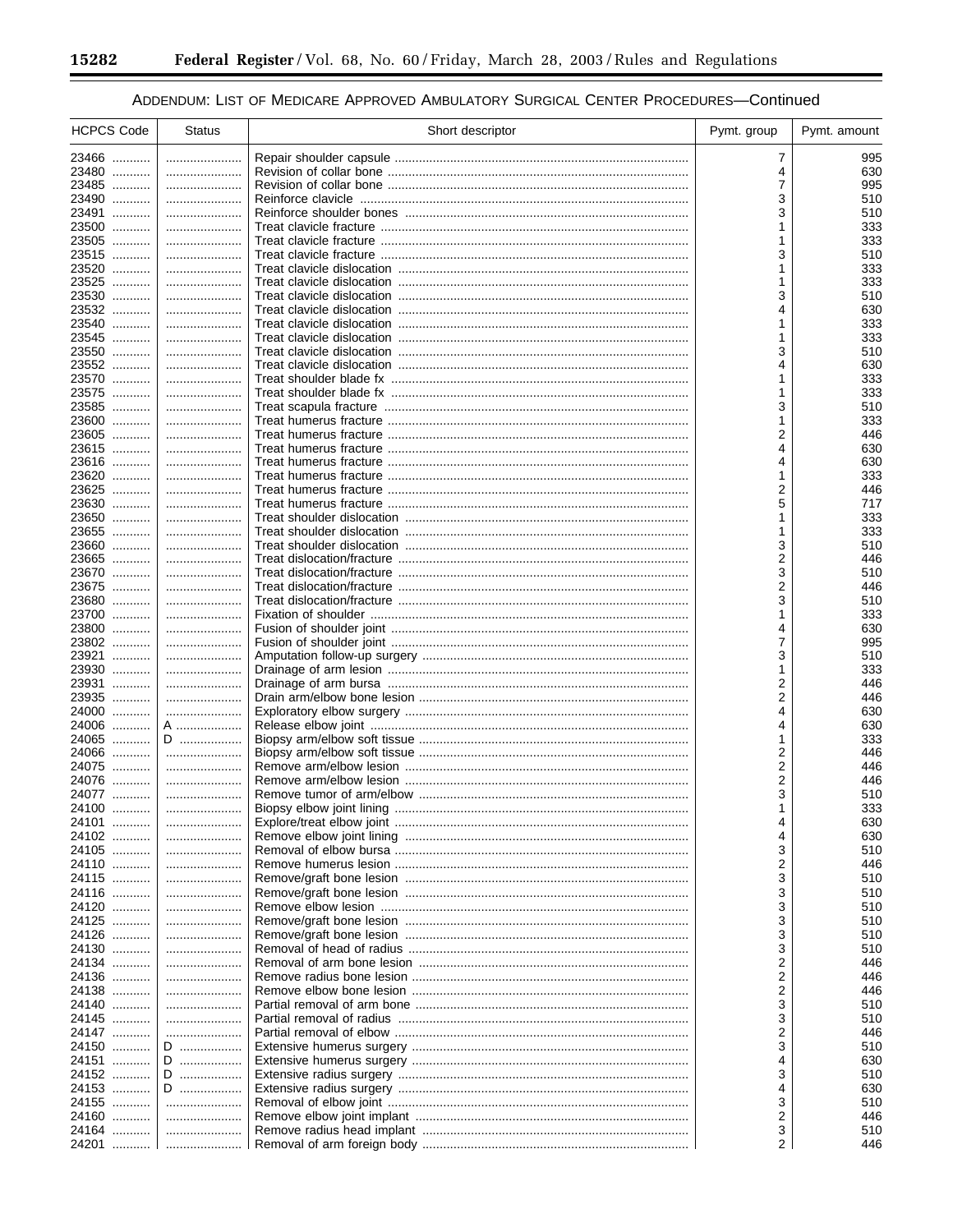| <b>HCPCS Code</b> | <b>Status</b> | Short descriptor | Pymt. group         | Pymt. amount |
|-------------------|---------------|------------------|---------------------|--------------|
| 24301             |               |                  | 4                   | 630          |
| 24305             | A             |                  | 4                   | 630          |
| 24310             |               |                  | 3                   | 510          |
| 24320             |               |                  | 3                   | 510          |
| 24330             |               |                  | 3                   | 510          |
| 24331             |               |                  | 3                   | 510          |
| 24340             |               |                  | 3                   | 510          |
| 24341<br>24342    | A             |                  | 3                   | 510          |
| 24345             | A*            |                  | 3<br>2              | 510<br>446   |
| 24350             |               |                  | 3                   | 510          |
| 24351             |               |                  | 3                   | 510          |
| 24352             |               |                  | 3                   | 510          |
| 24354             |               |                  | 3                   | 510          |
| 24356             |               |                  | 3                   | 510          |
| 24360             |               |                  | 5                   | 717          |
| 24361             |               |                  | 5                   | 717          |
| 24362             |               |                  | 5                   | 717          |
| 24363             |               |                  | 7                   | 995          |
| 24365<br>24366    |               |                  | 5<br>5              | 717<br>717   |
| 24400             |               |                  | 4                   | 630          |
| 24410             |               |                  | 4                   | 630          |
| 24420             |               |                  | 3                   | 510          |
| 24430             |               |                  | 3                   | 510          |
| 24435             |               |                  | 4                   | 630          |
| 24470             |               |                  | 3                   | 510          |
| 24495             |               |                  | 2                   | 446          |
| 24498             |               |                  | 3                   | 510          |
| 24500             |               |                  | 1                   | 333          |
| 24505<br>24515    |               |                  | 1<br>4              | 333<br>630   |
| 24516             |               |                  |                     | 630          |
| 24530             |               |                  | 1                   | 333          |
| 24535             |               |                  | 1                   | 333          |
| 24538             |               |                  | 2                   | 446          |
| 24545             |               |                  | 4                   | 630          |
| 24546             |               |                  | 5                   | 717          |
| 24560             |               |                  | 1                   | 333          |
| 24565<br>24566    |               |                  | 2<br>$\overline{2}$ | 446<br>446   |
| 24575             |               |                  | 3                   | 510          |
| 24576             |               |                  |                     | 333          |
| 24577             |               |                  | 1                   | 333          |
| 24579             |               |                  | 3                   | 510          |
| 24582             |               |                  | 2                   | 446          |
| 24586             |               |                  | 4                   | 630          |
| 24587             |               |                  | 5                   | 717          |
| 24600             |               |                  |                     | 333          |
| 24605<br>24615    |               |                  | 2                   | 446          |
| 24620             |               |                  | 3<br>2              | 510<br>446   |
| 24635             |               |                  | 3                   | 510          |
| 24655             |               |                  | 1                   | 333          |
| 24665             |               |                  | 4                   | 630          |
| 24666             |               |                  | 4                   | 630          |
| 24670             |               |                  | 1                   | 333          |
| 24675             |               |                  | 1                   | 333          |
| 24685             |               |                  | 3                   | 510          |
| 24800             |               |                  | 4                   | 630          |
| 24802<br>24925    |               |                  | 5<br>3              | 717<br>510   |
| 25000             |               |                  | 3                   | 510          |
| 25020             |               |                  | 3                   | 510          |
| 25023             |               |                  | 3                   | 510          |
| 25024             |               |                  | 3                   | 510          |
| 25025             |               |                  | 3                   | 510          |
| 25028             |               |                  | 1                   | 333          |
| 25031             |               |                  | 2                   | 446          |
| 25035             |               |                  | 2                   | 446          |
| 25040<br>25065    | D             |                  | 5<br>1              | 717<br>333   |
|                   |               |                  |                     |              |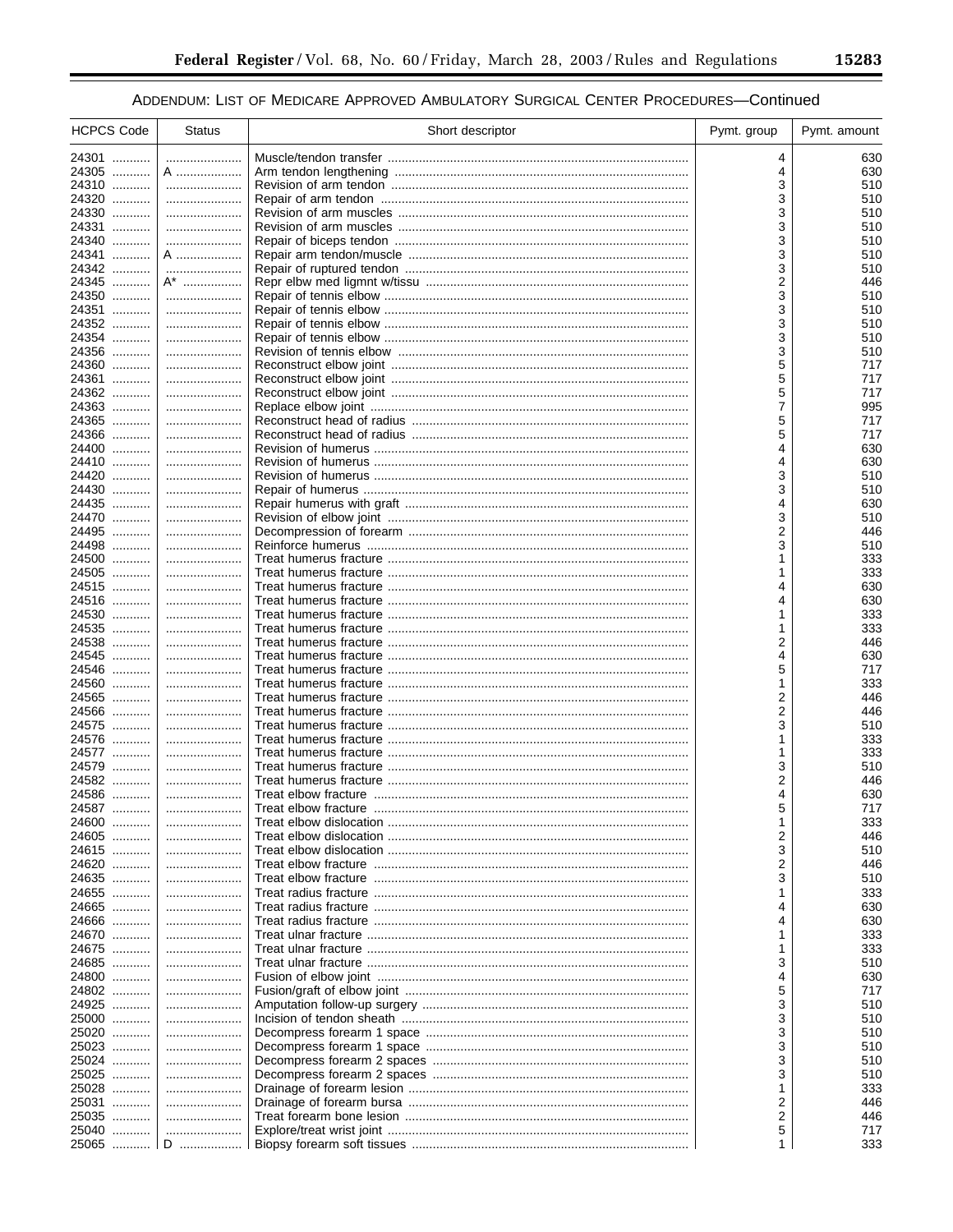۰

## ADDENDUM: LIST OF MEDICARE APPROVED AMBULATORY SURGICAL CENTER PROCEDURES-Continued

| <b>HCPCS Code</b> | <b>Status</b> | Short descriptor | Pymt. group | Pymt. amount |
|-------------------|---------------|------------------|-------------|--------------|
| 25066             |               |                  | 2           | 446          |
| 25075             |               |                  | 2           | 446          |
| 25076             |               |                  | 3           | 510          |
| 25077<br>25085    |               |                  | 3           | 510          |
| 25100             |               |                  | 3<br>2      | 510<br>446   |
| 25101             |               |                  | 3           | 510          |
| 25105             |               |                  | 4           | 630          |
| 25107             |               |                  | 3           | 510          |
| 25110             |               |                  | 3           | 510          |
| 25111             |               |                  | 3           | 510          |
| 25112             |               |                  | 4           | 630          |
| 25115             |               |                  | 4           | 630          |
| 25116             |               |                  | 4           | 630          |
| 25118<br>25119    |               |                  | 2<br>3      | 446<br>510   |
| 25120             |               |                  | 3           | 510          |
| 25125             |               |                  | 3           | 510          |
| 25126             |               |                  | 3           | 510          |
| 25130             |               |                  | 3           | 510          |
| 25135             |               |                  | 3           | 510          |
| 25136             |               |                  | 3           | 510          |
| 25145             |               |                  | 2           | 446          |
| 25150             |               |                  | 2           | 446          |
| 25151             |               |                  | 2           | 446          |
| 25170<br>25210    | D<br>         |                  | 3<br>3      | 510<br>510   |
| 25215             |               |                  | 4           | 630          |
| 25230             |               |                  | 4           | 630          |
| 25240             |               |                  | 4           | 630          |
| 25248             |               |                  | 2           | 446          |
| 25250             |               |                  |             | 333          |
| 25251             |               |                  | 1           | 333          |
| 25260             |               |                  | 4           | 630          |
| 25263             |               |                  | 2           | 446          |
| 25265             |               |                  | 3           | 510          |
| 25270<br>25272    |               |                  | 4<br>3      | 630<br>510   |
| 25274             |               |                  | 4           | 630          |
| 25275             |               |                  | 4           | 630          |
| 25280             |               |                  |             | 630          |
| 25290             |               |                  | 3           | 510          |
| 25295             |               |                  | 3           | 510          |
| 25300             |               |                  | 3           | 510          |
| 25301             |               |                  | 3           | 510          |
| 25310             |               |                  | 3           | 510          |
| 25312             |               |                  | 4           | 630          |
| 25315             |               |                  | 3           | 510          |
| 25316<br>25320    |               |                  | 3<br>3      | 510<br>510   |
| 25332             |               |                  | 5           | 717          |
| 25335             |               |                  | 3           | 510          |
| 25337             | A             |                  | 5           | 717          |
| 25350             |               |                  | 3           | 510          |
| 25355             |               |                  | 3           | 510          |
| 25360             |               |                  | 3           | 510          |
| 25365             |               |                  | 3           | 510          |
| 25370             |               |                  | 3           | 510          |
| 25375             |               |                  | 4           | 630          |
| 25390<br>25391    |               |                  | 3           | 510          |
| 25392             |               |                  | 4<br>3      | 630<br>510   |
| 25393             |               |                  | 4           | 630          |
| 25400             |               |                  | 3           | 510          |
| 25405             |               |                  | 4           | 630          |
| 25415             |               |                  | 3           | 510          |
| 25420             |               |                  | 4           | 630          |
| 25425             |               |                  | 3           | 510          |
| 25426             |               |                  | 4           | 630          |
| 25440             |               |                  | 4           | 630          |
| 25441             |               |                  | 5           | 717          |
| 25442             |               |                  | 5           | 717          |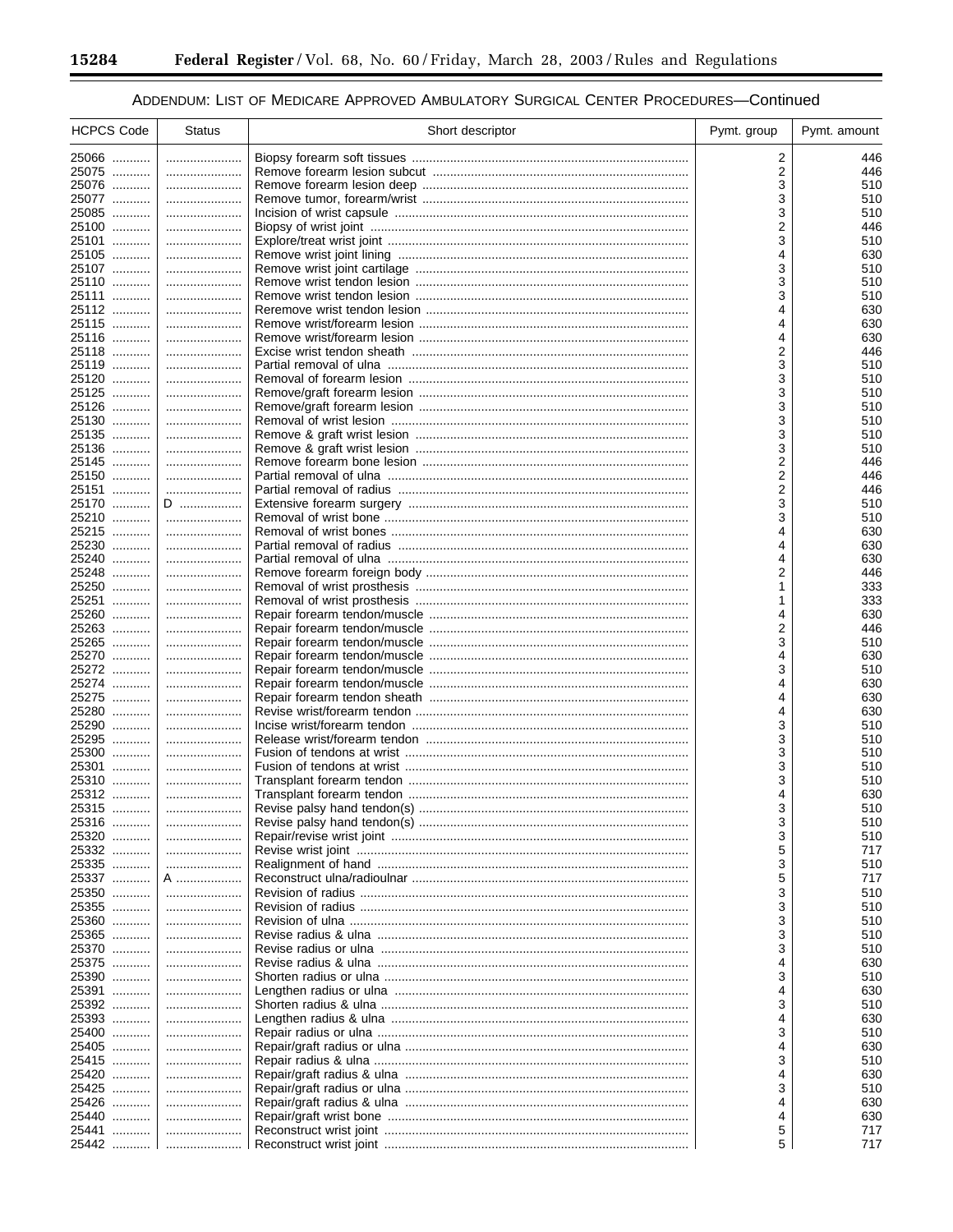| <b>HCPCS Code</b> | <b>Status</b> | Short descriptor | Pymt. group | Pymt. amount |
|-------------------|---------------|------------------|-------------|--------------|
| 25443             |               |                  | 5           | 717          |
| 25444             |               |                  | 5           | 717          |
| 25445             |               |                  | 5           | 717          |
| 25446             |               |                  | 7           | 995          |
| 25447             |               |                  | 5           | 717          |
| 25449             |               |                  | 5           | 717          |
| 25450             |               |                  | 3           | 510          |
| 25455             |               |                  | 3           | 510          |
| 25490<br>25491    |               |                  | 3<br>3      | 510<br>510   |
| 25492             |               |                  | 3           | 510          |
| 25505             |               |                  |             | 333          |
| 25515             |               |                  | 3           | 510          |
| 25520             |               |                  |             | 333          |
| 25525             |               |                  | 4           | 630          |
| 25526             |               |                  | 5           | 717          |
| 25535             |               |                  | 1           | 333          |
| 25545             |               |                  | 3           | 510          |
| 25565<br>25574    |               |                  | 2<br>3      | 446          |
| 25575             |               |                  | 3           | 510<br>510   |
| 25605             |               |                  | 3           | 510          |
| 25611             |               |                  | 3           | 510          |
| 25620             |               |                  | 5           | 717          |
| 25624             |               |                  | 2           | 446          |
| 25628             |               |                  | 3           | 510          |
| 25635             |               |                  | 1           | 333          |
| 25645             |               |                  | 3<br>1      | 510          |
| 25660<br>25670    |               |                  | 3           | 333<br>510   |
| 25671             |               |                  |             | 333          |
| 25675             |               |                  | 1           | 333          |
| 25676             |               |                  | 2           | 446          |
| 25680             |               |                  | 2           | 446          |
| 25685             |               |                  | 3           | 510          |
| 25690             |               |                  | 1           | 333          |
| 25695<br>25800    |               |                  | 2<br>4      | 446<br>630   |
| 25805             |               |                  | 5           | 717          |
| 25810             |               |                  | 5           | 717          |
| 25820             |               |                  | 4           | 630          |
| 25825             |               |                  | 5           | 717          |
| 25830             | A             |                  | 5           | 717          |
| 25907             |               |                  | 3           | 510          |
| 25922<br>25929    |               |                  | 3           | 510          |
| 26011             |               |                  | 3<br>1      | 510<br>333   |
| 26020             |               |                  | 2           | 446          |
| 26025             |               |                  |             | 333          |
| 26030<br>.        |               |                  | 2           | 446          |
| 26034             |               |                  | 2           | 446          |
| 26035             | D             |                  | 4           | 630          |
| 26037             | D             |                  | 4           | 630          |
| 26040             |               |                  | 4           | 630          |
| 26045<br>26055    |               |                  | 3<br>2      | 510<br>446   |
| 26060             |               |                  | 2           | 446          |
| 26070             |               |                  | 2           | 446          |
| 26075             |               |                  | 4           | 630          |
| 26080             |               |                  | 4           | 630          |
| 26100             |               |                  | 2           | 446          |
| 26105             |               |                  | 1           | 333          |
| 26110             |               |                  | 1           | 333          |
| 26115<br>26116    |               |                  | 2<br>2      | 446<br>446   |
| 26117             |               |                  | 3           | 510          |
| 26121             |               |                  | 4           | 630          |
| 26123             |               |                  | 4           | 630          |
| 26125             |               |                  | 4           | 630          |
| 26130             |               |                  | 3           | 510          |
| 26135             |               |                  | 4           | 630          |
| 26140             |               |                  | 2           | 446          |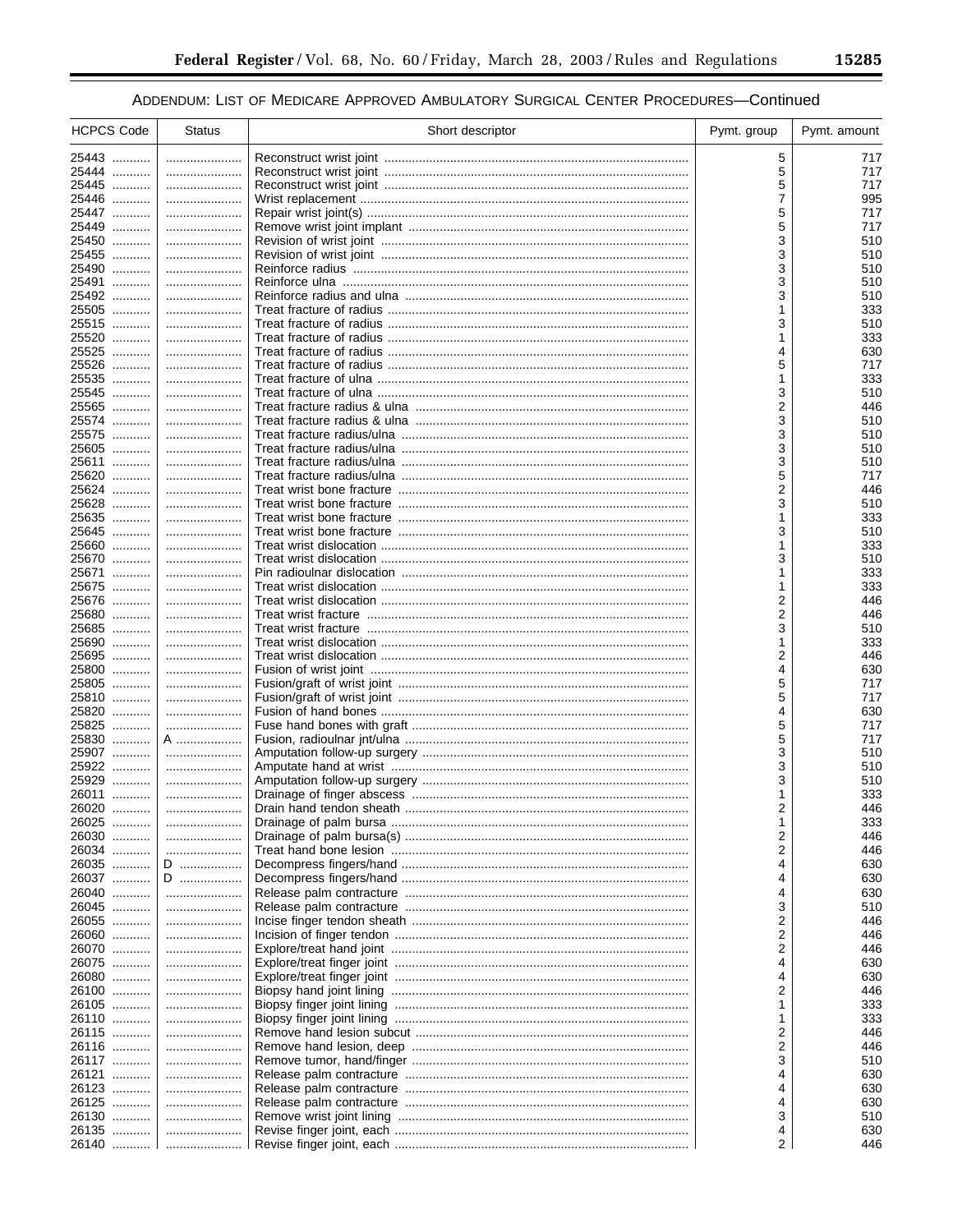-

۰

## ADDENDUM: LIST OF MEDICARE APPROVED AMBULATORY SURGICAL CENTER PROCEDURES-Continued

| <b>HCPCS Code</b> | <b>Status</b> | Short descriptor | Pymt. group | Pymt. amount |
|-------------------|---------------|------------------|-------------|--------------|
| 26145             |               |                  | 3           | 510          |
| 26160             |               |                  | 3           | 510          |
| 26170             |               |                  | 3           | 510          |
| 26180             |               |                  | 3           | 510          |
| 26185             | A             |                  | 4           | 630          |
| 26200             |               |                  | 2           | 446          |
| 26205<br>26210    |               |                  | 3           | 510<br>446   |
| 26215             |               |                  | 2<br>3      | 510          |
| 26230             |               |                  | 7           | 995          |
| 26235             |               |                  | 3           | 510          |
| 26236             |               |                  | 3           | 510          |
| 26250             |               |                  | 3           | 510          |
| 26255             |               |                  | 3           | 510          |
| 26260             |               |                  | 3           | 510          |
| 26261             |               |                  | 3           | 510          |
| 26262             |               |                  | 2           | 446          |
| 26320             |               |                  | 2           | 446          |
| 26350<br>26352    |               |                  | 1<br>4      | 333<br>630   |
| 26356             |               |                  | 4           | 630          |
| 26357             |               |                  | 4           | 630          |
| 26358             |               |                  | 4           | 630          |
| 26370             |               |                  |             | 630          |
| 26372             |               |                  | 4           | 630          |
| 26373             |               |                  | 3           | 510          |
| 26390             |               |                  | 4           | 630          |
| 26392             |               |                  | 3           | 510          |
| 26410<br>26412    |               |                  | 3<br>3      | 510<br>510   |
| 26415             |               |                  | 4           | 630          |
| 26416             |               |                  | 3           | 510          |
| 26418             |               |                  | 4           | 630          |
| 26420             |               |                  | 4           | 630          |
| 26426             |               |                  | 3           | 510          |
| 26428             |               |                  | 3           | 510          |
| 26432             |               |                  | 3           | 510          |
| 26433<br>26434    |               |                  | 3<br>3      | 510<br>510   |
| 26437             |               |                  | 3           | 510          |
| 26440             |               |                  | 3           | 510          |
| 26442             |               |                  | 3           | 510          |
| 26445             |               |                  | 3           | 510          |
| 26449             |               |                  | 3           | 510          |
| 26450             |               |                  | 3           | 510          |
| 26455             |               |                  | 3           | 510          |
| 26460             |               |                  | 3           | 510          |
| 26471<br>26474    | .             |                  | 2<br>2      | 446<br>446   |
| 26476             |               |                  |             | 333          |
| 26477             |               |                  |             | 333          |
| 26478             |               |                  |             | 333          |
| 26479             |               |                  |             | 333          |
| 26480             |               |                  | 3           | 510          |
| 26483             |               |                  | 3           | 510          |
| 26485<br>.        |               |                  | 2           | 446          |
| 26489             |               |                  | 3           | 510          |
| 26490<br>26492    |               |                  | 3<br>3      | 510          |
| 26494             |               |                  | 3           | 510<br>510   |
| 26496             |               |                  | 3           | 510          |
| 26497             |               |                  | 3           | 510          |
| 26498             |               |                  | 4           | 630          |
| 26499             |               |                  | 3           | 510          |
| 26500             |               |                  | 4           | 630          |
| 26502             |               |                  | 4           | 630          |
| 26504             |               |                  | 4           | 630          |
| 26508<br>26510    | <br>          |                  | 3<br>3      | 510<br>510   |
| 26516             |               |                  |             | 333          |
| 26517             |               |                  | 3           | 510          |
| 26518             |               |                  | 3           | 510          |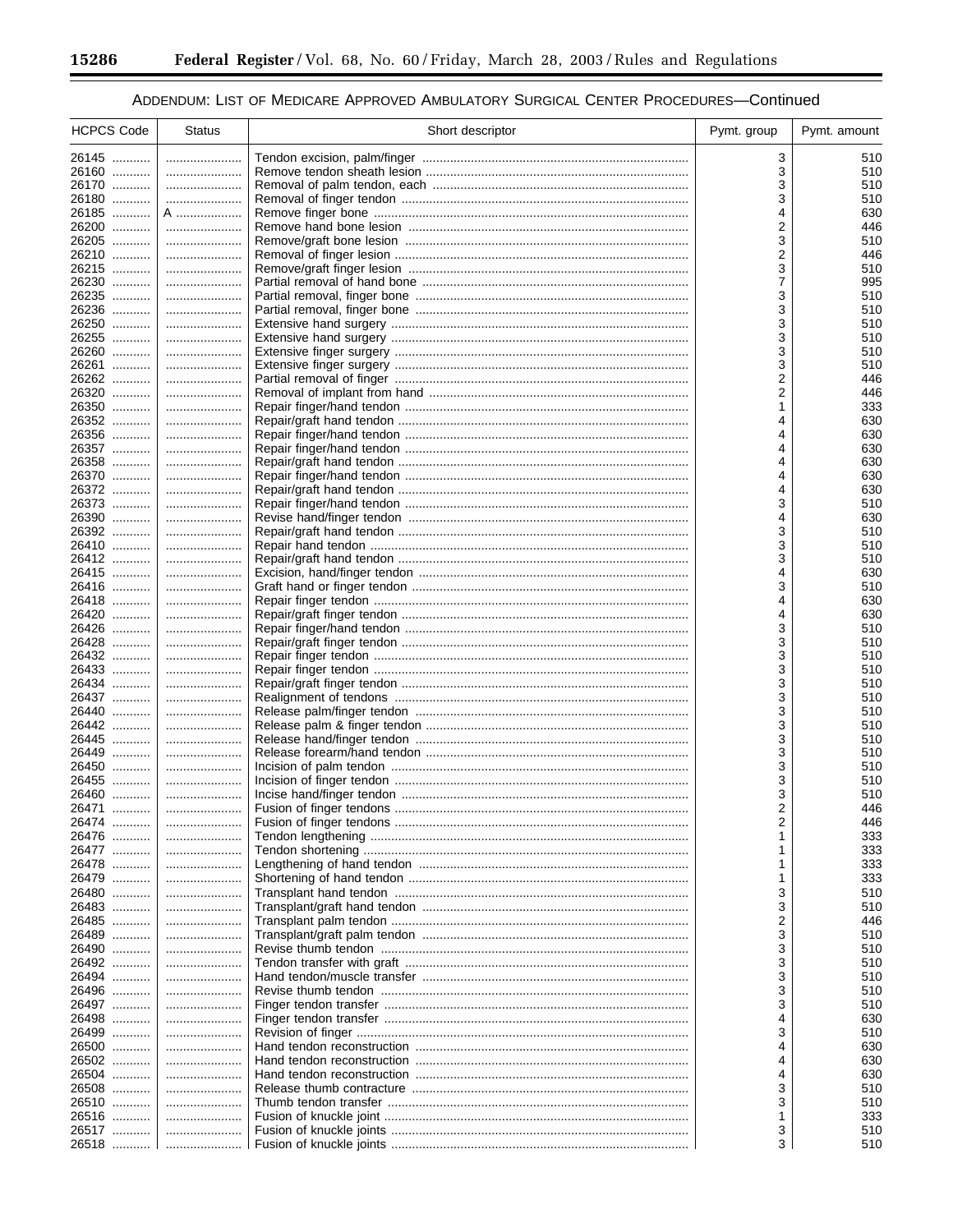$\equiv$ 

| <b>HCPCS Code</b> | <b>Status</b> | Short descriptor | Pymt. group | Pymt. amount |
|-------------------|---------------|------------------|-------------|--------------|
| 26520             |               |                  | 3           | 510          |
| 26525             |               |                  | 3           | 510          |
| 26530             |               |                  | 3           | 510          |
| 26531             |               |                  | 7           | 995          |
| 26535             |               |                  | 5           | 717          |
| 26536             |               |                  | 5           | 717          |
| 26540             |               |                  | 4           | 630          |
| 26541             |               |                  | 7           | 995          |
| 26542             |               |                  | 4           | 630          |
| 26545             |               |                  | 4           | 630          |
| 26546             | A             |                  | 4           | 630          |
| 26548             |               |                  | 4           | 630          |
| 26550             |               |                  | 2           | 446          |
| 26551             | D             |                  | 4           | 630          |
| 26553             | D             |                  | 2           | 446          |
| 26554             | D             |                  | 2           | 446          |
| 26555             |               |                  | 3           | 510          |
| 26560             |               |                  | 2           | 446          |
| 26561             |               |                  | 3           | 510          |
| 26562<br>26565    |               |                  | 4<br>5      | 630<br>717   |
| 26567             |               |                  | 5           | 717          |
| 26568             |               |                  | 3           | 510          |
| 26580             |               |                  | 5           | 717          |
| 26587             |               |                  | 5           | 717          |
| 26590             |               |                  | 5           | 717          |
| 26591             |               |                  | 3           | 510          |
| 26593             |               |                  | 3           | 510          |
| 26596             |               |                  | 2           | 446          |
| 26605             |               |                  | 2           | 446          |
| 26607             |               |                  | 2           | 446          |
| 26608             | A             |                  | 4           | 630          |
| 26615             |               |                  | 4           | 630          |
| 26645             |               |                  | 1           | 333          |
| 26650             |               |                  | 2           | 446          |
| 26665             |               |                  | 4           | 630          |
| 26675             |               |                  | 2           | 446          |
| 26676             |               |                  | 2           | 446          |
| 26685             |               |                  | 3           | 510          |
| 26686             |               |                  | 3           | 510          |
| 26705<br>.        |               |                  | 2           | 446          |
| 26706             |               |                  | 2           | 446          |
| 26715             |               |                  | 4           | 630          |
| 26727             |               |                  | 7           | 995          |
| 26735<br>.        |               |                  | 4           | 630          |
| 26742             |               |                  | 2           | 446          |
| 26746             |               |                  | 5           | 717          |
| 26756             |               |                  | 2           | 446          |
| 26765             |               |                  |             | 630          |
| 26776             |               |                  | 2           | 446          |
| 26785<br>.        |               |                  | 2           | 446          |
| 26820             |               |                  | 5           | 717          |
| 26841             |               |                  | 4           | 630          |
| 26842             |               |                  | 4           | 630          |
| 26843             |               |                  | 3           | 510          |
| 26844             |               |                  | 3           | 510          |
| 26850             |               |                  | 4           | 630          |
| 26852             |               |                  | 4           | 630          |
| 26860             |               |                  | 3           | 510          |
| 26861             |               |                  | 2           | 446          |
| 26862             |               |                  | 4           | 630          |
| 26863             |               |                  | 3           | 510          |
| 26910             |               |                  | 3           | 510          |
| 26951             |               |                  | 2           | 446          |
| 26952             |               |                  | 4           | 630          |
| 26990<br>.        |               |                  |             | 333          |
| 26991<br>.        |               |                  | 1           | 333          |
| 26992             | D             |                  | 2           | 446          |
| 27000<br>.        |               |                  | 2           | 446          |
| 27001             |               |                  | 3           | 510          |
| 27003<br>.        |               |                  | 3           | 510          |
| 27030             | D             |                  | 3           | 510          |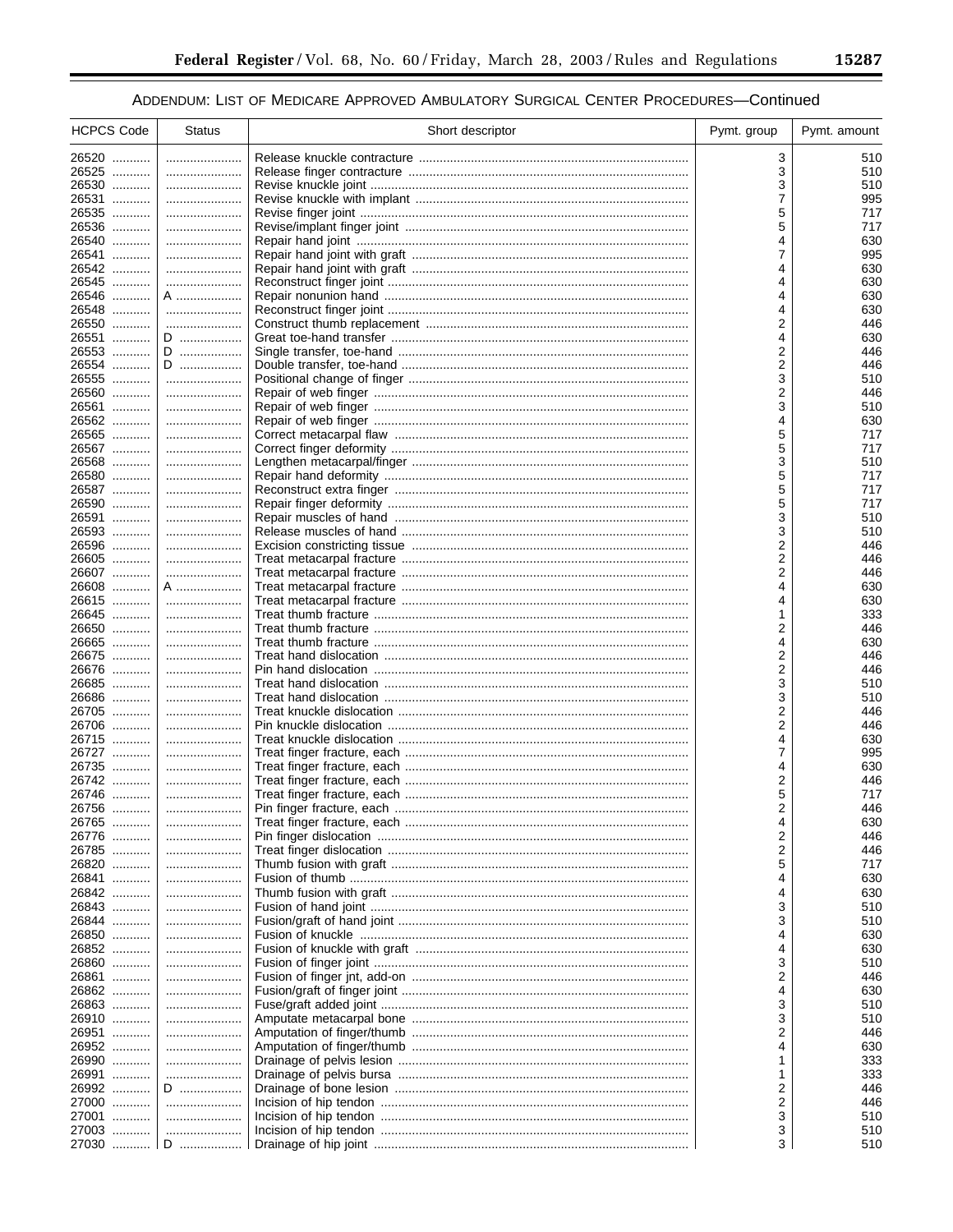۰

## ADDENDUM: LIST OF MEDICARE APPROVED AMBULATORY SURGICAL CENTER PROCEDURES-Continued

| <b>HCPCS Code</b>   | <b>Status</b> | Short descriptor | Pymt. group | Pymt. amount |
|---------------------|---------------|------------------|-------------|--------------|
| 27033               |               |                  | 3           | 510          |
| 27035               |               |                  | 4           | 630          |
| 27040               |               |                  | 1           | 333          |
| 27041               |               |                  | 2           | 446          |
| 27047<br>27048      |               |                  | 2<br>3      | 446<br>510   |
| 27049               |               |                  | 3           | 510          |
| 27050               |               |                  | 3           | 510          |
| 27052               |               |                  | 3           | 510          |
| 27060               |               |                  | 5           | 717          |
| 27062               |               |                  | 5           | 717          |
| 27065               |               |                  | 5           | 717          |
| 27066<br>27067      | A             |                  | 5<br>5      | 717<br>717   |
| 27080               |               |                  | 2           | 446          |
| 27086               |               |                  | 1           | 333          |
| 27087               |               |                  | 3           | 510          |
| 27097               |               |                  | 3           | 510          |
| 27098               |               |                  | 3           | 510          |
| 27100               |               |                  | 4           | 630          |
| 27105               |               |                  | 4           | 630          |
| 27110<br>27111      |               |                  | 4<br>4      | 630<br>630   |
| 27193               |               |                  | 1           | 333          |
| 27194               |               |                  | 2           | 446          |
| 27202               |               |                  | 2           | 446          |
| 27230               |               |                  | 1           | 333          |
| 27238               |               |                  |             | 333          |
| 27246               |               |                  | 1           | 333          |
| 27250<br>27252      |               |                  | 1           | 333          |
| 27257               | <br>A         |                  | 2<br>3      | 446<br>510   |
| 27265               |               |                  | 1           | 333          |
| 27266               |               |                  | 2           | 446          |
| 27275               |               |                  | 2           | 446          |
| 27301               |               |                  | 3           | 510          |
| 27303               | D             |                  | 2           | 446          |
| 27305<br>.          |               |                  | 2           | 446          |
| 27306<br>27307      |               |                  | 3<br>3      | 510<br>510   |
| 27310               |               |                  | 4           | 630          |
| 27315               |               |                  | 2           | 446          |
| 27320               |               |                  | 2           | 446          |
| 27323               |               |                  | 1           | 333          |
| 27324               |               |                  | 1           | 333          |
| 27327               |               |                  | 2           | 446          |
| 27328<br>27329      | A             |                  | 3<br>4      | 510<br>630   |
| 27330               |               |                  |             | 630          |
| 27331<br>.          |               |                  |             | 630          |
| 27332               |               |                  |             | 630          |
| 27333               |               |                  | 4           | 630          |
| 27334               |               |                  |             | 630          |
| 27335               |               |                  |             | 630          |
| 27340<br>.          |               |                  | 3           | 510          |
| 27345<br>.<br>27347 | <br>A* ……………… |                  | 4           | 630<br>630   |
| 27350               |               |                  | 4           | 630          |
| 27355               |               |                  | 3           | 510          |
| 27356<br>.          |               |                  | 4           | 630          |
| 27357               | A             |                  | 5           | 717          |
| 27358               | A             |                  | 5           | 717          |
| 27360<br>.          |               |                  | 5           | 717          |
| 27372<br>.          |               |                  | 7           | 995          |
| 27380<br>.<br>27381 |               |                  | 3           | 333<br>510   |
| 27385               |               |                  | 3           | 510          |
| 27386<br>.          |               |                  | 3           | 510          |
| 27390               |               |                  | 1           | 333          |
| 27391               |               |                  | 2           | 446          |
| 27392               |               |                  | 3           | 510          |
| 27393  l            |               |                  | 2           | 446          |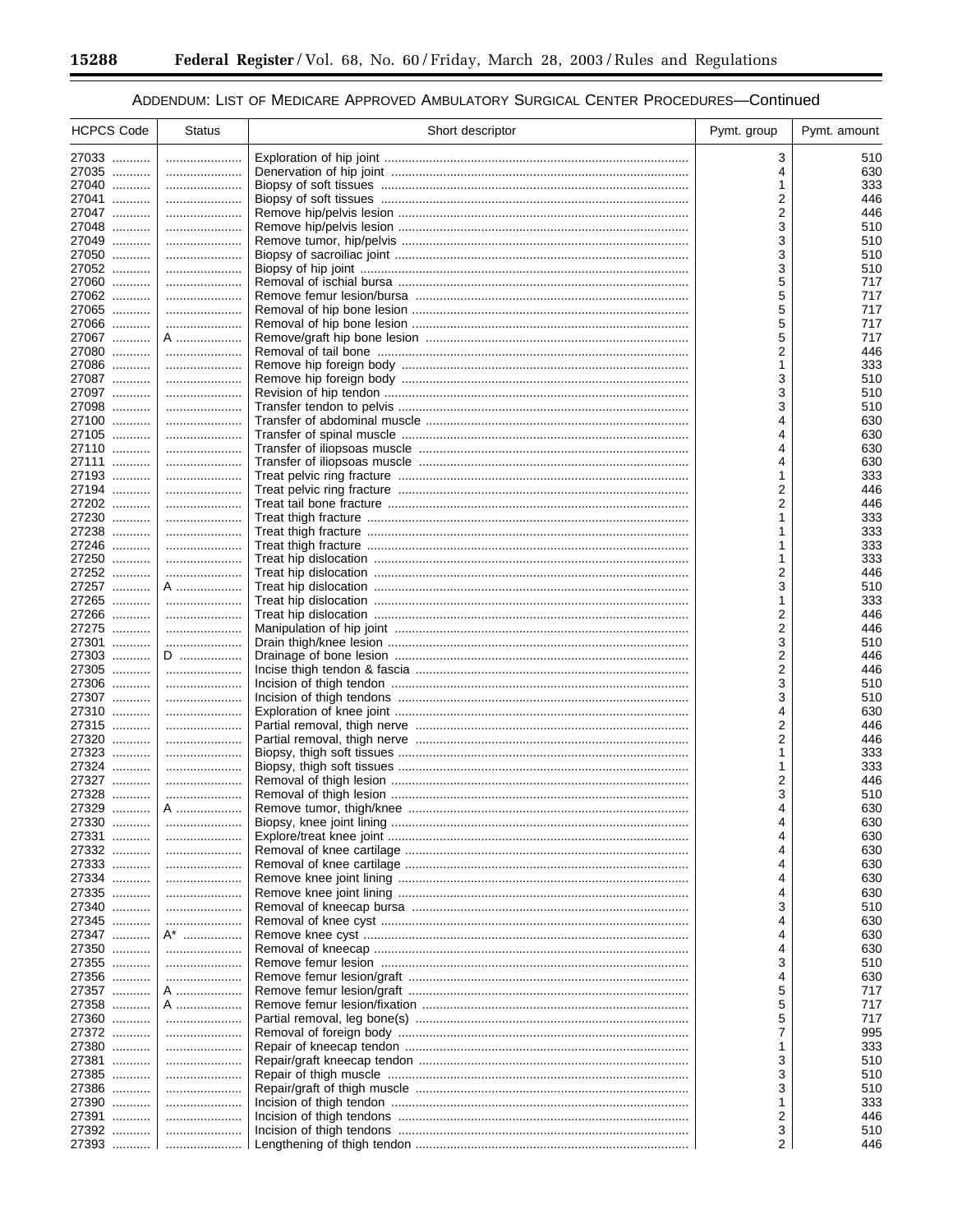| <b>HCPCS Code</b> | <b>Status</b>  | Short descriptor | Pymt. group    | Pymt. amount |
|-------------------|----------------|------------------|----------------|--------------|
| 27394             |                |                  | 3              | 510          |
| 27395             |                |                  | 3              | 510          |
| 27396             |                |                  | 3              | 510          |
| 27397             |                |                  | 3              | 510          |
| 27400             |                |                  | 3              | 510          |
| 27403<br>27405    |                |                  | 4<br>4         | 630<br>630   |
| 27407             |                |                  | 4              | 630          |
| 27409             |                |                  | 4              | 630          |
| 27418             |                |                  | 3              | 510          |
| 27420             |                |                  | 3              | 510          |
| 27422             |                |                  | $\overline{7}$ | 995          |
| 27424             |                |                  | 3              | 510          |
| 27425             |                |                  | $\overline{7}$ | 995          |
| 27427<br>27428    |                |                  | 3<br>4         | 510<br>630   |
| 27429             |                |                  | 4              | 630          |
| 27430             |                |                  | 4              | 630          |
| 27435             |                |                  | 4              | 630          |
| 27437             |                |                  | 4              | 630          |
| 27438             |                |                  | 5              | 717          |
| 27440             | D              |                  | 5              | 717          |
| 27441             |                |                  | 5              | 717          |
| 27442             |                |                  | 5              | 717          |
| 27443             |                |                  | 5              | 717          |
| 27496<br>27497    | A<br>A ………………… |                  | 5<br>3         | 717<br>510   |
| 27498             | A              |                  | 3              | 510          |
| 27499             | A …………………      |                  | 3              | 510          |
| 27500             |                |                  | 1              | 333          |
| 27501             |                |                  | 2              | 446          |
| 27502             |                |                  | 2              | 446          |
| 27503             |                |                  | 3              | 510          |
| 27507             | D              |                  | 4              | 630          |
| 27508             |                |                  | 1              | 333          |
| 27509<br>27510    |                |                  | 3              | 510          |
| 27511             | D              |                  | 1<br>4         | 333<br>630   |
| 27513             | D              |                  | 5              | 717          |
| 27516             |                |                  | 1              | 333          |
| 27517             |                |                  | 1              | 333          |
| 27520             |                |                  | 1              | 333          |
| 27524             | D              |                  | 3              | 510          |
| 27530             |                |                  | 1              | 333          |
| 27532             |                |                  | 1              | 333          |
| 27535<br>27538    | $D$            |                  | 3              | 510<br>333   |
| 27550             |                |                  | 1              | 333          |
| 27552             |                |                  |                | 333          |
| 27560             |                |                  | 1              | 333          |
| 27562             |                |                  | 1              | 333          |
| 27566             |                |                  | 2              | 446          |
| 27570             |                |                  | 1              | 333          |
| 27594             | A              |                  | 3              | 510          |
| 27600             | A              |                  | 3              | 510          |
| 27601             | A              |                  | 3              | 510          |
| 27602<br>27603    | A              |                  | 3<br>2         | 510<br>446   |
| 27604             |                |                  | 2              | 446          |
| 27605             |                |                  | 1              | 333          |
| 27606             |                |                  | 1              | 333          |
| 27607             |                |                  | 2              | 446          |
| 27610             |                |                  | 2              | 446          |
| 27612             |                |                  | 3              | 510          |
| 27613             | D              |                  | 1              | 333          |
| 27614             |                |                  | 2              | 446          |
| 27615             |                |                  | 3              | 510          |
| 27618             |                |                  | 2              | 446          |
| 27619<br>27620    |                |                  | 3<br>4         | 510<br>630   |
| 27625             |                |                  | 4              | 630          |
| 27626             |                |                  | 4              | 630          |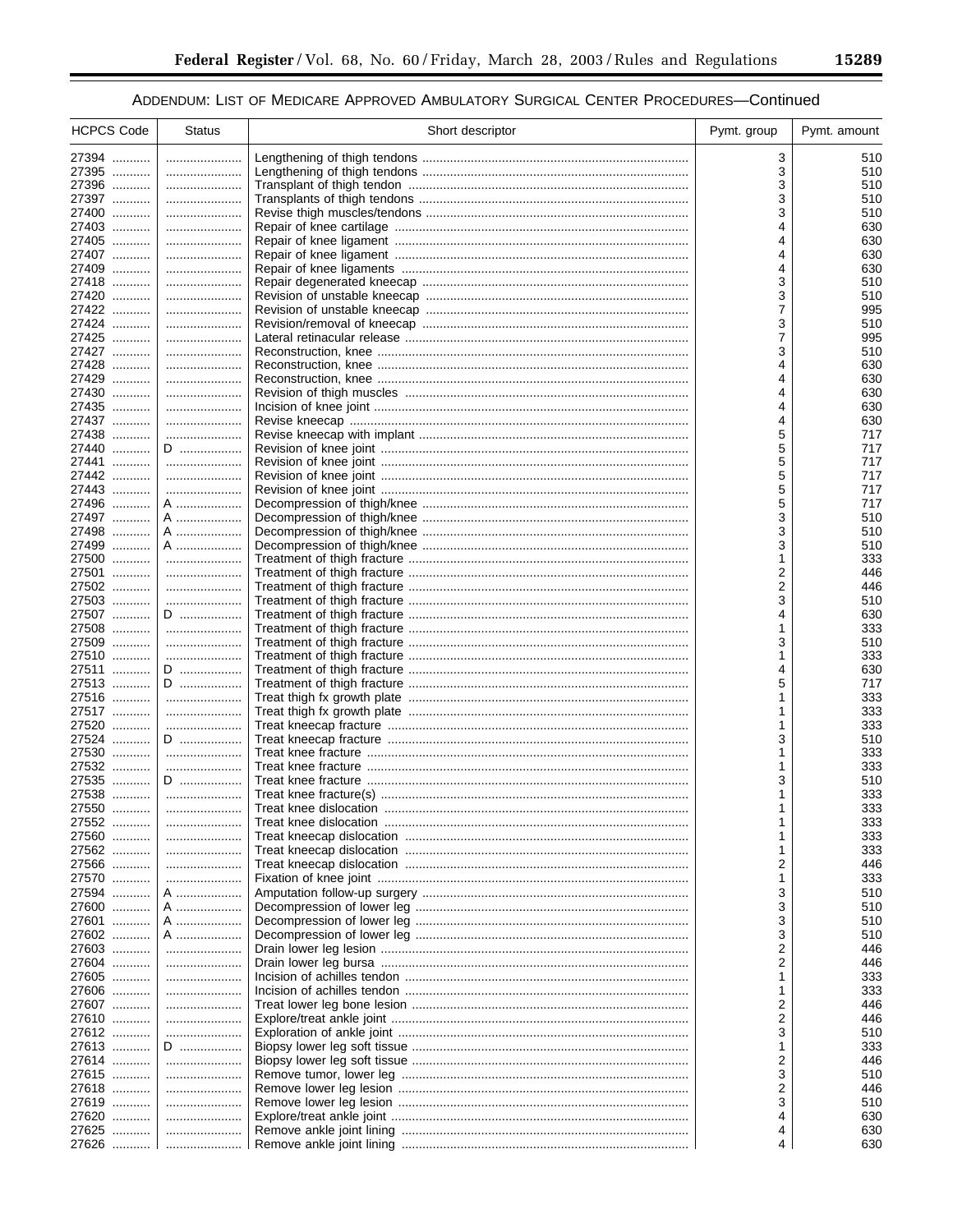۰

## ADDENDUM: LIST OF MEDICARE APPROVED AMBULATORY SURGICAL CENTER PROCEDURES-Continued

| <b>HCPCS Code</b> | <b>Status</b> | Short descriptor | Pymt. group | Pymt. amount |
|-------------------|---------------|------------------|-------------|--------------|
| 27630             |               |                  | 3           | 510          |
| 27635             |               |                  | 3           | 510          |
| 27637             |               |                  | 3           | 510          |
| 27638             |               |                  | 3           | 510          |
| 27640             |               |                  | 2           | 446          |
| 27641             |               |                  | 2           | 446          |
| 27647<br>27650    | A<br>         |                  | 3<br>3      | 510<br>510   |
| 27652             |               |                  | 3           | 510          |
| 27654             |               |                  | 3           | 510          |
| 27656             |               |                  | 2           | 446          |
| 27658             |               |                  | 1           | 333          |
| 27659             |               |                  | 2           | 446          |
| 27664             |               |                  | 2           | 446          |
| 27665             |               |                  | 2           | 446          |
| 27675             |               |                  | 2           | 446          |
| 27676<br>27680    |               |                  | 3<br>3      | 510<br>510   |
| 27681             |               |                  | 2           | 446          |
| 27685             |               |                  | 3           | 510          |
| 27686             |               |                  | 3           | 510          |
| 27687             |               |                  | 3           | 510          |
| 27690             |               |                  | 4           | 630          |
| 27691             |               |                  |             | 630          |
| 27692             |               |                  | 3           | 510          |
| 27695             |               |                  | 2           | 446          |
| 27696             |               |                  | 2           | 446          |
| 27698<br>27700    |               |                  | 2           | 446          |
| 27704             |               |                  | 5<br>2      | 717<br>446   |
| 27705             |               |                  | 2           | 446          |
| 27707             |               |                  | 2           | 446          |
| 27709             |               |                  | 2           | 446          |
| 27715             | D             |                  | 4           | 630          |
| 27730             |               |                  | 2           | 446          |
| 27732             |               |                  | 2           | 446          |
| 27734             |               |                  | 2           | 446          |
| 27740             |               |                  | 2           | 446          |
| 27742             |               |                  | 2           | 446          |
| 27745<br>27750    |               |                  | 3           | 510<br>333   |
| 27752             |               |                  |             | 333          |
| 27756             |               |                  | 3           | 510          |
| 27758             |               |                  | 4           | 630          |
| 27759             |               |                  | 4           | 630          |
| 27760             |               |                  |             | 333          |
| 27762             |               |                  |             | 333          |
| 27766             | .             |                  | 3           | 510          |
| 27780             |               |                  |             | 333          |
| 27781             |               |                  |             | 333          |
| 27784<br>27786    |               |                  | 3           | 510<br>333   |
| 27788             |               |                  |             | 333          |
| 27792             |               |                  | 3           | 510          |
| 27808             |               |                  |             | 333          |
| 27810             |               |                  |             | 333          |
| 27814             |               |                  | 3           | 510          |
| 27816             |               |                  |             | 333          |
| 27818             |               |                  |             | 333          |
| 27822             |               |                  | 3           | 510          |
| 27823             |               |                  | 3           | 510          |
| 27824             |               |                  |             | 333          |
| 27825             |               |                  | 2           | 446          |
| 27826             |               |                  | 3           | 510          |
| 27827             |               |                  | 3           | 510          |
| 27828<br>27829    |               |                  | 4<br>2      | 630<br>446   |
| 27830             |               |                  |             | 333          |
| 27831             |               |                  |             | 333          |
| 27832             |               |                  | 2           | 446          |
| 27840             |               |                  |             | 333          |
| 27842             |               |                  |             | 333          |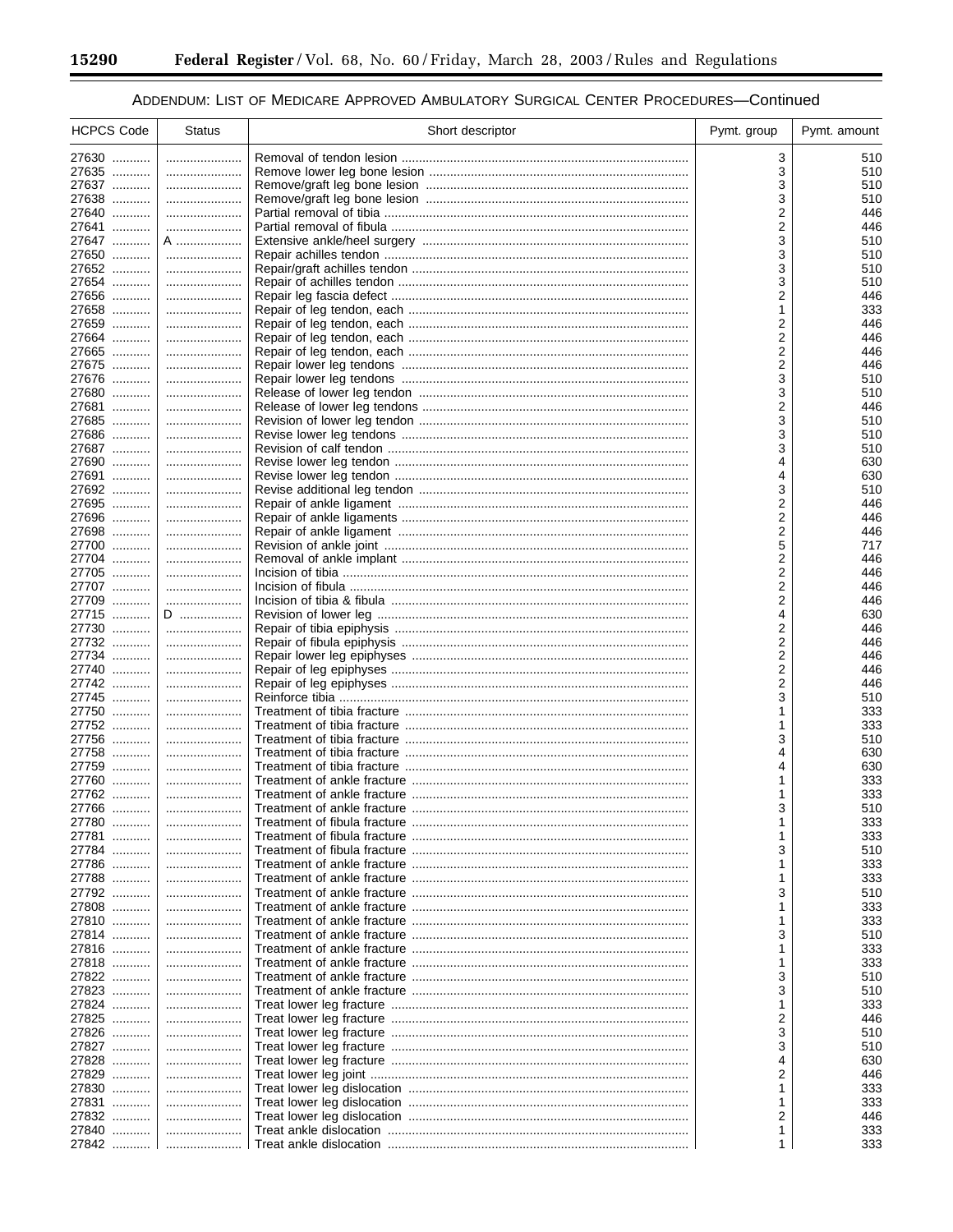$\equiv$ 

| <b>HCPCS Code</b> | <b>Status</b> | Short descriptor | Pymt. group | Pymt. amount |
|-------------------|---------------|------------------|-------------|--------------|
| 27846             |               |                  | 3           | 510          |
| 27848             |               |                  | 3           | 510          |
| 27860             |               |                  |             | 333          |
| 27870             |               |                  | 4           | 630          |
| 27871             |               |                  | 4           | 630          |
| 27884             |               |                  | 3           | 510          |
| 27889             | A             |                  | 3           | 510          |
| 27892<br>27893    | A<br>A        |                  | 3<br>3      | 510<br>510   |
| 27894             | A             |                  | 3           | 510          |
| 28002             |               |                  | 3           | 510          |
| 28003             |               |                  | 3           | 510          |
| 28005             |               |                  | 3           | 510          |
| 28008             |               |                  | 3           | 510          |
| 28011             | A             |                  | 3           | 510          |
| 28020             |               |                  | 2           | 446          |
| 28022             | A             |                  | 2           | 446          |
| 28024             | A             |                  | 2           | 446          |
| 28030<br>28035    |               |                  | 4<br>4      | 630          |
| 28043             |               |                  | 2           | 630<br>446   |
| 28045             |               |                  | 3           | 510          |
| 28046             |               |                  | 3           | 510          |
| 28050             |               |                  | 2           | 446          |
| 28052             | A             |                  | 2           | 446          |
| 28054             |               |                  | 2           | 446          |
| 28060             |               |                  | 2           | 446          |
| 28062             |               |                  | 3           | 510          |
| 28070             |               |                  | 3           | 510          |
| 28072<br>28080    |               |                  | 3<br>3      | 510<br>510   |
| 28086             |               |                  | 2           | 446          |
| 28088             |               |                  | 2           | 446          |
| 28090             |               |                  | 3           | 510          |
| 28092             |               |                  | 3           | 510          |
| 28100             |               |                  | 2           | 446          |
| 28102             |               |                  | 3           | 510          |
| 28103             |               |                  | 3           | 510          |
| 28104<br>28106    |               |                  | 2<br>3      | 446<br>510   |
| 28107             |               |                  | 3           | 510          |
| 28110             |               |                  | 3           | 510          |
| 28111             |               |                  | 3           | 510          |
| 28112             |               |                  | 3           | 510          |
| 28113             |               |                  | 3           | 510          |
| 28114             |               |                  | 3           | 510          |
| 28116             |               |                  | 3           | 510          |
| 28118             |               |                  | 4           | 630          |
| 28119<br>28120    |               |                  | 7           | 630<br>995   |
| 28122             |               |                  | 3           | 510          |
| 28126             | A             |                  | 3           | 510          |
| 28130             |               |                  | 3           | 510          |
| 28140             |               |                  | 3           | 510          |
| 28150             |               |                  | 3           | 510          |
| 28153             | A             |                  | 3           | 510          |
| 28160             | A             |                  | 3           | 510          |
| 28171             |               |                  | 3           | 510          |
| 28173             |               |                  | 3           | 510          |
| 28175<br>28192    |               |                  | 3<br>2      | 510<br>446   |
| 28193             |               |                  | 4           | 630          |
| 28200             |               |                  | 3           | 510          |
| 28202             |               |                  | 3           | 510          |
| 28208             |               |                  | 3           | 510          |
| 28210             |               |                  | 3           | 510          |
| 28222             |               |                  |             | 333          |
| 28225             |               |                  | 1           | 333          |
| 28226<br>28234    |               |                  | 1           | 333          |
| 28238             | A             |                  | 2<br>3      | 446<br>510   |
| 28240             |               |                  | 2           | 446          |
|                   |               |                  |             |              |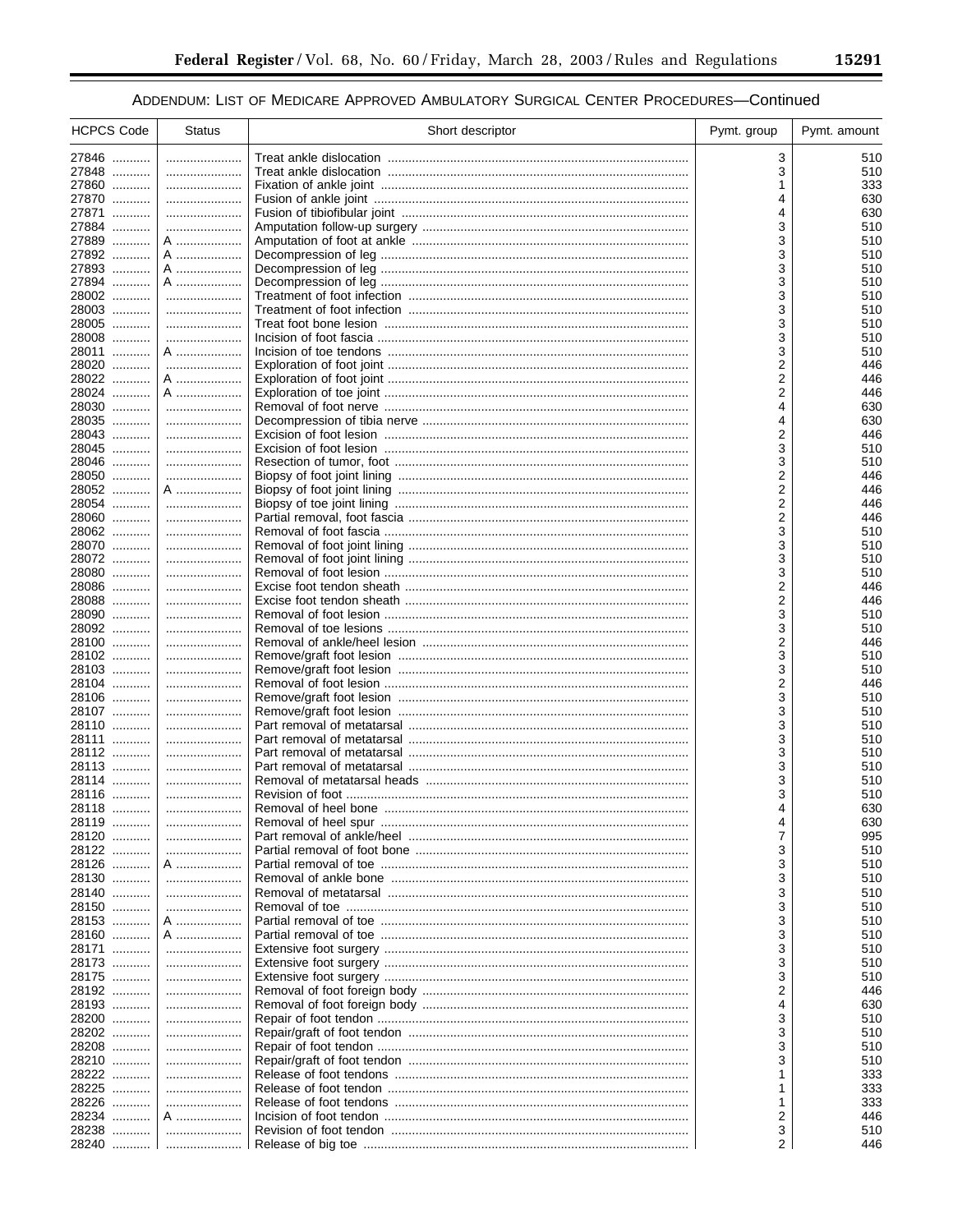۰

## ADDENDUM: LIST OF MEDICARE APPROVED AMBULATORY SURGICAL CENTER PROCEDURES-Continued

| <b>HCPCS Code</b> | <b>Status</b> | Short descriptor | Pymt. group | Pymt. amount |
|-------------------|---------------|------------------|-------------|--------------|
| 28250             |               |                  | 3           | 510          |
| 28260             |               |                  | 3           | 510          |
| 28261             |               |                  | 3           | 510          |
| 28262<br>28264    |               |                  | 4           | 630<br>333   |
| 28270             | A             |                  | 3           | 510          |
| 28280             |               |                  | 2           | 446          |
| 28285             |               |                  | 3           | 510          |
| 28286             |               |                  | 4           | 630          |
| 28288             |               |                  | 3           | 510          |
| 28289<br>28290    | A*<br>        |                  | 3<br>2      | 510<br>446   |
| 28292             |               |                  | 2           | 446          |
| 28293             |               |                  | 3           | 510          |
| 28294             |               |                  | 3           | 510          |
| 28296             |               |                  | 3           | 510          |
| 28297             |               |                  | 3           | 510          |
| 28298<br>28299    |               |                  | 3<br>5      | 510<br>717   |
| 28300             |               |                  | 2           | 446          |
| 28302             |               |                  | 2           | 446          |
| 28304             |               |                  | 2           | 446          |
| 28305             |               |                  | 3           | 510          |
| 28306             |               |                  | 4           | 630          |
| 28307<br>28308    |               |                  | 4<br>2      | 630<br>446   |
| 28309             |               |                  | 4           | 630          |
| 28310             |               |                  | 3           | 510          |
| 28312             |               |                  | 3           | 510          |
| 28313             |               |                  | 2           | 446          |
| 28315<br>28320    |               |                  | 4<br>4      | 630<br>630   |
| 28322             |               |                  |             | 630          |
| 28340             |               |                  | 4           | 630          |
| 28341             |               |                  |             | 630          |
| 28344             |               |                  | 4           | 630          |
| 28345             |               |                  | 4           | 630          |
| 28400<br>28405    |               |                  | 1<br>2      | 333<br>446   |
| 28406             |               |                  | 2           | 446          |
| 28415             |               |                  | 3           | 510          |
| 28420             |               |                  | 4           | 630          |
| 28435             |               |                  | 2           | 446          |
| 28436<br>28445    |               |                  | 2           | 446          |
| 28456             |               |                  | 3<br>2      | 510<br>446   |
| 28465             |               |                  | 3           | 510          |
| 28476             |               |                  | 2           | 446          |
| 28485             |               |                  | 4           | 630          |
| 28496             |               |                  | 2           | 446          |
| 28505<br>28525    |               |                  | 3<br>3      | 510<br>510   |
| 28531             | A             |                  | 3           | 510          |
| 28545             |               |                  | 1           | 333          |
| 28546             |               |                  | 2           | 446          |
| 28555             |               |                  | 2           | 446          |
| 28575             |               |                  | 1           | 333          |
| 28576<br>28585    |               |                  | 3<br>3      | 510<br>510   |
| 28605             |               |                  | 1           | 333          |
| 28606             |               |                  | 2           | 446          |
| 28615             |               |                  | 3           | 510          |
| 28635             |               |                  | 1           | 333          |
| 28636             |               |                  | 3<br>3      | 510<br>510   |
| 28645<br>28665    |               |                  |             | 333          |
| 28666             |               |                  | 3           | 510          |
| 28675             |               |                  | 3           | 510          |
| 28705             |               |                  | 4           | 630          |
| 28715             |               |                  | 4           | 630          |
| 28725<br>28730    |               |                  | 4<br>4      | 630<br>630   |
|                   |               |                  |             |              |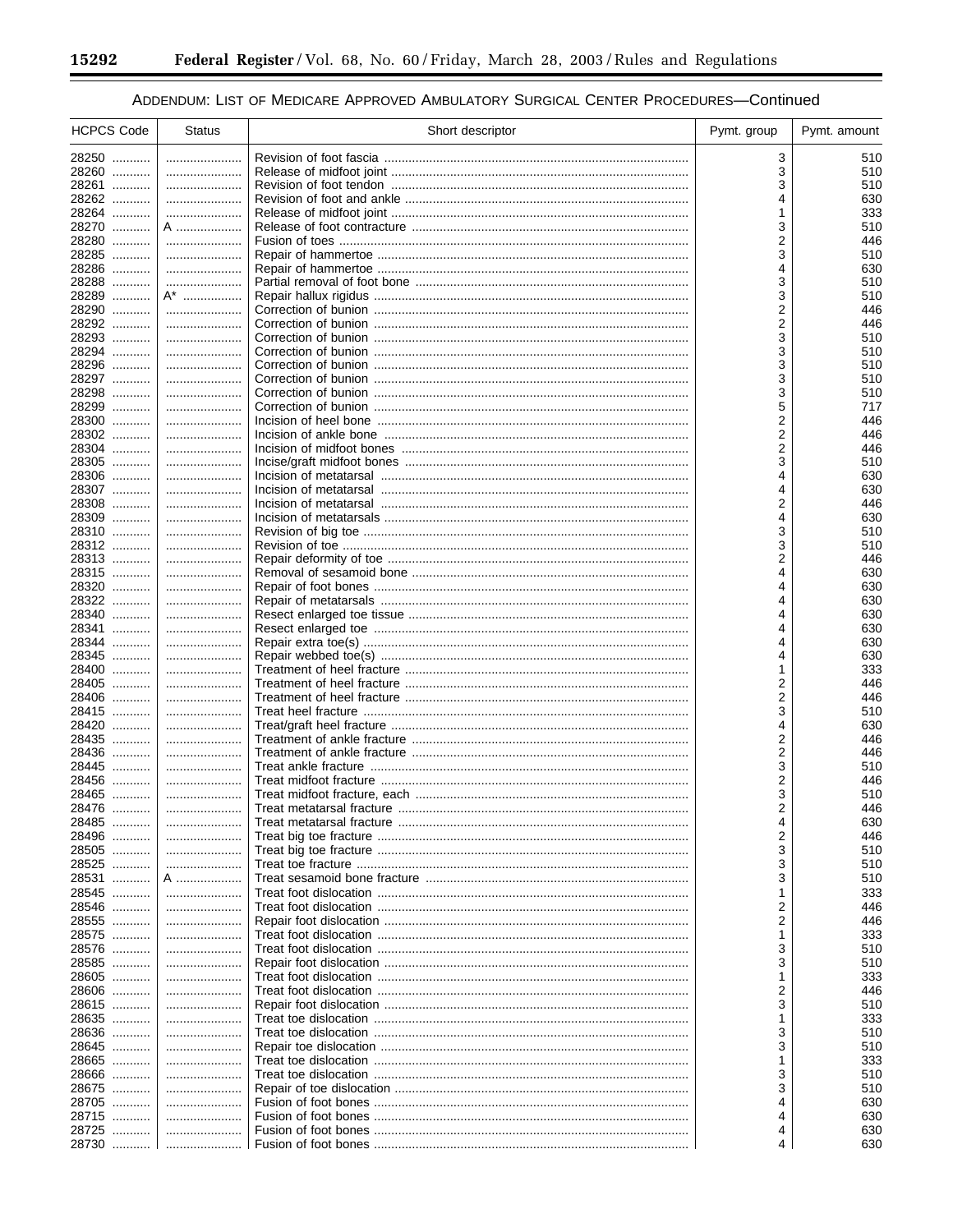| <b>HCPCS Code</b>        | <b>Status</b> | Short descriptor | Pymt. group | Pymt. amount |
|--------------------------|---------------|------------------|-------------|--------------|
| 28735                    |               |                  | 4           | 630          |
| 28737                    |               |                  | 5           | 717          |
| 28740                    |               |                  | 4           | 630          |
| 28750                    |               |                  | 4           | 630          |
| 28755                    |               |                  | 4           | 630          |
| 28760                    |               |                  | 4           | 630          |
| 28810<br>28820           |               |                  | 2           | 446<br>446   |
| 28825                    | <br>          |                  | 2<br>2      | 446          |
| 29800                    | A             |                  | 3           | 510          |
| 29804                    |               |                  | 3           | 510          |
| 29805                    |               |                  | 3           | 510          |
| 29806                    |               |                  | 3           | 510          |
| 29807                    |               |                  | 3           | 510          |
| 29819                    |               |                  | 3           | 510          |
| 29820                    |               |                  | 3           | 510          |
| 29821                    |               |                  | 3           | 510          |
| 29822                    |               |                  | 3           | 510          |
| 29823<br>29824           |               |                  | 3<br>5      | 510<br>717   |
| 29825                    |               |                  | 3           | 510          |
| 29826                    |               |                  | 3           | 510          |
| 29827                    | A*            |                  | 5           | 717          |
| 29830                    |               |                  | 3           | 510          |
| 29834                    |               |                  | 3           | 510          |
| 29835                    |               |                  | 3           | 510          |
| 29836                    |               |                  | 3           | 510          |
| 29837                    |               |                  | 3           | 510          |
| 29838                    |               |                  | 3           | 510          |
| 29840<br>29843           |               |                  | 3<br>3      | 510<br>510   |
| 29844                    |               |                  | 3           | 510          |
| 29845                    |               |                  | 3           | 510          |
| 29846                    |               |                  | 3           | 510          |
| 29847                    |               |                  | 3           | 510          |
| 29848                    | A             |                  | 9           | 1339         |
| 29850                    |               |                  | 4           | 630          |
| 29851                    |               |                  | 4           | 630          |
| 29855                    |               |                  |             | 630          |
| 29856<br>29860           | A             |                  | 4<br>4      | 630<br>630   |
| 29861<br>.               | A             |                  | 4           | 630          |
| 29862                    | A             |                  | 9           | 1339         |
| 29863                    | A             |                  | 4           | 630          |
| 29870                    |               |                  | 3           | 510          |
| 29871<br>.               |               |                  | 3           | 510          |
| 29874                    |               |                  | 3           | 510          |
| 29875                    |               |                  | 4           | 630          |
| 29876                    |               |                  |             | 630          |
| 29877<br>.<br>29879<br>. |               |                  | 3           | 630<br>510   |
| 29880                    |               |                  | 4           | 630          |
| 29881<br>.               |               |                  | 4           | 630          |
| 29882                    |               |                  | 3           | 510          |
| 29883                    |               |                  | 3           | 510          |
| 29884<br>.               |               |                  | 3           | 510          |
| 29885                    |               |                  | 3           | 510          |
| 29886                    |               |                  | 3           | 510          |
| 29887                    |               |                  | 3           | 510          |
| 29888                    |               |                  | 3           | 510          |
| 29889                    |               |                  | 3           | 510          |
| 29891<br>.<br>29892      | A<br>A        |                  | 3<br>3      | 510<br>510   |
| 29893                    | A             |                  | 9           | 1339         |
| 29894<br>.               |               |                  | 3           | 510          |
| 29895                    |               |                  | 3           | 510          |
| 29897                    |               |                  | 3           | 510          |
| 29898<br>.               |               |                  | 3           | 510          |
| 29899                    | A*            |                  | 3           | 510          |
| 29900                    |               |                  | 3           | 510          |
| 29901<br>.               |               |                  | 3           | 510          |
| 29902                    |               |                  | 3           | 510          |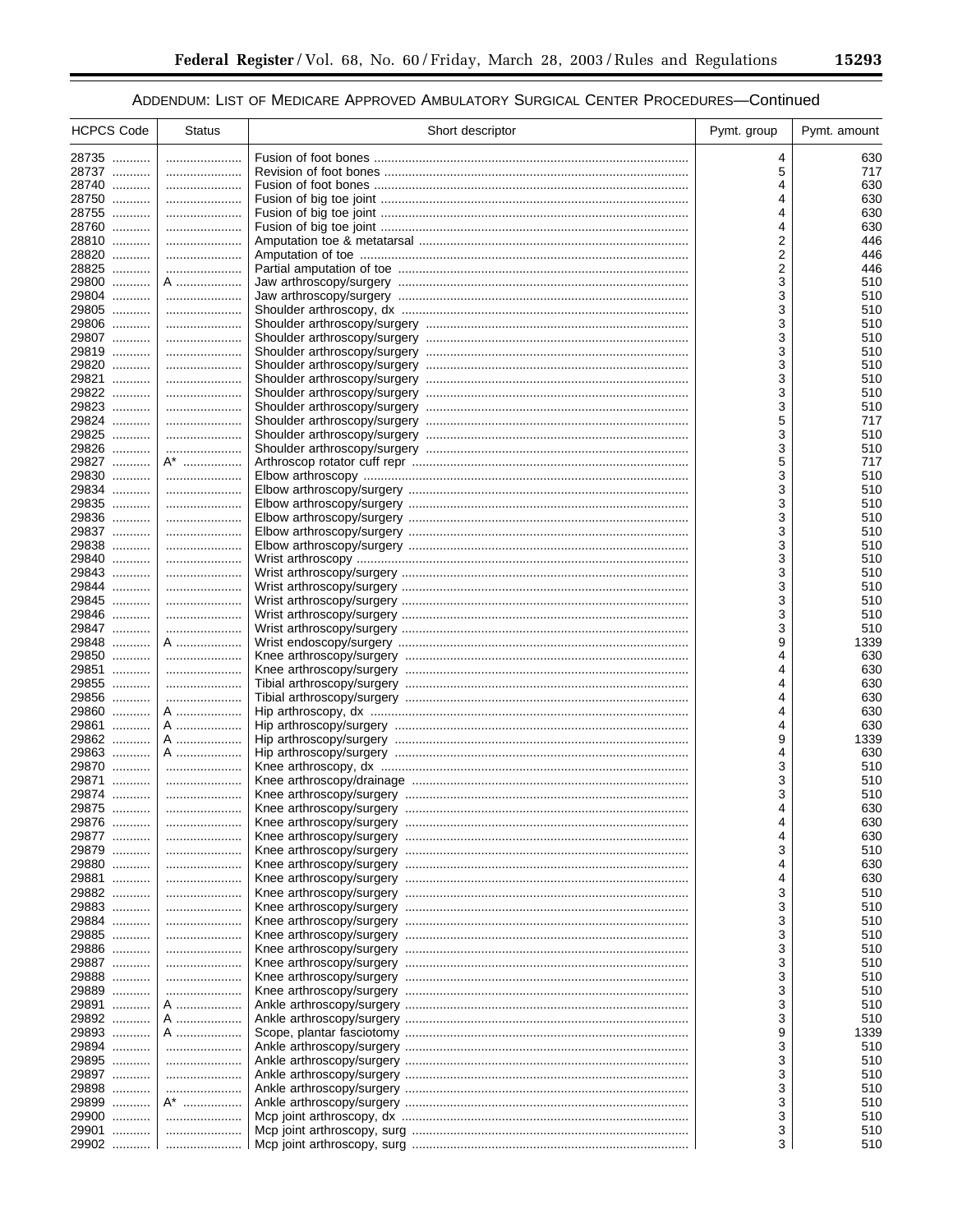۰

## ADDENDUM: LIST OF MEDICARE APPROVED AMBULATORY SURGICAL CENTER PROCEDURES-Continued

| <b>HCPCS Code</b> | <b>Status</b> | Short descriptor | Pymt. group | Pymt. amount |
|-------------------|---------------|------------------|-------------|--------------|
| 30115             |               |                  | 2           | 446          |
| 30117             |               |                  | 3           | 510          |
| 30118             |               |                  | 3           | 510          |
| 30120<br>30124    | D             |                  | 1           | 333<br>333   |
| 30125             |               |                  | 2           | 446          |
| 30130             |               |                  | 3           | 510          |
| 30140             |               |                  | 2           | 446          |
| 30150             |               |                  | 3           | 510          |
| 30160<br>30310    |               |                  | 4<br>1      | 630<br>333   |
| 30320             |               |                  | 2           | 446          |
| 30400             |               |                  | 4           | 630          |
| 30410             |               |                  | 5           | 717          |
| 30420<br>30430    |               |                  | 5<br>3      | 717          |
| 30435             |               |                  | 5           | 510<br>717   |
| 30450             |               |                  | 7           | 995          |
| 30460             | A             |                  | 7           | 995          |
| 30462             | A             |                  | 9           | 1339         |
| 30465<br>30520    | A*            |                  | 9<br>4      | 1339<br>630  |
| 30540             |               |                  | 5           | 717          |
| 30545             | A             |                  | 5           | 717          |
| 30560             |               |                  | 2           | 446          |
| 30580             |               |                  | 4           | 630          |
| 30600<br>30620    |               |                  | 4<br>7      | 630<br>995   |
| 30630             |               |                  | 7           | 995          |
| 30801             |               |                  |             | 333          |
| 30802             |               |                  |             | 333          |
| 30903             |               |                  |             | 333          |
| 30905<br>30906    |               |                  |             | 333<br>333   |
| 30915             |               |                  | 1<br>2      | 446          |
| 30920             |               |                  | 3           | 510          |
| 30930             | A             |                  | 4           | 630          |
| 31020             |               |                  | 2           | 446          |
| 31030<br>31032    |               |                  | 3<br>4      | 510<br>630   |
| 31050             |               |                  | 2           | 446          |
| 31051             |               |                  | 4           | 630          |
| 31070             |               |                  | 2           | 446          |
| 31075             |               |                  | 4           | 630          |
| 31080<br>31081    | A             |                  | 4           | 630<br>630   |
| 31084             |               |                  | 4           | 630          |
| 31085             | A             |                  | 4           | 630          |
| 31086             |               |                  | 4           | 630          |
| 31087             | A             |                  | 4           | 630          |
| 31090             |               |                  | 5<br>2      | 717<br>446   |
| 31200<br>31201    |               |                  | 5           | 717          |
| 31205             |               |                  | 3           | 510          |
| 31233             |               |                  | 2           | 446          |
| 31235             |               |                  | 1           | 333          |
| 31237<br>31238    |               |                  | 2<br>1      | 446<br>333   |
| 31239             |               |                  | 4           | 630          |
| 31240             |               |                  | 2           | 446          |
| 31254             |               |                  | 3           | 510          |
| 31255             |               |                  | 5           | 717          |
| 31256             |               |                  | 3           | 510          |
| 31267<br>31276    |               |                  | 3<br>3      | 510<br>510   |
| 31287             |               |                  | 3           | 510          |
| 31288             |               |                  | 3           | 510          |
| 31300             |               |                  | 5           | 717          |
| 31320             |               |                  | 2           | 446          |
| 31400<br>31420    | A             |                  | 2<br>2      | 446<br>446   |
| 31510             | A             |                  | 2           | 446          |
|                   |               |                  |             |              |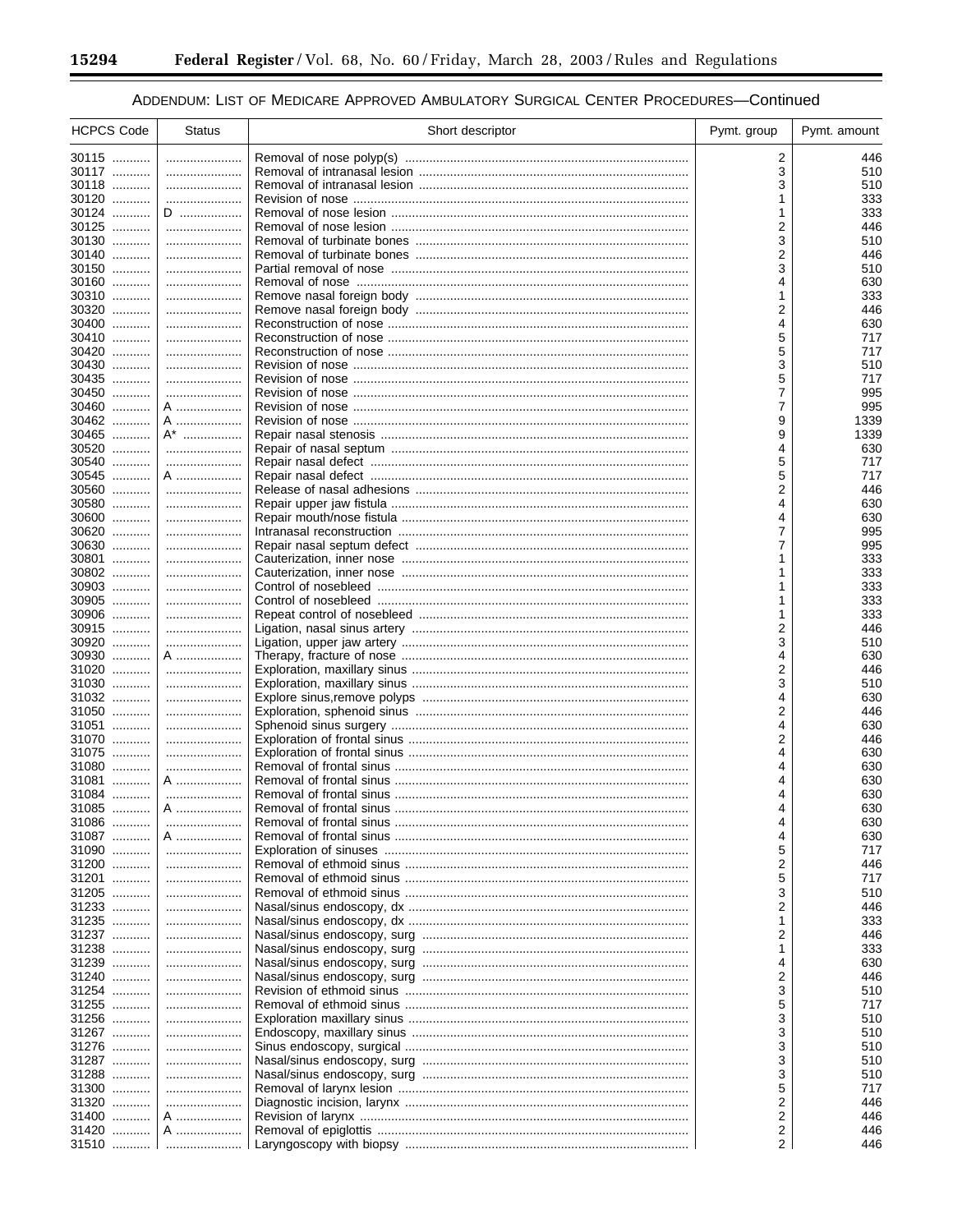| <b>HCPCS Code</b> | <b>Status</b> | Short descriptor | Pymt. group | Pymt. amount |
|-------------------|---------------|------------------|-------------|--------------|
| 31511             |               |                  | 2           | 446          |
| 31512             |               |                  | 2           | 446          |
| 31513             |               |                  | 2           | 446          |
| 31515             |               |                  | 1           | 333          |
| 31525             |               |                  | 1           | 333          |
| 31526             |               |                  | 2           | 446          |
| 31527             |               |                  | 1<br>2      | 333          |
| 31528<br>31529    |               |                  | 2           | 446<br>446   |
| 31530             |               |                  | 2           | 446          |
| 31531             |               |                  | 3           | 510          |
| 31535             |               |                  | 2           | 446          |
| 31536             |               |                  | 3           | 510          |
| 31540             |               |                  | 3           | 510          |
| 31541             |               |                  | 4           | 630          |
| 31560             |               |                  | 5           | 717          |
| 31561             |               |                  | 5           | 717          |
| 31570             |               |                  | 2           | 446          |
| 31571<br>31576    |               |                  | 2           | 446          |
| 31577             |               |                  | 2<br>2      | 446<br>446   |
| 31578             |               |                  | 2           | 446          |
| 31580             |               |                  | 5           | 717          |
| 31582             |               |                  | 5           | 717          |
| 31584             | D             |                  | 4           | 630          |
| 31585             |               |                  | 1           | 333          |
| 31586             |               |                  | 2           | 446          |
| 31588             |               |                  | 5           | 717          |
| 31590             |               |                  | 5           | 717          |
| 31595             |               |                  | 2           | 446          |
| 31600<br>31611    | D             |                  | 2<br>3      | 446<br>510   |
| 31612             |               |                  | 1           | 333          |
| 31613             |               |                  | 2           | 446          |
| 31614             |               |                  | 2           | 446          |
| 31615             |               |                  | 1           | 333          |
| 31622             |               |                  | 1           | 333          |
| 31623             | A*            |                  | 2           | 446          |
| 31624             | A*            |                  | 2           | 446          |
| 31625             |               |                  | 2           | 446          |
| 31628             |               |                  | 2           | 446          |
| 31629<br>31630    |               |                  | 2<br>2      | 446<br>446   |
| 31631             |               |                  | 2           | 446          |
| 31635             |               |                  | 2           | 446          |
| 31640             |               |                  | 2           | 446          |
| 31641             |               |                  | 2           | 446          |
| 31643             | A*            |                  | 2           | 446          |
| 31645             |               |                  |             | 333          |
| 31646             |               |                  |             | 333          |
| 31656             |               |                  |             | 333          |
| 31700             |               |                  |             | 333          |
| 31710             | D             |                  |             | 333          |
| 31715<br>31717    | D             |                  |             | 333<br>333   |
| 31720             |               |                  |             | 333          |
| 31730             |               |                  |             | 333          |
| 31750             |               |                  | 5           | 717          |
| 31755             |               |                  | 2           | 446          |
| 31785             | D             |                  | 4           | 630          |
| 31800             | D             |                  | 2           | 446          |
| 31820             |               |                  | 1           | 333          |
| 31825             |               |                  | 2           | 446          |
| 31830             |               |                  | 2           | 446          |
| 32000             |               |                  | 1           | 333          |
| 32002             | D             |                  | 2           | 446          |
| 32005<br>32020    | D             |                  | 2<br>2      | 446<br>446   |
| 32400             | D<br>         |                  |             | 333          |
| 32405             |               |                  | 1           | 333          |
| 32420             |               |                  | 1           | 333          |
| 33010             |               |                  | 2           | 446          |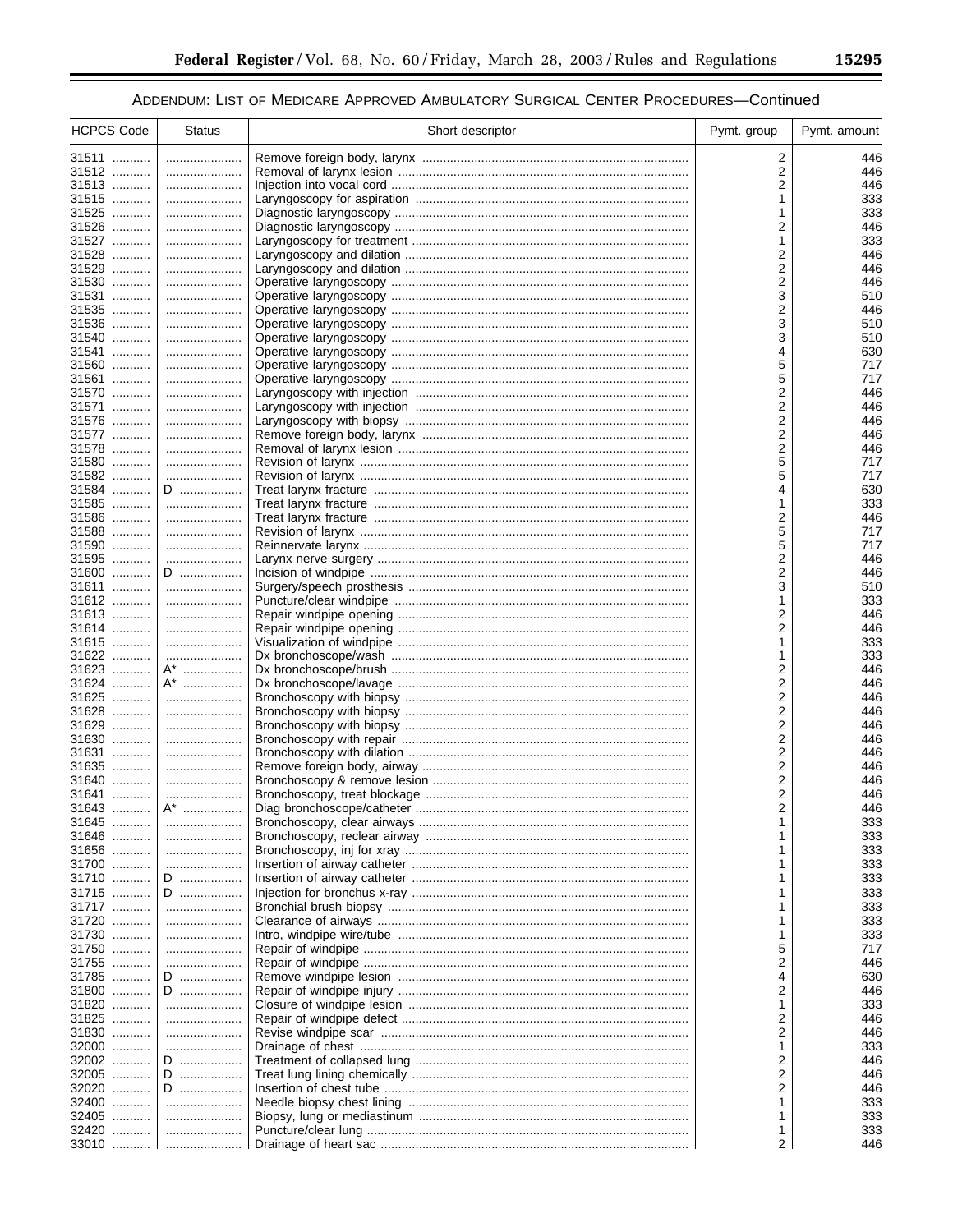۰

## ADDENDUM: LIST OF MEDICARE APPROVED AMBULATORY SURGICAL CENTER PROCEDURES-Continued

| 33011<br>2<br>33222<br>2<br>A<br>33223<br>2<br>A<br>34101<br>D<br>3<br>35188<br>A<br>630<br>35207<br>A<br>4<br>35875<br>A<br>9<br>35876<br>9<br>A<br>36260<br>A<br>3<br>36261<br>2<br><br>36262<br>36488<br>A<br>36489<br>333<br>36490<br>A<br>36491<br>1<br>36530<br>3<br>36531<br>2<br><br>36532<br>36533<br>3<br><br>36534<br>2<br>446<br>36535<br><br>1<br>36640<br>36800<br>3<br><br>36810<br>3<br>36815<br>3<br>36819<br>9<br>36820<br>3<br>510<br>36821<br>3<br>36825<br>4<br>36830<br>4<br>36831<br>A* ………………<br>9<br>36832<br>4<br>36833<br>4<br>36835<br>4<br>36860<br>2<br><br>36861<br>3<br><br>36870<br>A* ………………<br>9<br>37607<br>A …………………<br>3<br>37609<br>2<br><br>37650<br>2<br>A …………………<br>37700<br>2<br>446<br>37720<br>.<br>3<br>37730<br>3<br>37735<br>3<br>37760<br>3<br>37780<br>3<br>37785<br>3<br><br>37790<br>3<br>A<br>510<br>38300<br>38305<br>2<br>.<br><br>38308<br>2<br><br>38500<br>2<br><br>38505<br>1<br>38510<br>2<br>38520<br>2<br>446<br><br>38525<br>2<br>.<br>38530<br>2<br><br>38542<br>2<br><br>38550<br>3<br><br>38555<br>4<br>.<br><br>38570<br>A*<br>9<br>38571<br>A*<br>9<br>$A^*$<br>38572<br>9<br>38700<br>2<br>.<br>D<br>38740<br>2<br><br>38745<br>4<br>38760<br>2<br>38790<br>.<br>1<br>D<br>40500<br>2<br>40510<br>2<br>40520<br>2<br>40525<br>2 | <b>HCPCS Code</b> | <b>Status</b> | Short descriptor | Pymt. group | Pymt. amount |
|-------------------------------------------------------------------------------------------------------------------------------------------------------------------------------------------------------------------------------------------------------------------------------------------------------------------------------------------------------------------------------------------------------------------------------------------------------------------------------------------------------------------------------------------------------------------------------------------------------------------------------------------------------------------------------------------------------------------------------------------------------------------------------------------------------------------------------------------------------------------------------------------------------------------------------------------------------------------------------------------------------------------------------------------------------------------------------------------------------------------------------------------------------------------------------------------------------------------------------------------------------------------------------------------------------|-------------------|---------------|------------------|-------------|--------------|
|                                                                                                                                                                                                                                                                                                                                                                                                                                                                                                                                                                                                                                                                                                                                                                                                                                                                                                                                                                                                                                                                                                                                                                                                                                                                                                       |                   |               |                  |             | 446          |
|                                                                                                                                                                                                                                                                                                                                                                                                                                                                                                                                                                                                                                                                                                                                                                                                                                                                                                                                                                                                                                                                                                                                                                                                                                                                                                       |                   |               |                  |             | 446          |
|                                                                                                                                                                                                                                                                                                                                                                                                                                                                                                                                                                                                                                                                                                                                                                                                                                                                                                                                                                                                                                                                                                                                                                                                                                                                                                       |                   |               |                  |             | 446          |
|                                                                                                                                                                                                                                                                                                                                                                                                                                                                                                                                                                                                                                                                                                                                                                                                                                                                                                                                                                                                                                                                                                                                                                                                                                                                                                       |                   |               |                  |             | 510          |
|                                                                                                                                                                                                                                                                                                                                                                                                                                                                                                                                                                                                                                                                                                                                                                                                                                                                                                                                                                                                                                                                                                                                                                                                                                                                                                       |                   |               |                  |             | 630          |
|                                                                                                                                                                                                                                                                                                                                                                                                                                                                                                                                                                                                                                                                                                                                                                                                                                                                                                                                                                                                                                                                                                                                                                                                                                                                                                       |                   |               |                  |             | 1339         |
|                                                                                                                                                                                                                                                                                                                                                                                                                                                                                                                                                                                                                                                                                                                                                                                                                                                                                                                                                                                                                                                                                                                                                                                                                                                                                                       |                   |               |                  |             | 1339         |
|                                                                                                                                                                                                                                                                                                                                                                                                                                                                                                                                                                                                                                                                                                                                                                                                                                                                                                                                                                                                                                                                                                                                                                                                                                                                                                       |                   |               |                  |             | 510          |
|                                                                                                                                                                                                                                                                                                                                                                                                                                                                                                                                                                                                                                                                                                                                                                                                                                                                                                                                                                                                                                                                                                                                                                                                                                                                                                       |                   |               |                  |             | 446          |
|                                                                                                                                                                                                                                                                                                                                                                                                                                                                                                                                                                                                                                                                                                                                                                                                                                                                                                                                                                                                                                                                                                                                                                                                                                                                                                       |                   |               |                  |             | 333          |
|                                                                                                                                                                                                                                                                                                                                                                                                                                                                                                                                                                                                                                                                                                                                                                                                                                                                                                                                                                                                                                                                                                                                                                                                                                                                                                       |                   |               |                  |             | 333          |
|                                                                                                                                                                                                                                                                                                                                                                                                                                                                                                                                                                                                                                                                                                                                                                                                                                                                                                                                                                                                                                                                                                                                                                                                                                                                                                       |                   |               |                  |             | 333          |
|                                                                                                                                                                                                                                                                                                                                                                                                                                                                                                                                                                                                                                                                                                                                                                                                                                                                                                                                                                                                                                                                                                                                                                                                                                                                                                       |                   |               |                  |             | 333          |
|                                                                                                                                                                                                                                                                                                                                                                                                                                                                                                                                                                                                                                                                                                                                                                                                                                                                                                                                                                                                                                                                                                                                                                                                                                                                                                       |                   |               |                  |             | 510          |
|                                                                                                                                                                                                                                                                                                                                                                                                                                                                                                                                                                                                                                                                                                                                                                                                                                                                                                                                                                                                                                                                                                                                                                                                                                                                                                       |                   |               |                  |             | 446          |
|                                                                                                                                                                                                                                                                                                                                                                                                                                                                                                                                                                                                                                                                                                                                                                                                                                                                                                                                                                                                                                                                                                                                                                                                                                                                                                       |                   |               |                  |             | 333          |
|                                                                                                                                                                                                                                                                                                                                                                                                                                                                                                                                                                                                                                                                                                                                                                                                                                                                                                                                                                                                                                                                                                                                                                                                                                                                                                       |                   |               |                  |             | 510          |
|                                                                                                                                                                                                                                                                                                                                                                                                                                                                                                                                                                                                                                                                                                                                                                                                                                                                                                                                                                                                                                                                                                                                                                                                                                                                                                       |                   |               |                  |             | 333          |
|                                                                                                                                                                                                                                                                                                                                                                                                                                                                                                                                                                                                                                                                                                                                                                                                                                                                                                                                                                                                                                                                                                                                                                                                                                                                                                       |                   |               |                  |             | 333          |
|                                                                                                                                                                                                                                                                                                                                                                                                                                                                                                                                                                                                                                                                                                                                                                                                                                                                                                                                                                                                                                                                                                                                                                                                                                                                                                       |                   |               |                  |             | 510          |
|                                                                                                                                                                                                                                                                                                                                                                                                                                                                                                                                                                                                                                                                                                                                                                                                                                                                                                                                                                                                                                                                                                                                                                                                                                                                                                       |                   |               |                  |             | 510          |
|                                                                                                                                                                                                                                                                                                                                                                                                                                                                                                                                                                                                                                                                                                                                                                                                                                                                                                                                                                                                                                                                                                                                                                                                                                                                                                       |                   |               |                  |             | 510          |
|                                                                                                                                                                                                                                                                                                                                                                                                                                                                                                                                                                                                                                                                                                                                                                                                                                                                                                                                                                                                                                                                                                                                                                                                                                                                                                       |                   |               |                  |             | 1339         |
|                                                                                                                                                                                                                                                                                                                                                                                                                                                                                                                                                                                                                                                                                                                                                                                                                                                                                                                                                                                                                                                                                                                                                                                                                                                                                                       |                   |               |                  |             | 510          |
|                                                                                                                                                                                                                                                                                                                                                                                                                                                                                                                                                                                                                                                                                                                                                                                                                                                                                                                                                                                                                                                                                                                                                                                                                                                                                                       |                   |               |                  |             | 630          |
|                                                                                                                                                                                                                                                                                                                                                                                                                                                                                                                                                                                                                                                                                                                                                                                                                                                                                                                                                                                                                                                                                                                                                                                                                                                                                                       |                   |               |                  |             | 630          |
|                                                                                                                                                                                                                                                                                                                                                                                                                                                                                                                                                                                                                                                                                                                                                                                                                                                                                                                                                                                                                                                                                                                                                                                                                                                                                                       |                   |               |                  |             | 1339         |
|                                                                                                                                                                                                                                                                                                                                                                                                                                                                                                                                                                                                                                                                                                                                                                                                                                                                                                                                                                                                                                                                                                                                                                                                                                                                                                       |                   |               |                  |             | 630          |
|                                                                                                                                                                                                                                                                                                                                                                                                                                                                                                                                                                                                                                                                                                                                                                                                                                                                                                                                                                                                                                                                                                                                                                                                                                                                                                       |                   |               |                  |             | 630          |
|                                                                                                                                                                                                                                                                                                                                                                                                                                                                                                                                                                                                                                                                                                                                                                                                                                                                                                                                                                                                                                                                                                                                                                                                                                                                                                       |                   |               |                  |             | 630<br>446   |
|                                                                                                                                                                                                                                                                                                                                                                                                                                                                                                                                                                                                                                                                                                                                                                                                                                                                                                                                                                                                                                                                                                                                                                                                                                                                                                       |                   |               |                  |             | 510          |
|                                                                                                                                                                                                                                                                                                                                                                                                                                                                                                                                                                                                                                                                                                                                                                                                                                                                                                                                                                                                                                                                                                                                                                                                                                                                                                       |                   |               |                  |             | 1339         |
|                                                                                                                                                                                                                                                                                                                                                                                                                                                                                                                                                                                                                                                                                                                                                                                                                                                                                                                                                                                                                                                                                                                                                                                                                                                                                                       |                   |               |                  |             | 510          |
|                                                                                                                                                                                                                                                                                                                                                                                                                                                                                                                                                                                                                                                                                                                                                                                                                                                                                                                                                                                                                                                                                                                                                                                                                                                                                                       |                   |               |                  |             | 446          |
|                                                                                                                                                                                                                                                                                                                                                                                                                                                                                                                                                                                                                                                                                                                                                                                                                                                                                                                                                                                                                                                                                                                                                                                                                                                                                                       |                   |               |                  |             | 446          |
|                                                                                                                                                                                                                                                                                                                                                                                                                                                                                                                                                                                                                                                                                                                                                                                                                                                                                                                                                                                                                                                                                                                                                                                                                                                                                                       |                   |               |                  |             | 510          |
|                                                                                                                                                                                                                                                                                                                                                                                                                                                                                                                                                                                                                                                                                                                                                                                                                                                                                                                                                                                                                                                                                                                                                                                                                                                                                                       |                   |               |                  |             | 510          |
|                                                                                                                                                                                                                                                                                                                                                                                                                                                                                                                                                                                                                                                                                                                                                                                                                                                                                                                                                                                                                                                                                                                                                                                                                                                                                                       |                   |               |                  |             | 510          |
|                                                                                                                                                                                                                                                                                                                                                                                                                                                                                                                                                                                                                                                                                                                                                                                                                                                                                                                                                                                                                                                                                                                                                                                                                                                                                                       |                   |               |                  |             | 510          |
|                                                                                                                                                                                                                                                                                                                                                                                                                                                                                                                                                                                                                                                                                                                                                                                                                                                                                                                                                                                                                                                                                                                                                                                                                                                                                                       |                   |               |                  |             | 510          |
|                                                                                                                                                                                                                                                                                                                                                                                                                                                                                                                                                                                                                                                                                                                                                                                                                                                                                                                                                                                                                                                                                                                                                                                                                                                                                                       |                   |               |                  |             | 510          |
|                                                                                                                                                                                                                                                                                                                                                                                                                                                                                                                                                                                                                                                                                                                                                                                                                                                                                                                                                                                                                                                                                                                                                                                                                                                                                                       |                   |               |                  |             | 333          |
|                                                                                                                                                                                                                                                                                                                                                                                                                                                                                                                                                                                                                                                                                                                                                                                                                                                                                                                                                                                                                                                                                                                                                                                                                                                                                                       |                   |               |                  |             | 446          |
|                                                                                                                                                                                                                                                                                                                                                                                                                                                                                                                                                                                                                                                                                                                                                                                                                                                                                                                                                                                                                                                                                                                                                                                                                                                                                                       |                   |               |                  |             | 446          |
|                                                                                                                                                                                                                                                                                                                                                                                                                                                                                                                                                                                                                                                                                                                                                                                                                                                                                                                                                                                                                                                                                                                                                                                                                                                                                                       |                   |               |                  |             | 446          |
|                                                                                                                                                                                                                                                                                                                                                                                                                                                                                                                                                                                                                                                                                                                                                                                                                                                                                                                                                                                                                                                                                                                                                                                                                                                                                                       |                   |               |                  |             | 333          |
|                                                                                                                                                                                                                                                                                                                                                                                                                                                                                                                                                                                                                                                                                                                                                                                                                                                                                                                                                                                                                                                                                                                                                                                                                                                                                                       |                   |               |                  |             | 446          |
|                                                                                                                                                                                                                                                                                                                                                                                                                                                                                                                                                                                                                                                                                                                                                                                                                                                                                                                                                                                                                                                                                                                                                                                                                                                                                                       |                   |               |                  |             | 446          |
|                                                                                                                                                                                                                                                                                                                                                                                                                                                                                                                                                                                                                                                                                                                                                                                                                                                                                                                                                                                                                                                                                                                                                                                                                                                                                                       |                   |               |                  |             | 446          |
|                                                                                                                                                                                                                                                                                                                                                                                                                                                                                                                                                                                                                                                                                                                                                                                                                                                                                                                                                                                                                                                                                                                                                                                                                                                                                                       |                   |               |                  |             | 446          |
|                                                                                                                                                                                                                                                                                                                                                                                                                                                                                                                                                                                                                                                                                                                                                                                                                                                                                                                                                                                                                                                                                                                                                                                                                                                                                                       |                   |               |                  |             | 510          |
|                                                                                                                                                                                                                                                                                                                                                                                                                                                                                                                                                                                                                                                                                                                                                                                                                                                                                                                                                                                                                                                                                                                                                                                                                                                                                                       |                   |               |                  |             | 630          |
|                                                                                                                                                                                                                                                                                                                                                                                                                                                                                                                                                                                                                                                                                                                                                                                                                                                                                                                                                                                                                                                                                                                                                                                                                                                                                                       |                   |               |                  |             | 1339         |
|                                                                                                                                                                                                                                                                                                                                                                                                                                                                                                                                                                                                                                                                                                                                                                                                                                                                                                                                                                                                                                                                                                                                                                                                                                                                                                       |                   |               |                  |             | 1339<br>1339 |
|                                                                                                                                                                                                                                                                                                                                                                                                                                                                                                                                                                                                                                                                                                                                                                                                                                                                                                                                                                                                                                                                                                                                                                                                                                                                                                       |                   |               |                  |             | 446          |
|                                                                                                                                                                                                                                                                                                                                                                                                                                                                                                                                                                                                                                                                                                                                                                                                                                                                                                                                                                                                                                                                                                                                                                                                                                                                                                       |                   |               |                  |             | 446          |
|                                                                                                                                                                                                                                                                                                                                                                                                                                                                                                                                                                                                                                                                                                                                                                                                                                                                                                                                                                                                                                                                                                                                                                                                                                                                                                       |                   |               |                  |             | 630          |
|                                                                                                                                                                                                                                                                                                                                                                                                                                                                                                                                                                                                                                                                                                                                                                                                                                                                                                                                                                                                                                                                                                                                                                                                                                                                                                       |                   |               |                  |             | 446          |
|                                                                                                                                                                                                                                                                                                                                                                                                                                                                                                                                                                                                                                                                                                                                                                                                                                                                                                                                                                                                                                                                                                                                                                                                                                                                                                       |                   |               |                  |             | 333          |
|                                                                                                                                                                                                                                                                                                                                                                                                                                                                                                                                                                                                                                                                                                                                                                                                                                                                                                                                                                                                                                                                                                                                                                                                                                                                                                       |                   |               |                  |             | 446<br>446   |
|                                                                                                                                                                                                                                                                                                                                                                                                                                                                                                                                                                                                                                                                                                                                                                                                                                                                                                                                                                                                                                                                                                                                                                                                                                                                                                       |                   |               |                  |             | 446          |
|                                                                                                                                                                                                                                                                                                                                                                                                                                                                                                                                                                                                                                                                                                                                                                                                                                                                                                                                                                                                                                                                                                                                                                                                                                                                                                       |                   |               |                  |             | 446          |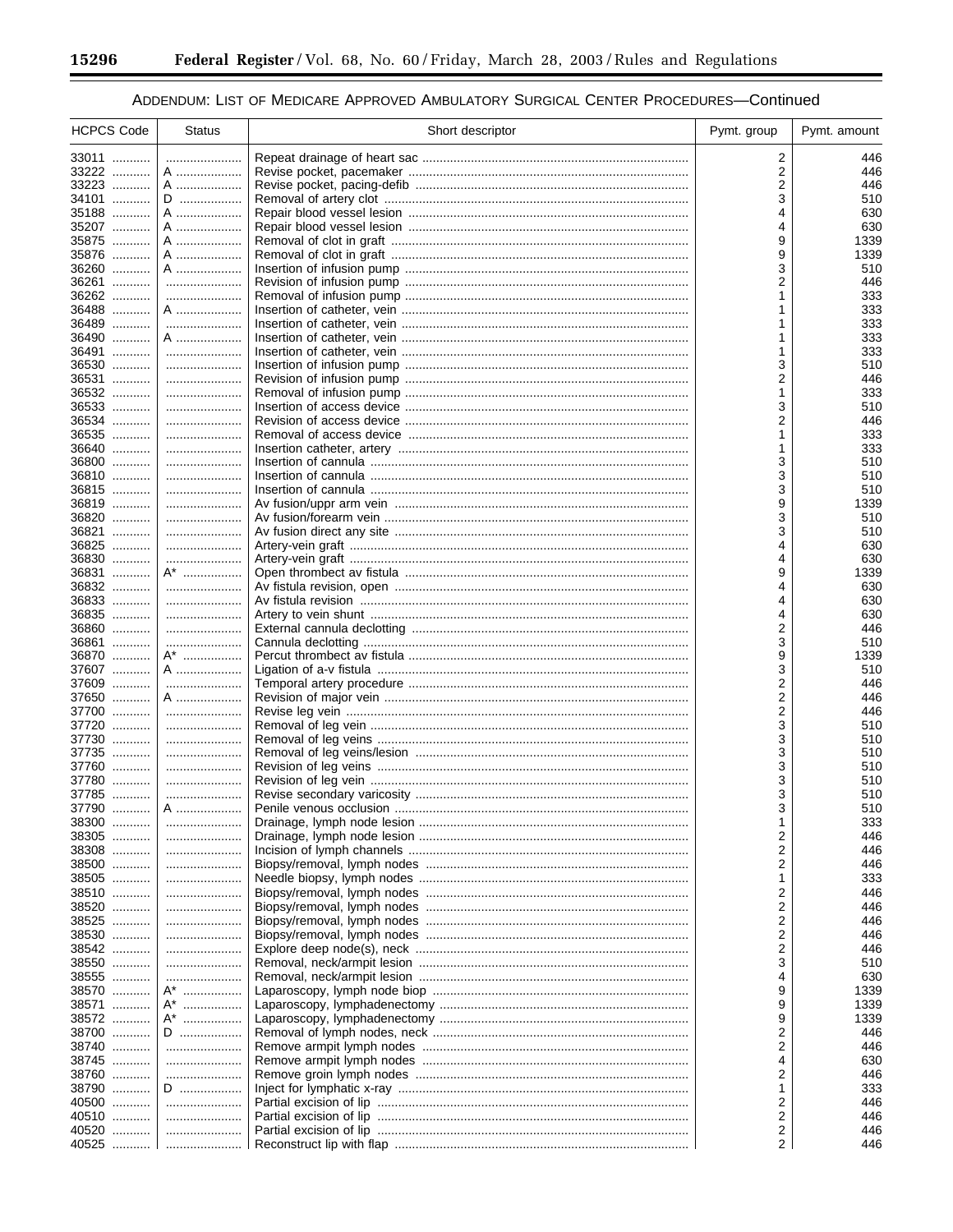| <b>HCPCS Code</b> | <b>Status</b> | Short descriptor | Pymt. group | Pymt. amount |
|-------------------|---------------|------------------|-------------|--------------|
| 40527             |               |                  | 2           | 446          |
| 40530             |               |                  | 2           | 446          |
| 40650             |               |                  | 3           | 510          |
| 40652<br>40654    |               |                  | 3<br>3      | 510          |
| 40700             | <br>A         |                  | 7           | 510<br>995   |
| 40701             | A             |                  | 7           | 995          |
| 40720             | A             |                  | 7           | 995          |
| 40761             | A             |                  | 3           | 510          |
| 40801             |               |                  | 2           | 446          |
| 40805             | D             |                  | 2           | 446          |
| 40806             | D             |                  | 1           | 333          |
| 40814<br>40816    |               |                  | 2<br>2      | 446          |
| 40818             |               |                  | 1           | 446<br>333   |
| 40819             |               |                  |             | 333          |
| 40820             | D             |                  | 1           | 333          |
| 40831             |               |                  | 1           | 333          |
| 40840             |               |                  | 2           | 446          |
| 40842             |               |                  | 3           | 510          |
| 40843             |               |                  | 3           | 510          |
| 40844<br>40845    |               |                  | 5<br>5      | 717<br>717   |
| 41000             | D             |                  |             | 333          |
| 41005             |               |                  | 1           | 333          |
| 41006             |               |                  |             | 333          |
| 41007             |               |                  |             | 333          |
| 41008             |               |                  |             | 333          |
| 41009             |               |                  |             | 333          |
| 41010             |               |                  |             | 333          |
| 41015             |               |                  |             | 333          |
| 41016<br>41017    |               |                  |             | 333<br>333   |
| 41018             |               |                  | 1           | 333          |
| 41105             | D             |                  | 2           | 446          |
| 41110             | D             |                  | 1           | 333          |
| 41112             |               |                  | 2           | 446          |
| 41113             |               |                  | 2           | 446          |
| 41114             |               |                  | 2           | 446          |
| 41115             | D             |                  | 1           | 333          |
| 41116<br>41120    |               |                  | 1<br>5      | 333<br>717   |
| 41250             |               |                  | 2           | 446          |
| 41251             |               |                  | 2           | 446          |
| 41252             |               |                  | 2           | 446          |
| 41500             |               |                  | 1           | 333          |
| 41510             |               |                  | 1           | 333          |
| 41520             |               |                  | 2           | 446          |
| 41800             |               |                  |             | 333          |
| 41805             | D             |                  |             | 333          |
| 41806<br>41827    | D<br>         |                  | 1<br>2      | 333<br>446   |
| 42000             |               |                  | 2           | 446          |
| 42104             | D             |                  | 2           | 446          |
| 42106             | D             |                  | 2           | 446          |
| 42107             |               |                  | 2           | 446          |
| 42120             |               |                  | 4           | 630          |
| 42140             |               |                  | 2           | 446          |
| 42145             |               |                  | 5           | 717          |
| 42160<br>42180    | D             |                  | 1<br>1      | 333<br>333   |
| 42182             |               |                  | 2           | 446          |
| 42200             |               |                  | 5           | 717          |
| 42205             |               |                  | 5           | 717          |
| 42210             |               |                  | 5           | 717          |
| 42215             |               |                  | 7           | 995          |
| 42220             |               |                  | 5           | 717          |
| 42225             | D             |                  | 5           | 717          |
| 42226             | A             |                  | 5           | 717          |
| 42235<br>42260    |               |                  | 5<br>4      | 717<br>630   |
| 42281             | D             |                  | 3           | 510          |
|                   |               |                  |             |              |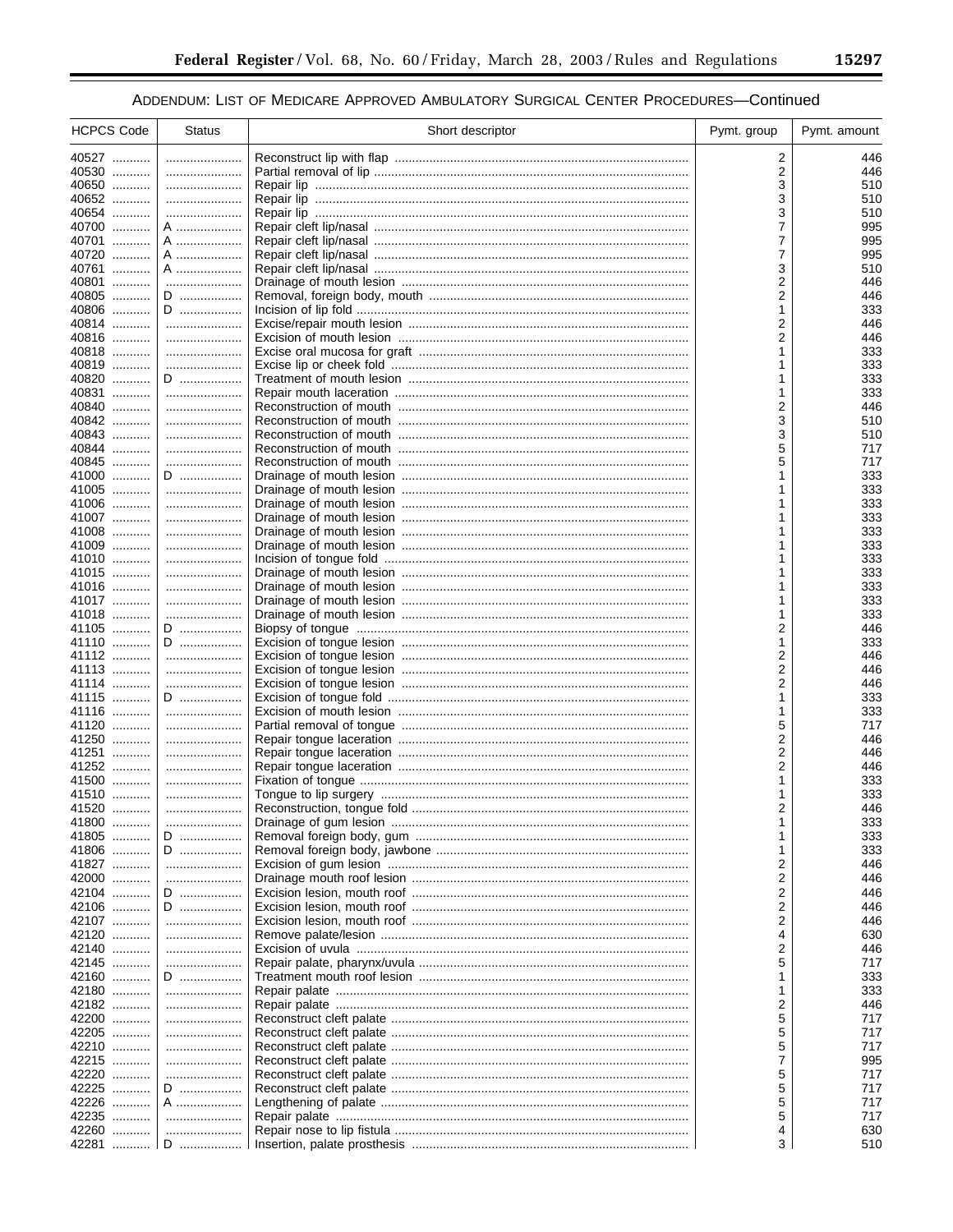۰

## ADDENDUM: LIST OF MEDICARE APPROVED AMBULATORY SURGICAL CENTER PROCEDURES-Continued

| <b>HCPCS Code</b> | <b>Status</b> | Short descriptor | Pymt. group | Pymt. amount |
|-------------------|---------------|------------------|-------------|--------------|
| 42300             |               |                  | 1           | 333          |
| 42305             |               |                  | 2           | 446          |
| 42310             |               |                  | 1           | 333          |
| 42320             |               |                  |             | 333          |
| 42325             |               |                  | 2           | 446          |
| 42335             | D             |                  | 3           | 510          |
| 42340             |               |                  | 2           | 446          |
| 42405<br>42408    |               |                  | 2<br>3      | 446          |
| 42409             |               |                  | 3           | 510<br>510   |
| 42410             |               |                  | 3           | 510          |
| 42415             | A             |                  | 3           | 510          |
| 42420             |               |                  | 7           | 995          |
| 42425             |               |                  | 7           | 995          |
| 42440             |               |                  | 3           | 510          |
| 42450             |               |                  | 2           | 446          |
| 42500             |               |                  | 3           | 510          |
| 42505             |               |                  | 4           | 630          |
| 42507             |               |                  | 3           | 510          |
| 42508<br>42509    |               |                  | 4<br>4      | 630<br>630   |
| 42510             |               |                  | 4           | 630          |
| 42600             |               |                  |             | 333          |
| 42700             |               |                  |             | 333          |
| 42720             |               |                  | 1           | 333          |
| 42725             |               |                  | 2           | 446          |
| 42802             |               |                  | 1           | 333          |
| 42804             |               |                  | 1           | 333          |
| 42806             |               |                  | 2           | 446          |
| 42808             |               |                  | 2           | 446          |
| 42810<br>42815    |               |                  | 3<br>5      | 510<br>717   |
| 42820             | A             |                  | 3           | 510          |
| 42821<br>.        |               |                  | 5           | 717          |
| 42825             | A             |                  | 4           | 630          |
| 42826             |               |                  | 4           | 630          |
| 42830             | A             |                  |             | 630          |
| 42831             |               |                  | 4           | 630          |
| 42835             | A             |                  |             | 630          |
| 42836             |               |                  | 4           | 630          |
| 42860<br>42870    |               |                  | 3<br>3      | 510<br>510   |
| 42890             | A             |                  | 7           | 995          |
| 42892             | A             |                  | 7           | 995          |
| 42900             |               |                  | 1           | 333          |
| 42950             |               |                  | 2           | 446          |
| 42955             |               |                  | 2           | 446          |
| 42960             |               |                  | 1           | 333          |
| 42962             |               |                  | 2           | 446          |
| 42972             | A             |                  | 3           | 510          |
| 43200<br>.        |               |                  |             | 333          |
| 43201             | A*            |                  | 1           | 333          |
| 43202<br>43204    | <br>          |                  |             | 333<br>333   |
| 43205             | A             |                  |             | 333          |
| 43215             |               |                  |             | 333          |
| 43216             |               |                  |             | 333          |
| 43217             |               |                  |             | 333          |
| 43219             |               |                  |             | 333          |
| 43220             |               |                  |             | 333          |
| 43226             |               |                  | 1           | 333          |
| 43227             |               |                  | 2           | 446          |
| 43228             |               |                  | 2           | 446          |
| 43231             | A*            |                  | 2           | 446          |
| 43232<br>43234    | A*            |                  | 2<br>1      | 446<br>333   |
| 43235             |               |                  | 1           | 333          |
| 43236             | A*            |                  | 2           | 446          |
| 43239             |               |                  | 2           | 446          |
| 43240             | A*            |                  | 2           | 446          |
| 43241             |               |                  | 2           | 446          |
| 43242             | A*            |                  | 2           | 446          |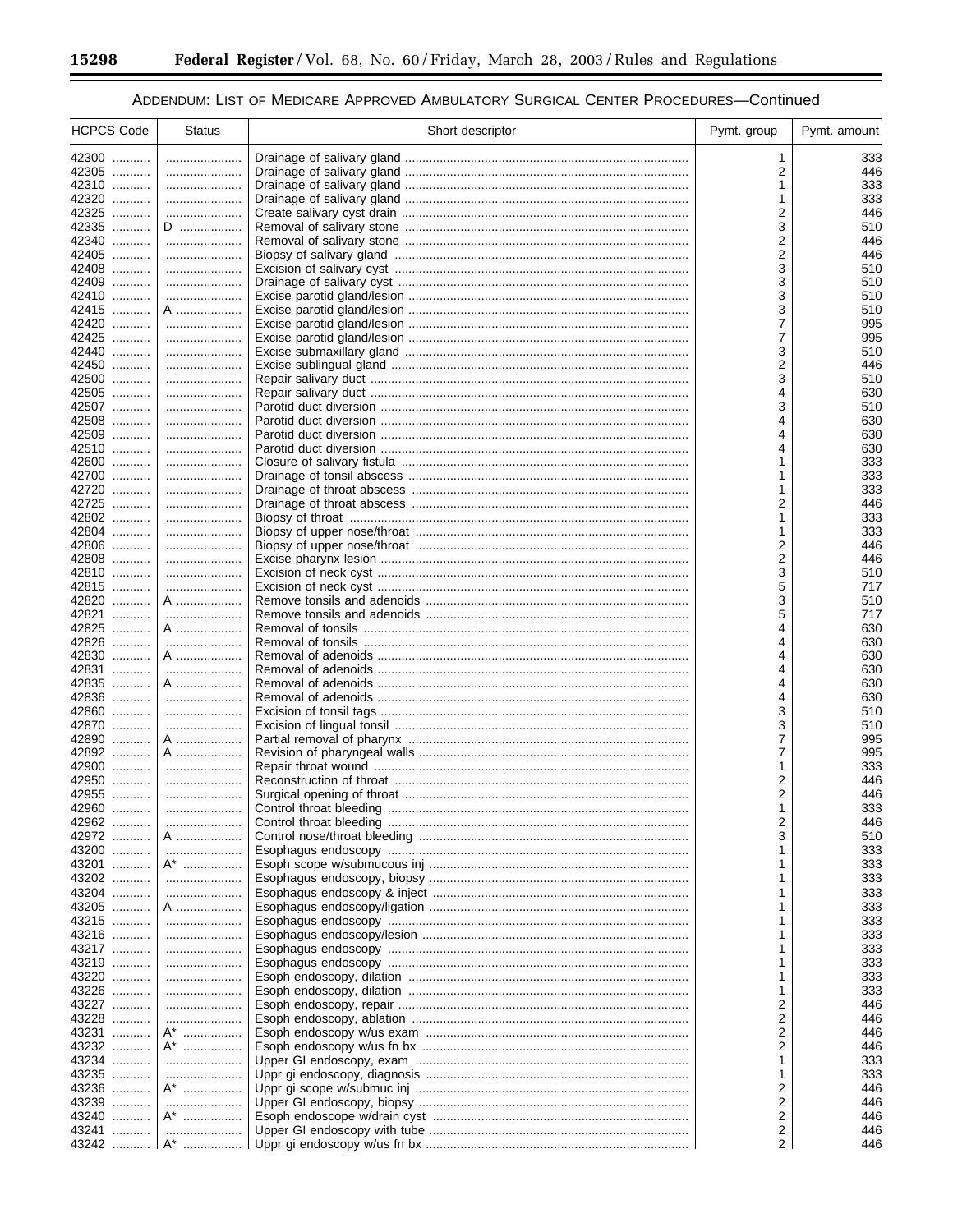| <b>HCPCS Code</b> | <b>Status</b> | Short descriptor | Pymt. group | Pymt. amount |
|-------------------|---------------|------------------|-------------|--------------|
| 43243             |               |                  | 2           | 446          |
| 43244             | A             |                  | 2           | 446          |
| 43245             |               |                  | 2           | 446          |
| 43246             |               |                  | 2           | 446          |
| 43247             |               |                  | 2           | 446          |
| 43248             |               |                  | 2           | 446          |
| 43249             |               |                  | 2           | 446          |
| 43250             |               |                  | 2           | 446          |
| 43251             |               |                  | 2           | 446          |
| 43255<br>43256    |               |                  | 2<br>3      | 446<br>510   |
| 43258             | A*            |                  | 3           | 510          |
| 43259             |               |                  | 3           | 510          |
| 43260             |               |                  | 2           | 446          |
| 43261             |               |                  | 2           | 446          |
| 43262             |               |                  | 2           | 446          |
| 43263             |               |                  | 2           | 446          |
| 43264             |               |                  | 2           | 446          |
| 43265             |               |                  | 2           | 446          |
| 43267             |               |                  | 2           | 446          |
| 43268             |               |                  | 2           | 446          |
| 43269             |               |                  | 2           | 446          |
| 43271<br>43272    |               |                  | 2<br>2      | 446<br>446   |
| 43450             |               |                  | 1           | 333          |
| 43453             |               |                  | 1           | 333          |
| 43456             |               |                  | 2           | 446          |
| 43458             |               |                  | 2           | 446          |
| 43600             |               |                  | 1           | 333          |
| 43653             | $A^*$         |                  | 9           | 1339         |
| 43750             |               |                  | 2           | 446          |
| 43760             |               |                  |             | 333          |
| 43870             |               |                  |             | 333          |
| 44100             |               |                  |             | 333          |
| 44312<br>44340    |               |                  | 3           | 333<br>510   |
| 44345             | D             |                  | 4           | 630          |
| 44346             | D             |                  | 4           | 630          |
| 44360             |               |                  | 2           | 446          |
| 44361             |               |                  | 2           | 446          |
| 44363             |               |                  | 2           | 446          |
| 44364             |               |                  | 2           | 446          |
| 44365             |               |                  | 2           | 446          |
| 44366             |               |                  | 2           | 446          |
| 44369<br>44370    | $A^*$         |                  | 2           | 446          |
| 44372             |               |                  | 9<br>2      | 1339<br>446  |
| 44373             |               |                  | 2           | 446          |
| 44376             | A             |                  | 2           | 446          |
| 44377             | A             |                  | 2           | 446          |
| 44378             | A             |                  | 2           | 446          |
| 44379             | A*            |                  | 9           | 1339         |
| 44380             |               |                  |             | 333          |
| 44382             |               |                  | 1           | 333          |
| 44383             | A*            |                  | 9           | 1339         |
| 44385             |               |                  | 1           | 333          |
| 44386             |               |                  |             | 333          |
| 44388<br>44389    |               |                  |             | 333          |
| 44390             |               |                  |             | 333<br>333   |
| 44391             |               |                  |             | 333          |
| 44392             |               |                  |             | 333          |
| 44393             |               |                  |             | 333          |
| 44394             |               |                  |             | 333          |
| 45000             |               |                  |             | 333          |
| 45005             |               |                  | 2           | 446          |
| 45020             |               |                  | 2           | 446          |
| 45100             |               |                  | 1           | 333          |
| 45108             |               |                  | 2           | 446          |
| 45150             |               |                  | 2           | 446          |
| 45160             | A             |                  | 2<br>2      | 446<br>446   |
| 45170             |               |                  |             |              |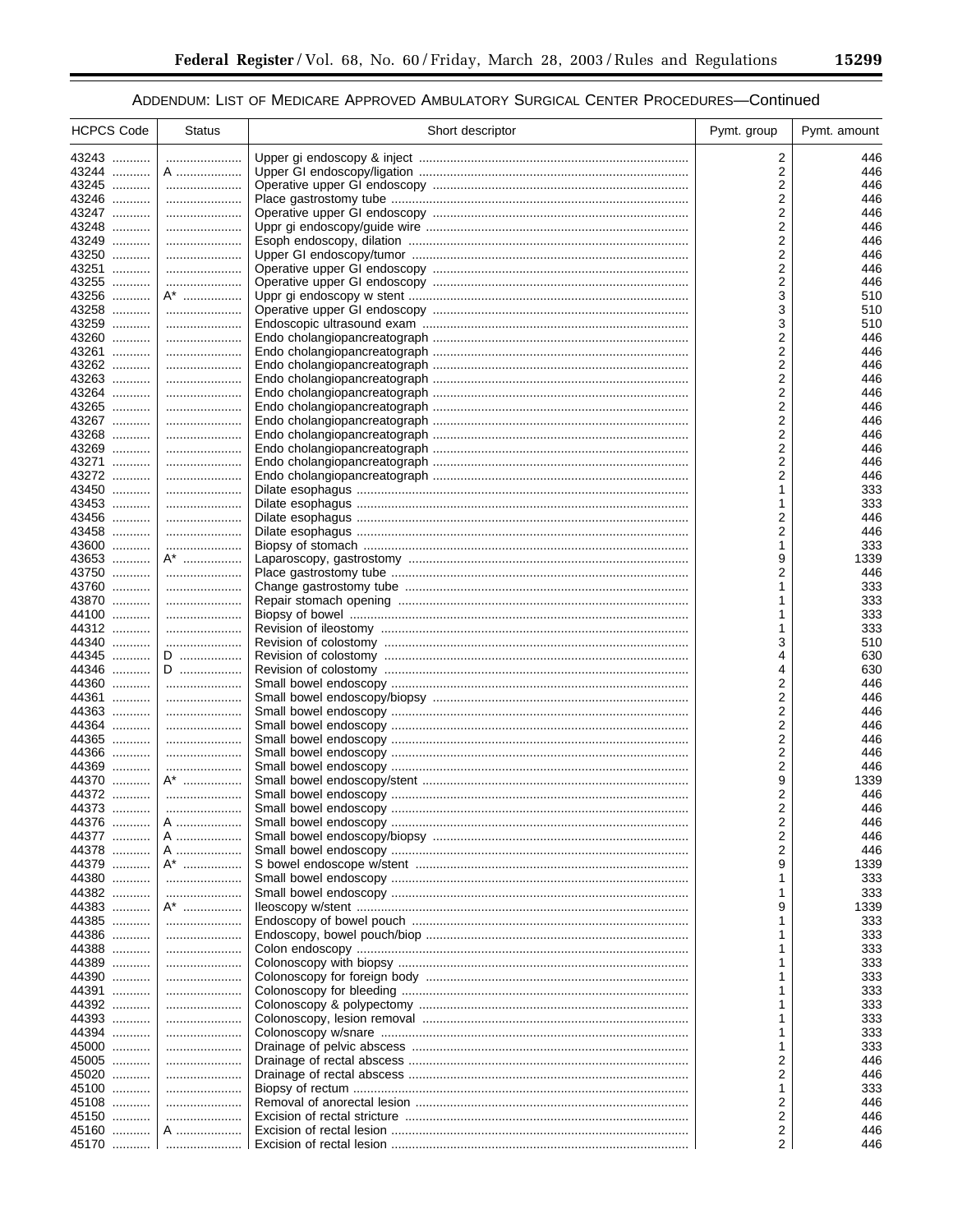۰

## ADDENDUM: LIST OF MEDICARE APPROVED AMBULATORY SURGICAL CENTER PROCEDURES-Continued

| <b>HCPCS Code</b> | <b>Status</b> | Short descriptor | Pymt. group | Pymt. amount |
|-------------------|---------------|------------------|-------------|--------------|
| 45190             | A             |                  | 9           | 1339         |
| 45305             |               |                  | 1           | 333          |
| 45307             |               |                  |             | 333          |
| 45308             |               |                  |             | 333          |
| 45309             |               |                  |             | 333          |
| 45315             |               |                  |             | 333          |
| 45317             |               |                  |             | 333          |
| 45320<br>45321    |               |                  |             | 333<br>333   |
| 45331             |               |                  |             | 333          |
| 45332             |               |                  |             | 333          |
| 45333             |               |                  |             | 333          |
| 45334             |               |                  |             | 333          |
| 45335             | A*            |                  |             | 333          |
| 45337             |               |                  |             | 333          |
| 45338             |               |                  |             | 333          |
| 45339             |               |                  |             | 333          |
| 45340             | A*            |                  |             | 333          |
| 45355             |               |                  |             | 333          |
| 45378<br>45379    |               |                  | 2<br>2      | 446<br>446   |
| 45380             |               |                  | 2           | 446          |
| 45381             | A*            |                  | 2           | 446          |
| 45382             |               |                  | 2           | 446          |
| 45383             |               |                  | 2           | 446          |
| 45384             |               |                  | 2           | 446          |
| 45385             |               |                  | 2           | 446          |
| 45386             | A*            |                  | 2           | 446          |
| 45500             |               |                  | 2           | 446          |
| 45505             |               |                  | 2           | 446          |
| 45560<br>45900    |               |                  | 2           | 446<br>333   |
| 45905             |               |                  | 1           | 333          |
| 45910             |               |                  |             | 333          |
| 45915             |               |                  | 1           | 333          |
| 46020             |               |                  | 3           | 510          |
| 46030             |               |                  | 1           | 333          |
| 46040             |               |                  | 3           | 510          |
| 46045             |               |                  | 2           | 446          |
| 46050<br>46060    |               |                  | 1<br>2      | 333<br>446   |
| 46080             |               |                  | 3           | 510          |
| 46200             |               |                  | 2           | 446          |
| 46210             |               |                  | 2           | 446          |
| 46211             |               |                  | 2           | 446          |
| 46220             |               |                  | 1           | 333          |
| 46250             |               |                  | 3           | 510          |
| 46255             | .             |                  | 3           | 510          |
| 46257<br>46258    |               |                  | 3<br>3      | 510<br>510   |
| 46260             | <br>          |                  | 3           | 510          |
| 46261             |               |                  | 4           | 630          |
| 46262             |               |                  | 4           | 630          |
| 46270             |               |                  | 3           | 510          |
| 46275             |               |                  | 3           | 510          |
| 46280             |               |                  |             | 630          |
| 46285             |               |                  |             | 333          |
| 46288             | A             |                  |             | 630          |
| 46608             |               |                  |             | 333          |
| 46610             |               |                  |             | 333          |
| 46611<br>46612    |               |                  |             | 333<br>333   |
| 46615             | A             |                  | 2           | 446          |
| 46700             |               |                  | 3           | 510          |
| 46750             |               |                  | 3           | 510          |
| 46753             |               |                  | 3           | 510          |
| 46754             |               |                  | 2           | 446          |
| 46760             |               |                  | 2           | 446          |
| 46761             | A             |                  | 3           | 510          |
| 46762             | A             |                  | 7           | 995          |
| 46917             | A             |                  |             | 333          |
| 46922             |               |                  |             | 333          |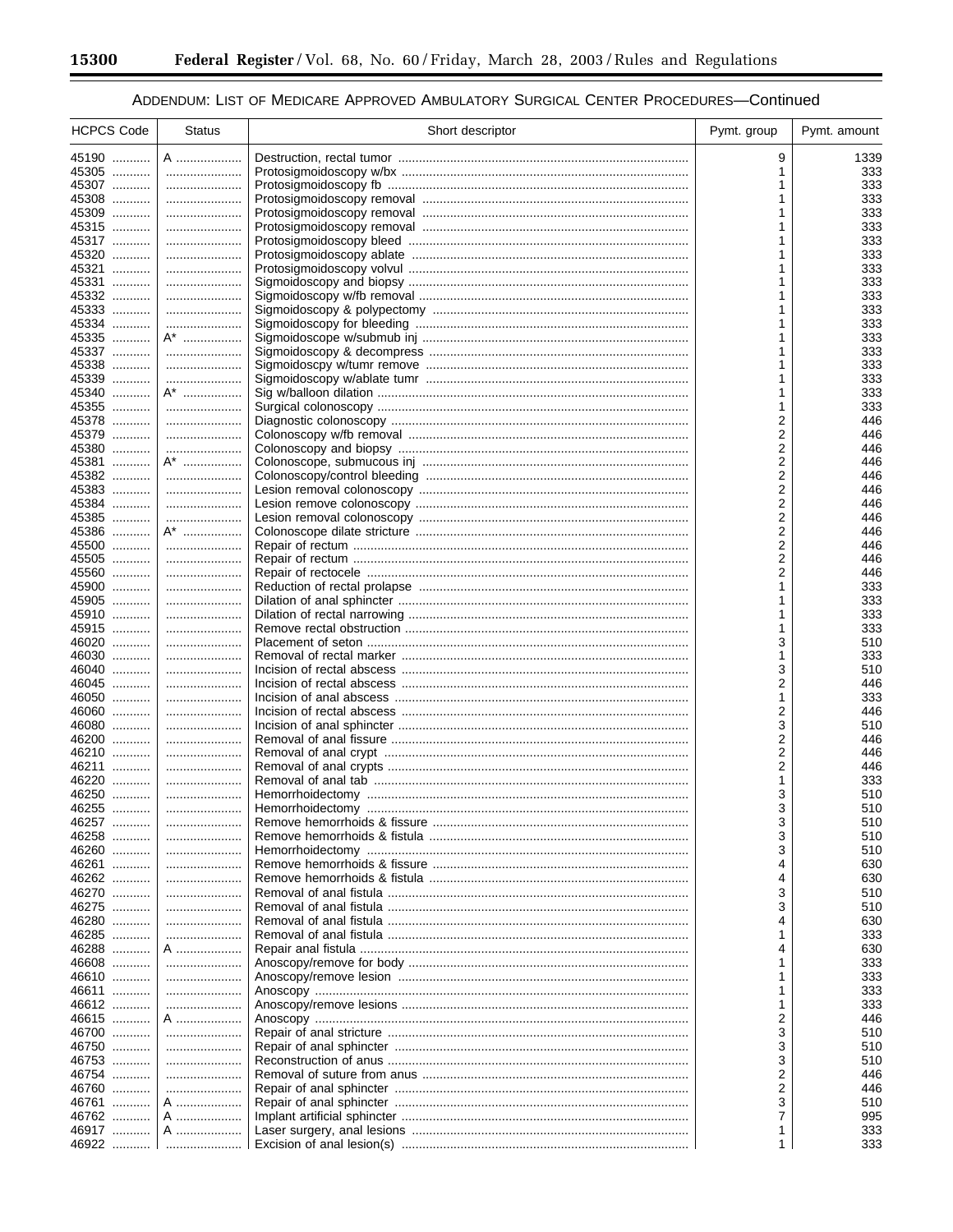| <b>HCPCS Code</b> | Status    | Short descriptor | Pymt. group | Pymt. amount |
|-------------------|-----------|------------------|-------------|--------------|
| 46924             |           |                  | 1           | 333          |
| 46937             |           |                  | 2           | 446          |
| 46938             |           |                  | 2           | 446          |
| 47000             |           |                  | 1           | 333          |
| 47510             |           |                  | 2           | 446          |
| 47511             | A         |                  | 9           | 1339         |
| 47525             |           |                  | 1           | 333          |
| 47530<br>47552    |           |                  | 2           | 333<br>446   |
| 47553             |           |                  | 3           | 510          |
| 47554             |           |                  | 3           | 510          |
| 47555             |           |                  | 3           | 510          |
| 47556             | A         |                  | 9           | 1339         |
| 47560             |           |                  | 3           | 510          |
| 47561             |           |                  | 3           | 510          |
| 47630             |           |                  | 3           | 510          |
| 48102             |           |                  | 1           | 333          |
| 49000             | D         |                  | 4           | 630          |
| 49080<br>49081    |           |                  | 2<br>2      | 446          |
| 49085             |           |                  | 2           | 446<br>446   |
| 49180             |           |                  |             | 333          |
| 49250             |           |                  | 4           | 630          |
| 49320             |           |                  | 3           | 510          |
| 49321             |           |                  | 4           | 630          |
| 49322             |           |                  | 4           | 630          |
| 49400             | D         |                  |             | 333          |
| 49420             |           |                  | 1           | 333          |
| 49421             |           |                  | 1           | 333          |
| 49422             | A         |                  | 1<br>2      | 333<br>446   |
| 49425<br>49426    | D         |                  | 2           | 446          |
| 49495             | A         |                  | 4           | 630          |
| 49496             | A         |                  | 4           | 630          |
| 49500             | A         |                  |             | 630          |
| 49501             | A         |                  | 9           | 1339         |
| 49505             |           |                  | 4           | 630          |
| 49507             | A         |                  | 9           | 1339         |
| 49520<br>49521    |           |                  | 7<br>9      | 995          |
| 49525             | A         |                  | 4           | 1339<br>630  |
| 49540             |           |                  | 2           | 446          |
| 49550             |           |                  | 5           | 717          |
| 49553             | A         |                  | 9           | 1339         |
| 49555             |           |                  | 5           | 717          |
| 49557             | A         |                  | 9           | 1339         |
| 49560             |           |                  | 4           | 630          |
| 49561             | A         |                  | 9           | 1339         |
| 49565             |           |                  |             | 630          |
| 49566<br>49568    | A<br>A    |                  | 9<br>7      | 1339<br>995  |
| 49570             |           |                  | 4           | 630          |
| 49572             | A         |                  | 9           | 1339         |
| 49580             | A         |                  | 4           | 630          |
| 49582             | A ………………… |                  | 9           | 1339         |
| 49585             |           |                  | 4           | 630          |
| 49587             | A         |                  | 9           | 1339         |
| 49590             |           |                  | 3           | 510          |
| 49600             | A         |                  | 4           | 630          |
| 49650             |           |                  | 4           | 630          |
| 49651             |           |                  | 7           | 995          |
| 50020<br>50040    | D<br>D    |                  | 2<br>3      | 446<br>510   |
| 50200             |           |                  | 1           | 333          |
| 50390             |           |                  |             | 333          |
| 50392             |           |                  | 1           | 333          |
| 50393             |           |                  | 1           | 333          |
| 50395             |           |                  | 1           | 333          |
| 50396             |           |                  | 1           | 333          |
| 50398             |           |                  | 1           | 333          |
| 50520             | D         |                  | 1           | 333          |
| 50551             |           |                  | 1           | 333          |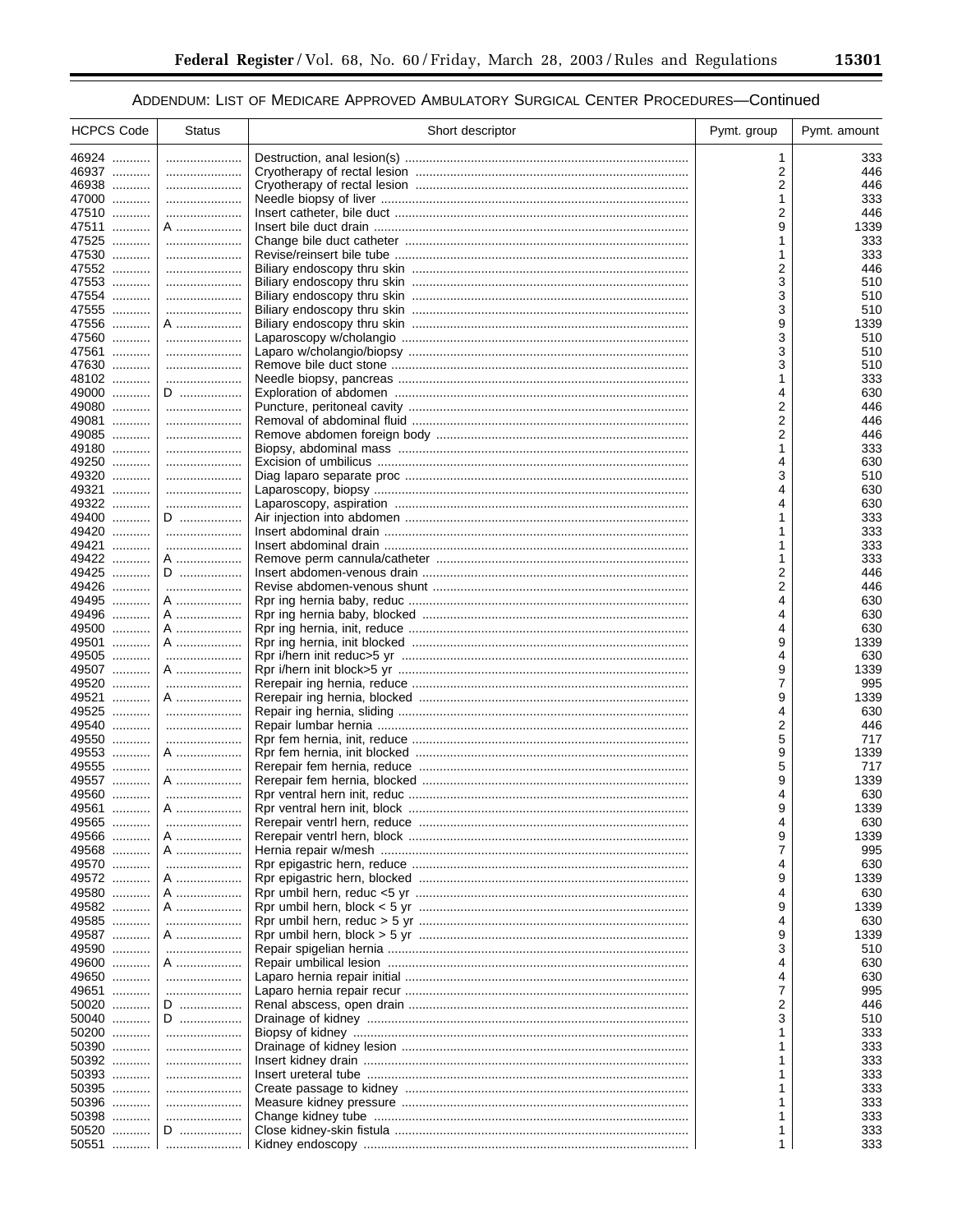-

۰

## ADDENDUM: LIST OF MEDICARE APPROVED AMBULATORY SURGICAL CENTER PROCEDURES-Continued

| <b>HCPCS Code</b> | <b>Status</b> | Short descriptor | Pymt. group | Pymt. amount |
|-------------------|---------------|------------------|-------------|--------------|
| 50553             |               |                  |             | 333          |
| 50555             |               |                  |             | 333          |
| 50557             |               |                  |             | 333          |
| 50559<br>50561    |               |                  |             | 333<br>333   |
| 50570             | D             |                  |             | 333          |
| 50572             | D             |                  |             | 333          |
| 50574             | D             |                  |             | 333          |
| 50576             | D             |                  |             | 333          |
| 50578             | D             |                  |             | 333          |
| 50580<br>50684    | D             |                  |             | 333          |
| 50688             | D             |                  |             | 333<br>333   |
| 50690             | D             |                  |             | 333          |
| 50947             | A*            |                  | 9           | 1339         |
| 50948             | A*            |                  | 9           | 1339         |
| 50951             |               |                  |             | 333          |
| 50953             |               |                  |             | 333          |
| 50955<br>50957    |               |                  |             | 333<br>333   |
| 50959             |               |                  |             | 333          |
| 50961             |               |                  |             | 333          |
| 50970             |               |                  |             | 333          |
| 50972             |               |                  |             | 333          |
| 50974             |               |                  |             | 333          |
| 50976<br>50978    |               |                  |             | 333<br>333   |
| 50980             |               |                  |             | 333          |
| 51005             | D             |                  |             | 333          |
| 51010             |               |                  |             | 333          |
| 51020             |               |                  |             | 630          |
| 51030             |               |                  |             | 630          |
| 51040             |               |                  |             | 630          |
| 51045<br>51050    | <br>A         |                  |             | 630<br>630   |
| 51065             | A             |                  |             | 630          |
| 51080             | A             |                  |             | 333          |
| 51500             |               |                  | 4           | 630          |
| 51520             | A …………………     |                  |             | 630          |
| 51600             | D             |                  |             | 333          |
| 51605<br>51610    | D<br>D        |                  |             | 333<br>333   |
| 51710             |               |                  |             | 333          |
| 51715             | A             |                  | 3           | 510          |
| 51725             | D             |                  |             | 333          |
| 51726             |               |                  |             | 333          |
| 51772             |               |                  |             | 333          |
| 51785             |               |                  |             | 333          |
| 51865<br>51880    | D<br>         |                  |             | 630<br>333   |
| 51900             | D             |                  | 4           | 630          |
| 51920             | D             |                  | 3           | 510          |
| 52000             |               |                  | 1           | 333          |
| 52001             |               |                  | 2           | 446          |
| 52005             |               |                  | 2           | 446          |
| 52007<br>52010    |               |                  | 2<br>2      | 446<br>446   |
| 52204             |               |                  | 2           | 446          |
| 52214             |               |                  | 2           | 446          |
| 52224             |               |                  | 2           | 446          |
| 52234             |               |                  | 2           | 446          |
| 52235             |               |                  | 3           | 510          |
| 52240<br>52250    | <br>          |                  | 3<br>4      | 510<br>630   |
| 52260             |               |                  | 2           | 446          |
| 52270             |               |                  | 2           | 446          |
| 52275             |               |                  | 2           | 446          |
| 52276             |               |                  | 3           | 510          |
| 52277             |               |                  | 2           | 446          |
| 52281             |               |                  | 2           | 446          |
| 52282<br>52283    | A             |                  | 9<br>2      | 1339<br>446  |
|                   |               |                  |             |              |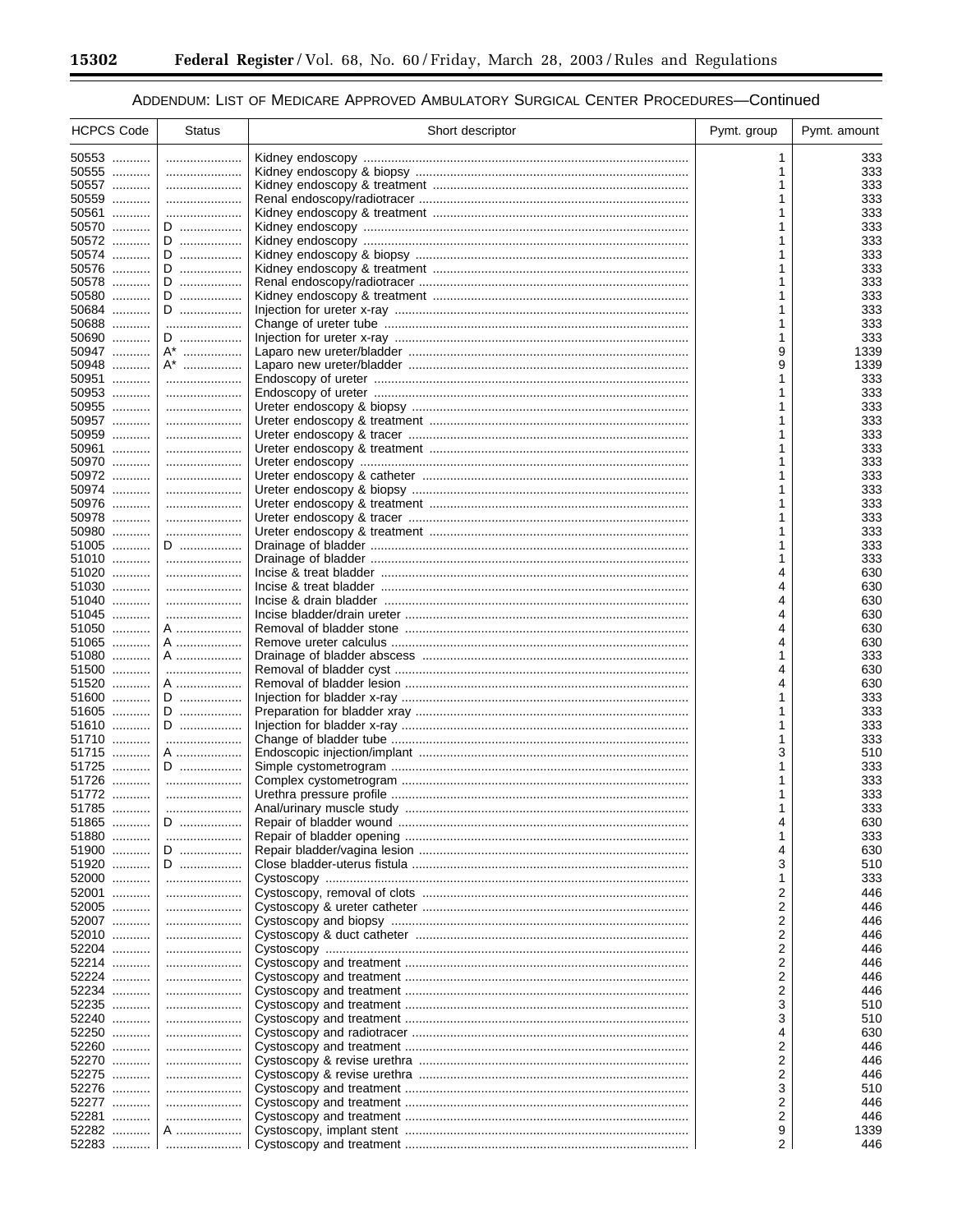| <b>HCPCS Code</b> | <b>Status</b> | Short descriptor | Pymt. group | Pymt. amount |
|-------------------|---------------|------------------|-------------|--------------|
| 52285             |               |                  | 2           | 446          |
| 52290             |               |                  | 2           | 446          |
| 52300             |               |                  | 2           | 446          |
| 52305             |               |                  | 2           | 446          |
| 52310             |               |                  | 2           | 446          |
| 52315             |               |                  | 2           | 446          |
| 52317             |               |                  | 1           | 333          |
| 52318             |               |                  | 2           | 446          |
| 52320             |               |                  | 5           | 717          |
| 52325             |               |                  | 4           | 630          |
| 52327<br>52330    | A             |                  | 2<br>2      | 446<br>446   |
| 52332             |               |                  | 2           | 446          |
| 52334             |               |                  | 3           | 510          |
| 52341             | A*            |                  | 3           | 510          |
| 52342             | A*            |                  | 3           | 510          |
| 52343             | A*            |                  | 3           | 510          |
| 52344             | A*            |                  | 3           | 510          |
| 52345             | A*            |                  | 3           | 510          |
| 52346             | A*            |                  | 3           | 510          |
| 52351             |               |                  | 3           | 510          |
| 52352             |               |                  | 4           | 630          |
| 52353             |               |                  | 4           | 630          |
| 52354             |               |                  | 4           | 630          |
| 52355             | A             |                  | 4           | 630          |
| 52400             |               |                  | 3           | 510          |
| 52450<br>52500    |               |                  | 3<br>3      | 510<br>510   |
| 52510             | A             |                  | 3           | 510          |
| 52601             |               |                  | 4           | 630          |
| 52606             |               |                  | 1           | 333          |
| 52612             |               |                  | 2           | 446          |
| 52614             |               |                  | 1           | 333          |
| 52620             |               |                  | 1           | 333          |
| 52630             |               |                  | 2           | 446          |
| 52640             |               |                  | 2           | 446          |
| 52647             | A             |                  | 9           | 1339         |
| 52648             | A             |                  | 9           | 1339         |
| 52700             |               |                  | 2           | 446          |
| 53000             |               |                  | 1           | 333          |
| 53010             |               |                  |             | 333          |
| 53020<br>53040    |               |                  | 1<br>2      | 333<br>446   |
| 53080             | A             |                  | 3           | 510          |
| 53200             |               |                  | 1           | 333          |
| 53210             |               |                  | 5           | 717          |
| 53215             |               |                  | 5           | 717          |
| 53220             |               |                  | 2           | 446          |
| 53230             |               |                  | 2           | 446          |
| 53235             |               |                  | 3           | 510          |
| 53240             |               |                  | 2           | 446          |
| 53250             |               |                  | 2           | 446          |
| 53260             |               |                  | 2           | 446          |
| 53265             |               |                  | 2           | 446          |
| 53270             | A             |                  | 2           | 446          |
| 53275             |               |                  | 2           | 446          |
| 53400<br>53405    |               |                  | 3<br>2      | 510<br>446   |
| 53410             |               |                  | 2           | 446          |
| 53420             |               |                  | 3           | 510          |
| 53425             |               |                  | 2           | 446          |
| 53430             |               |                  | 2           | 446          |
| 53431             |               |                  | 2           | 446          |
| 53440             |               |                  | 2           | 446          |
| 53442             |               |                  | 1           | 333          |
| 53444             |               |                  | 2           | 446          |
| 53445             |               |                  |             | 333          |
| 53446             |               |                  |             | 333          |
| 53447             |               |                  |             | 333          |
| 53449             |               |                  |             | 333          |
| 53450             |               |                  |             | 333          |
| 53460             |               |                  |             | 333          |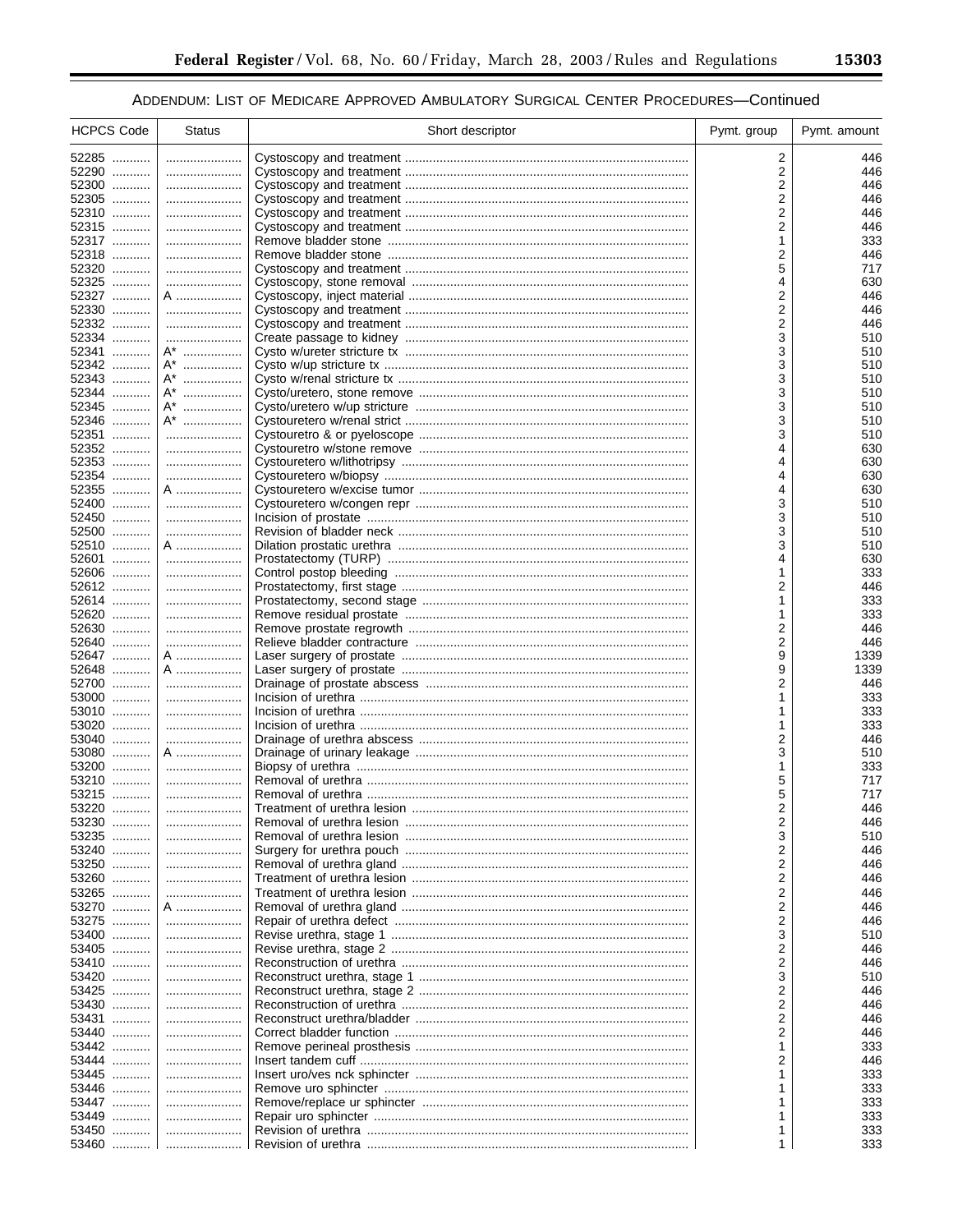-

۰

## ADDENDUM: LIST OF MEDICARE APPROVED AMBULATORY SURGICAL CENTER PROCEDURES-Continued

| <b>HCPCS Code</b> | <b>Status</b> | Short descriptor                                  | Pymt. group | Pymt. amount |
|-------------------|---------------|---------------------------------------------------|-------------|--------------|
| 53502             |               |                                                   | 2           | 446          |
| 53505             |               |                                                   | 2           | 446          |
| 53510             |               |                                                   | 2           | 446          |
| 53515<br>53520    |               |                                                   | 2<br>2      | 446<br>446   |
| 53605             |               |                                                   | 2           | 446          |
| 53665             |               |                                                   | 1           | 333          |
| 53850             | A …………………     |                                                   | 9           | 1339         |
| 54000             | A             |                                                   | 2           | 446          |
| 54001             |               |                                                   | 2           | 446          |
| 54015             |               |                                                   | 4           | 630          |
| 54057<br>54060    |               |                                                   |             | 333<br>333   |
| 54065             |               |                                                   |             | 333          |
| 54100             |               |                                                   |             | 333          |
| 54105             |               |                                                   |             | 333          |
| 54110             |               |                                                   | 2           | 446          |
| 54111<br>54112    | A             |                                                   | 2           | 446<br>446   |
| 54115             | A             |                                                   | 2<br>1      | 333          |
| 54120             |               |                                                   | 2           | 446          |
| 54125             | D             |                                                   | 2           | 446          |
| 54150             | A             |                                                   | 1           | 333          |
| 54152             |               |                                                   |             | 333          |
| 54160<br>54161    | A             |                                                   | 2<br>2      | 446<br>446   |
| 54162             |               |                                                   | 2           | 446          |
| 54163             |               |                                                   | 2           | 446          |
| 54164             |               |                                                   | 2           | 446          |
| 54205             |               |                                                   | 4           | 630          |
| 54220             |               |                                                   | 1           | 333          |
| 54300<br>54304    | A             |                                                   | 3<br>3      | 510<br>510   |
| 54308             | A             |                                                   | 3           | 510          |
| 54312             | A             |                                                   | 3           | 510          |
| 54316             | A             |                                                   | 3           | 510          |
| 54318             | A             |                                                   | 3           | 510          |
| 54322             | A             |                                                   | 3           | 510          |
| 54324<br>54326    | A<br>A        |                                                   | 3<br>3      | 510<br>510   |
| 54328             | A             |                                                   | 3           | 510          |
| 54340             | A             |                                                   | 3           | 510          |
| 54344             | A             |                                                   | 3           | 510          |
| 54348             | A             |                                                   | 3           | 510          |
| 54352<br>54360    | A             |                                                   | 3           | 510          |
| 54380             | A             |                                                   | 3<br>3      | 510<br>510   |
| 54385             | A             |                                                   | 3           | 510          |
| 54400             | A             |                                                   | 3           | 510          |
| 54401<br>.        | A             |                                                   | 3           | 510          |
| 54405             | A             |                                                   | 3           | 510          |
| 54406             | A             |                                                   | 3           | 510          |
| 54408<br>54410    | A<br>A        |                                                   | 3<br>3      | 510<br>510   |
| 54415             | A             |                                                   | 3           | 510          |
| 54416             | A             |                                                   | 3           | 510          |
| 54420             |               |                                                   |             | 630          |
| 54435             |               |                                                   |             | 630          |
| 54440             |               |                                                   |             | 630          |
| 54450<br>54500    |               |                                                   |             | 333          |
| 54505             |               | Biopsy of testis …………………………………………………………………………………… |             | 333<br>333   |
| 54512             |               |                                                   | 7           | 995          |
| 54520             |               |                                                   | 3           | 510          |
| 54522             | A             |                                                   | 3           | 510          |
| 54530             |               |                                                   | 4           | 630          |
| 54550             |               |                                                   |             | 630          |
| 54600<br>54620    | <br>          |                                                   | 4<br>3      | 630<br>510   |
| 54640             |               |                                                   | 4           | 630          |
| 54660             |               |                                                   | 2           | 446          |
| 54670             |               |                                                   | 3           | 510          |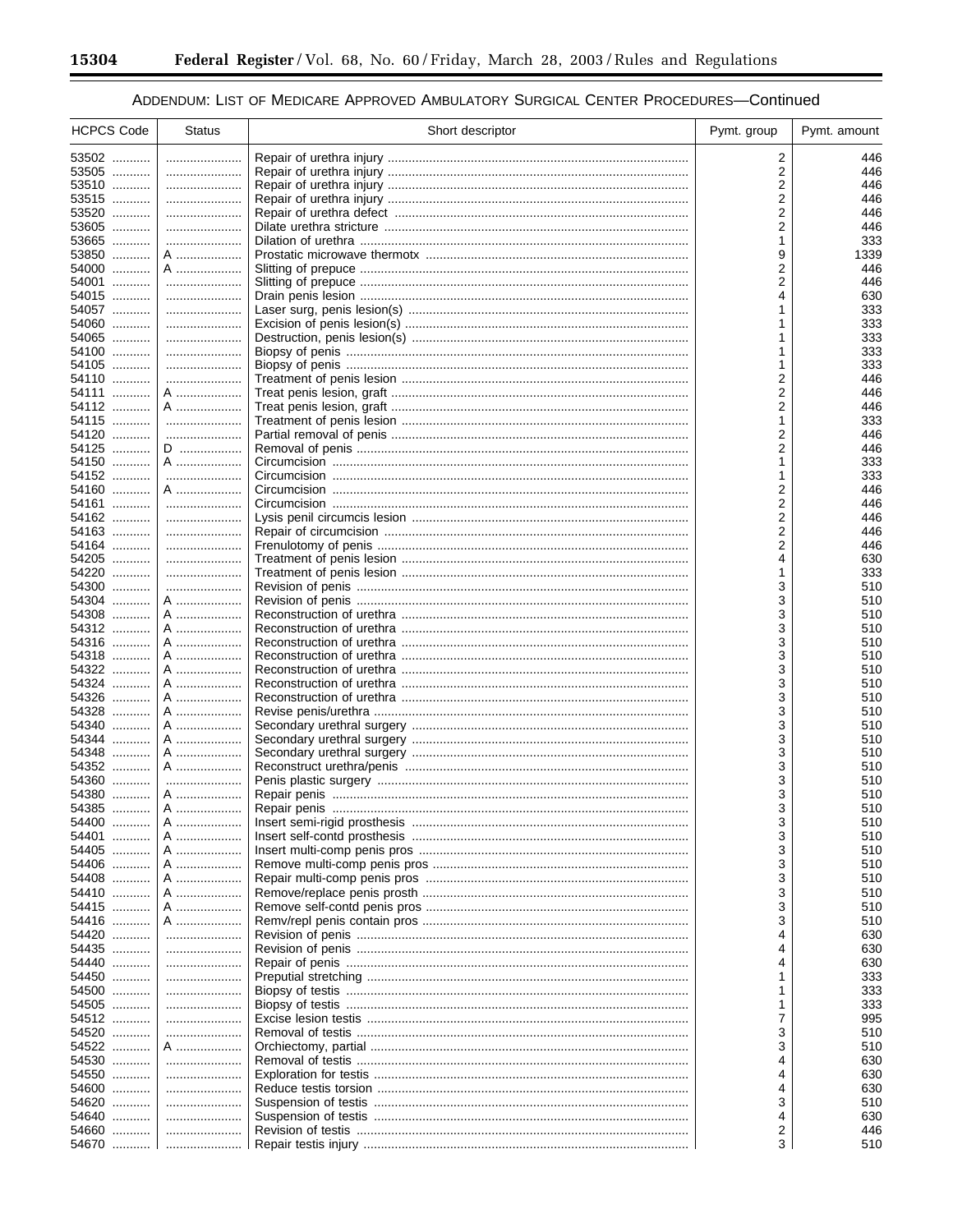| <b>HCPCS Code</b> | <b>Status</b> | Short descriptor | Pymt. group | Pymt. amount |
|-------------------|---------------|------------------|-------------|--------------|
| 54680             |               |                  | 3           | 510          |
| 54690             | A*            |                  | 9           | 1339         |
| 54700             |               |                  | 2           | 446          |
| 54800             |               |                  |             | 333          |
| 54820             |               |                  |             | 333          |
| 54830             |               |                  | 3           | 510          |
| 54840             |               |                  | 4           | 630          |
| 54860             |               |                  | 3           | 510          |
| 54861             |               |                  | 4           | 630          |
| 54900<br>54901    |               |                  | 4<br>4      | 630<br>630   |
| 55040             |               |                  | 3           | 510          |
| 55041             |               |                  | 5           | 717          |
| 55060             |               |                  | 4           | 630          |
| 55100             |               |                  | 1           | 333          |
| 55110             |               |                  | 2           | 446          |
| 55120             |               |                  | 2           | 446          |
| 55150             |               |                  |             | 333          |
| 55175             |               |                  | 1           | 333          |
| 55180             |               |                  | 2           | 446          |
| 55200<br>55250    | A             |                  | 2<br>2      | 446<br>446   |
| 55400             |               |                  | 1           | 333          |
| 55500             |               |                  | 3           | 510          |
| 55520             |               |                  | 4           | 630          |
| 55530             |               |                  | 4           | 630          |
| 55535             |               |                  | 4           | 630          |
| 55540             |               |                  | 5           | 717          |
| 55550             | A             |                  | 9           | 1339         |
| 55600             | D             |                  |             | 333          |
| 55605             | D             |                  |             | 333          |
| 55650             | D             |                  | 1           | 333          |
| 55680<br>55700    |               |                  | 1<br>2      | 333<br>446   |
| 55705             |               |                  | 2           | 446          |
| 55720             |               |                  | 1           | 333          |
| 55725             | A             |                  | 2           | 446          |
| 55859             | A             |                  | 9           | 1339         |
| 56405             | D             |                  | 2           | 446          |
| 56440             |               |                  | 2           | 446          |
| 56441             |               |                  | 1           | 333          |
| 56515             |               |                  | 3           | 510          |
| 56605<br>56620    | D             |                  | 1<br>5      | 333<br>717   |
| 56625             |               |                  | 7           | 995          |
| 56700             |               |                  |             | 333          |
| 56720             |               |                  | 1           | 333          |
| 56740             |               |                  | 3           | 510          |
| 56800             |               |                  | 3           | 510          |
| 56810             |               |                  | 5           | 717          |
| 57000             |               |                  | 1           | 333          |
| 57010             |               |                  | 2           | 446          |
| 57020             |               |                  | 2           | 446          |
| 57023<br>57065    | $A^*$         |                  | 1           | 333<br>333   |
| 57105             | <br>          |                  | 2           | 446          |
| 57130             |               |                  | 2           | 446          |
| 57135             |               |                  | 2           | 446          |
| 57180             |               |                  |             | 333          |
| 57200             |               |                  | 1           | 333          |
| 57210             |               |                  | 2           | 446          |
| 57220             |               |                  | 3           | 510          |
| 57230             |               |                  | 3           | 510          |
| 57240             |               |                  | 5           | 717          |
| 57250             |               |                  | 5           | 717          |
| 57260             |               |                  | 5           | 717          |
| 57265<br>57268    |               |                  | 7<br>3      | 995<br>510   |
| 57289             | <br>A         |                  | 5           | 717          |
| 57291             | A             |                  | 5           | 717          |
| 57300             |               |                  | 3           | 510          |
| 57310             | D             |                  | 3           | 510          |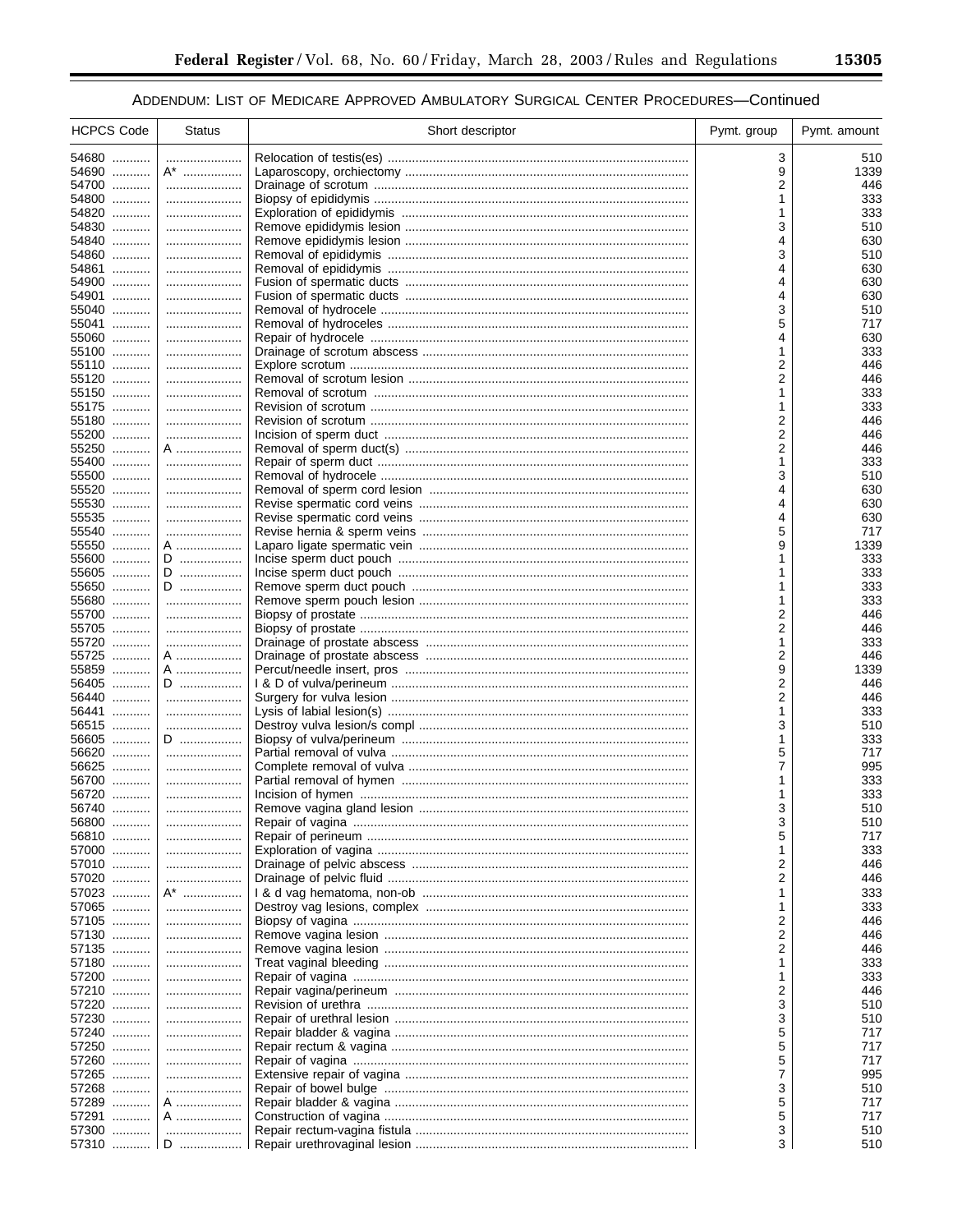-

۰

## ADDENDUM: LIST OF MEDICARE APPROVED AMBULATORY SURGICAL CENTER PROCEDURES-Continued

| <b>HCPCS Code</b> | <b>Status</b> | Short descriptor | Pymt. group | Pymt. amount |
|-------------------|---------------|------------------|-------------|--------------|
| 57311             | D             |                  | 4           | 630          |
| 57320             | D             |                  | 3           | 510          |
| 57400             |               |                  | 2           | 446          |
| 57410             |               |                  | 2           | 446          |
| 57415<br>57513    | A             |                  | 2<br>2      | 446<br>446   |
| 57520             |               |                  | 2           | 446          |
| 57522             |               |                  | 2           | 446          |
| 57530             |               |                  | 3           | 510          |
| 57550             |               |                  | 3           | 510          |
| 57556<br>57700    | A             |                  | 5<br>1      | 717<br>333   |
| 57720             |               |                  | 3           | 510          |
| 57800             | D             |                  | 1           | 333          |
| 57820             |               |                  | 3           | 510          |
| 58120             |               |                  | 2           | 446          |
| 58145             |               |                  | 5           | 717          |
| 58350<br>58353    | A             |                  | 3<br>4      | 510<br>630   |
| 58545             | A             |                  | 9           | 1339         |
| 58546             | A*            |                  | 9           | 1339         |
| 58550             | A*            |                  | 9           | 1339         |
| 58551             | D             |                  | 5           | 717          |
| 58555             |               |                  |             | 333          |
| 58558<br>58559    |               |                  | 3<br>2      | 510<br>446   |
| 58560             | $A^*$         |                  | 3           | 510          |
| 58561             |               |                  | 3           | 510          |
| 58562             | A*            |                  | 3           | 510          |
| 58563             |               |                  | 4           | 630          |
| 58660<br>58661    |               |                  | 5<br>5      | 717<br>717   |
| 58662             |               |                  | 5           | 717          |
| 58670             |               |                  | 3           | 510          |
| 58671             |               |                  | 3           | 510          |
| 58672             |               |                  | 5           | 717          |
| 58673             |               |                  | 5           | 717          |
| 58800<br>58820    |               |                  | 3<br>3      | 510<br>510   |
| 58900             |               |                  | 3           | 510          |
| 59160             | A             |                  | 3           | 510          |
| 59320             | A             |                  |             | 333          |
| 59812             | A             |                  | 5           | 717          |
| 59820<br>59821    | A<br>A        |                  | 5<br>5      | 717<br>717   |
| 59840             | A             |                  | 5           | 717          |
| 59841             | A             |                  | 5           | 717          |
| 59870<br>.        | A             |                  | 5           | 717          |
| 59871             | A             |                  | 5           | 717          |
| 60000             |               |                  |             | 333          |
| 60200<br>60220    | D             |                  | 2<br>2      | 446<br>446   |
| 60225             | D             |                  | 3           | 510          |
| 60280             |               |                  | 4           | 630          |
| 60281             |               |                  | 4           | 630          |
| 61020             |               |                  |             | 333          |
| 61026             |               |                  |             | 333          |
| 61050<br>61055    |               |                  |             | 333<br>333   |
| 61070             |               |                  |             | 333          |
| 61215             |               |                  | 3           | 510          |
| 61790             |               |                  | 3           | 510          |
| 61791             |               |                  | 3           | 510          |
| 61885<br>61886    | A*            |                  | 2<br>3      | 446<br>510   |
| 61888             |               |                  |             | 333          |
| 62194             |               |                  |             | 333          |
| 62225             |               |                  |             | 333          |
| 62230             |               |                  | 2           | 446          |
| 62256<br>62263    | D             |                  | 2<br>1      | 446<br>333   |
| 62268             |               |                  | 1.          | 333          |
|                   |               |                  |             |              |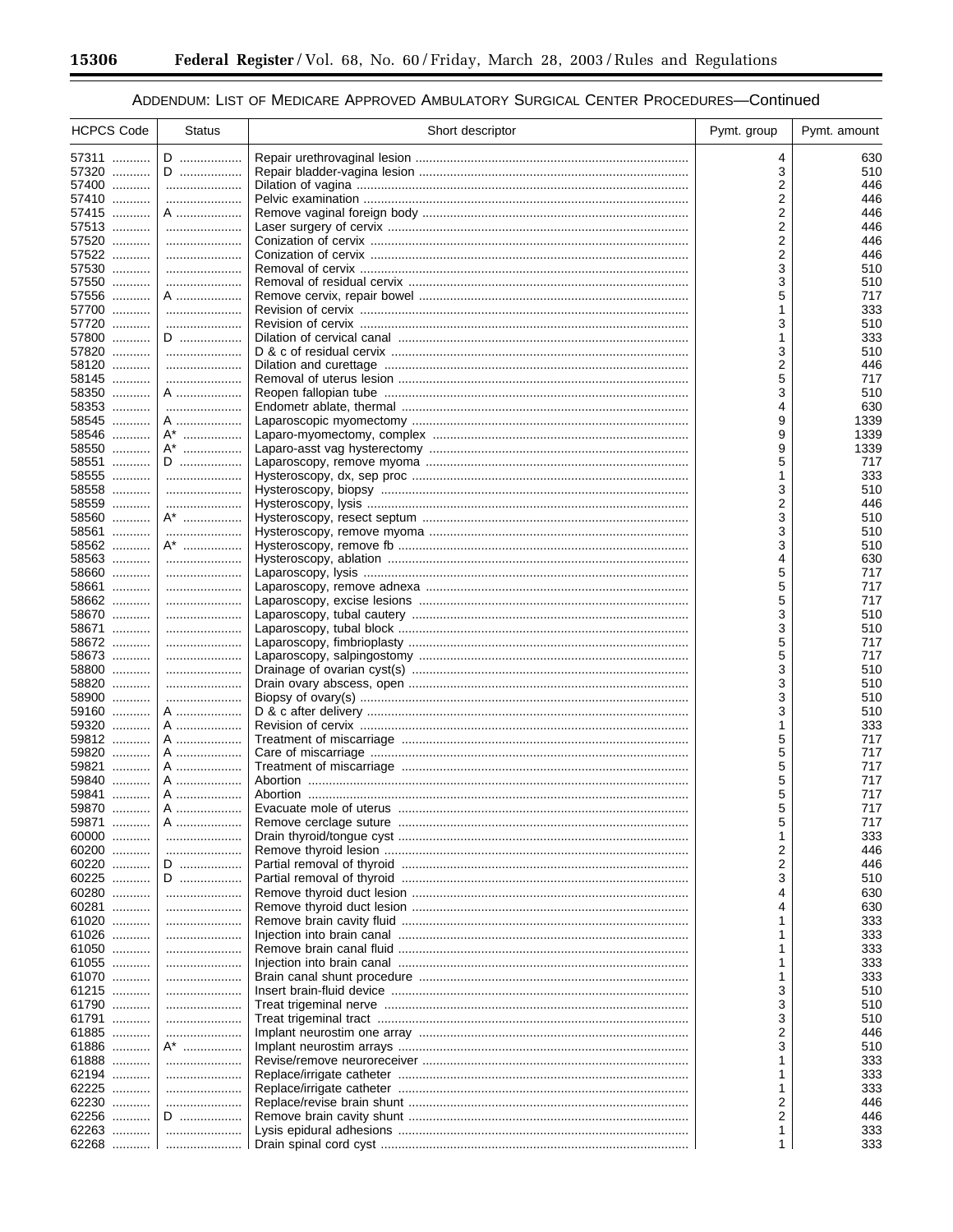| <b>HCPCS Code</b> | <b>Status</b> | Short descriptor | Pymt. group         | Pymt. amount |
|-------------------|---------------|------------------|---------------------|--------------|
| 62269             |               |                  | 1                   | 333          |
| 62270             |               |                  | 1                   | 333          |
| 62272             |               |                  | 1                   | 333          |
| 62273             |               |                  |                     | 333          |
| 62280             |               |                  | 1                   | 333          |
| 62281             | A             |                  |                     | 333          |
| 62282             |               |                  | 1                   | 333          |
| 62287<br>62294    | A             |                  | 9<br>3              | 1339<br>510  |
| 62310             |               |                  |                     | 333          |
| 62311             |               |                  | 1                   | 333          |
| 62318             |               |                  | 1                   | 333          |
| 62319             |               |                  | 1                   | 333          |
| 62350             |               |                  | 2                   | 446          |
| 62351             | D             |                  | 2                   | 446          |
| 62355             | A …………………     |                  | $\overline{2}$      | 446          |
| 62360<br>62361    |               |                  | 2<br>$\overline{2}$ | 446<br>446   |
| 62362             |               |                  | 2                   | 446          |
| 62365             |               |                  | $\overline{2}$      | 446          |
| 62367             | D             |                  | 2                   | 446          |
| 62368             | D             |                  | 2                   | 446          |
| 63600             |               |                  | 2                   | 446          |
| 63610             |               |                  | 1                   | 333          |
| 63650             |               |                  | 2                   | 446          |
| 63660             |               |                  | 1<br>2              | 333          |
| 63685<br>63688    |               |                  | 1                   | 446<br>333   |
| 63744             |               |                  | 3                   | 510          |
| 63746             |               |                  | $\overline{2}$      | 446          |
| 64410             |               |                  | 1                   | 333          |
| 64415             |               |                  | 1                   | 333          |
| 64417             |               |                  |                     | 333          |
| 64420             |               |                  | 1                   | 333          |
| 64421             |               |                  | 1                   | 333          |
| 64430<br>64470    |               |                  |                     | 333<br>333   |
| 64472             |               |                  |                     | 333          |
| 64475             |               |                  |                     | 333          |
| 64476             |               |                  |                     | 333          |
| 64479             |               |                  |                     | 333          |
| 64480             |               |                  | 1                   | 333          |
| 64483             |               |                  |                     | 333          |
| 64484<br>64510    |               |                  | 1<br>1              | 333<br>333   |
| 64520             |               |                  | 1                   | 333          |
| 64530             |               |                  | 1                   | 333          |
| 64553             | A             |                  | 1                   | 333          |
| 64573             | A …………………     |                  |                     | 333          |
| 64575<br>.        |               |                  |                     | 333          |
| 64577             | A             |                  |                     | 333          |
| 64580             | A             |                  | 1                   | 333          |
| 64585             | A             |                  | 1                   | 333          |
| 64590<br>64595    |               |                  | 2                   | 446<br>333   |
| 64600             |               |                  | 1                   | 333          |
| 64605             |               |                  |                     | 333          |
| 64610             |               |                  | 1                   | 333          |
| 64620             |               |                  |                     | 333          |
| 64622             |               |                  | 1                   | 333          |
| 64623             |               |                  |                     | 333          |
| 64626             |               |                  | 1                   | 333          |
| 64627<br>64630    |               |                  | 1                   | 333          |
| 64680             |               |                  | 2<br>2              | 446<br>446   |
| 64702             |               |                  | 1                   | 333          |
| 64704             |               |                  | 1                   | 333          |
| 64708             |               |                  | 2                   | 446          |
| 64712             |               |                  | 2                   | 446          |
| 64713             |               |                  | 2                   | 446          |
| 64714             |               |                  | 2                   | 446          |
| 64716             |               |                  | 3                   | 510          |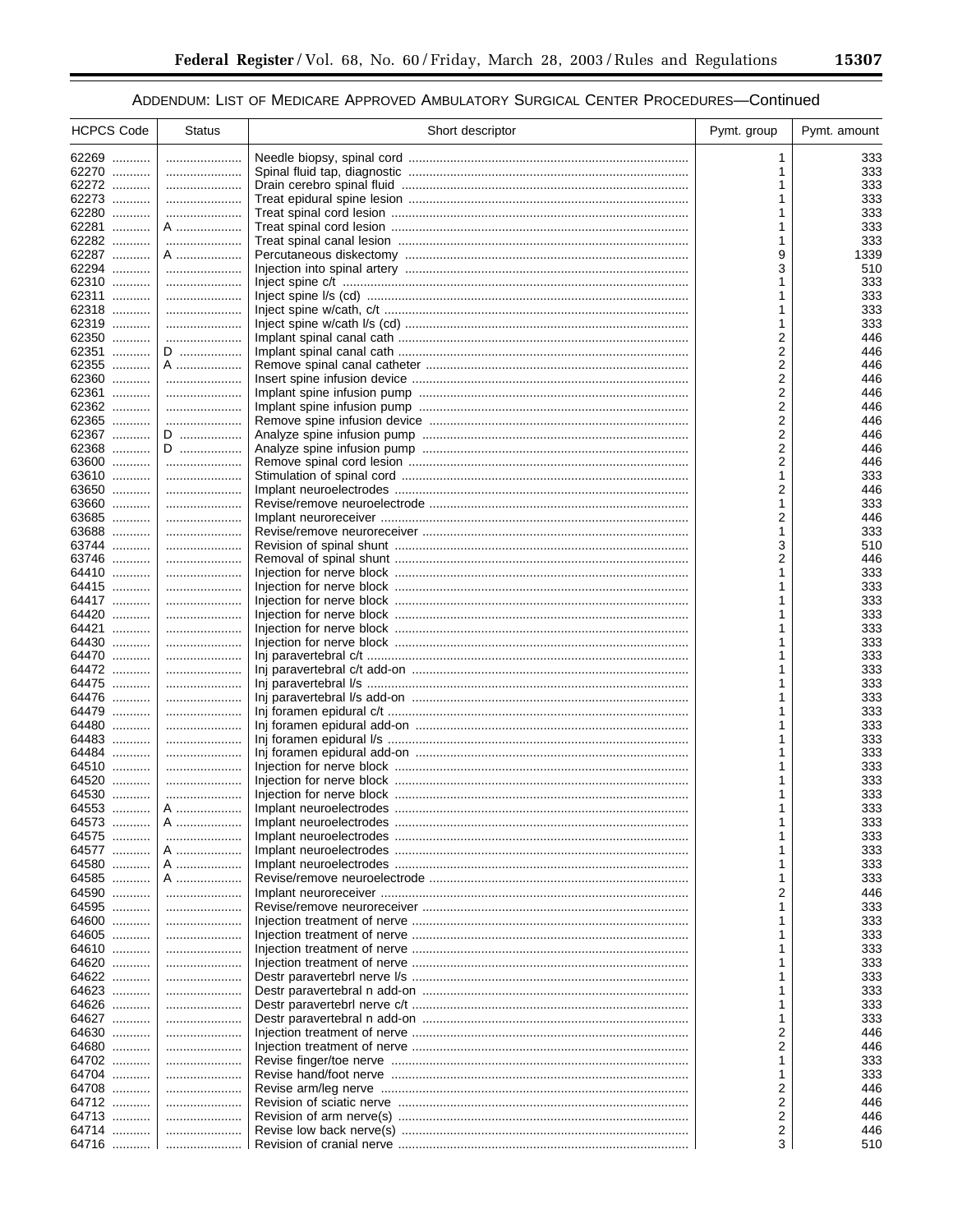۰

## ADDENDUM: LIST OF MEDICARE APPROVED AMBULATORY SURGICAL CENTER PROCEDURES-Continued

| <b>HCPCS Code</b> | <b>Status</b> | Short descriptor | Pymt. group | Pymt. amount |
|-------------------|---------------|------------------|-------------|--------------|
| 64718             |               |                  | 2           | 446          |
| 64719             |               |                  | 2           | 446          |
| 64721             |               |                  | 2           | 446          |
| 64722             |               |                  | 1           | 333          |
| 64726             |               |                  |             | 333          |
| 64727             |               |                  |             | 333          |
| 64732             |               |                  | 2           | 446          |
| 64734             |               |                  | 2           | 446          |
| 64736             |               |                  | 2           | 446          |
| 64738<br>64740    |               |                  | 2<br>2      | 446<br>446   |
| 64742             |               |                  | 2           | 446          |
| 64744             |               |                  | 2           | 446          |
| 64746             |               |                  | 2           | 446          |
| 64771             |               |                  | 2           | 446          |
| 64772             |               |                  | 2           | 446          |
| 64774             |               |                  | 2           | 446          |
| 64776             |               |                  | 3           | 510          |
| 64778             |               |                  | 2           | 446          |
| 64782             |               |                  | 3           | 510          |
| 64783<br>64784    |               |                  | 2<br>3      | 446<br>510   |
| 64786             |               |                  | 3           | 510          |
| 64787             |               |                  | 2           | 446          |
| 64788             |               |                  | 3           | 510          |
| 64790             |               |                  | 3           | 510          |
| 64792             |               |                  | 3           | 510          |
| 64795             |               |                  | 2           | 446          |
| 64802             |               |                  | 2           | 446          |
| 64821             | $A^*$         |                  | 4           | 630          |
| 64831             |               |                  | 4           | 630          |
| 64832<br>64834    |               |                  | 1<br>2      | 333<br>446   |
| 64835             |               |                  | 3           | 510          |
| 64836             |               |                  | 3           | 510          |
| 64837             |               |                  |             | 333          |
| 64840             |               |                  | 2           | 446          |
| 64856             |               |                  | 2           | 446          |
| 64857             |               |                  | 2           | 446          |
| 64858             |               |                  | 2           | 446          |
| 64859             |               |                  | 1           | 333          |
| 64861<br>64862    |               |                  | 3<br>3      | 510<br>510   |
| 64864             |               |                  | 3           | 510          |
| 64865             |               |                  | 4           | 630          |
| 64870             |               |                  | 4           | 630          |
| 64872             |               |                  | 2           | 446          |
| 64874             |               |                  | 3           | 510          |
| 64876             |               |                  | 3           | 510          |
| 64885             | A             |                  | 2           | 446          |
| 64886             | A             |                  | 2           | 446          |
| 64890             |               |                  | 2           | 446          |
| 64891             |               |                  | 2           | 446          |
| 64892<br>64893    |               |                  | 2<br>2      | 446<br>446   |
| 64895             |               |                  | 3           | 510          |
| 64896             |               |                  | 3           | 510          |
| 64897             |               |                  | 3           | 510          |
| 64898             |               |                  | 3           | 510          |
| 64901             |               |                  | 2           | 446          |
| 64902             |               |                  | 2           | 446          |
| 64905             |               |                  | 2           | 446          |
| 64907             |               |                  | 1           | 333          |
| 65091             |               |                  | 3           | 510          |
| 65093             |               |                  | 3           | 510          |
| 65101             |               |                  | 3           | 510          |
| 65103<br>65105    |               |                  | 3<br>4      | 510<br>630   |
| 65110             |               |                  | 5           | 717          |
| 65112             |               |                  | 7           | 995          |
| 65114             |               |                  | 7           | 995          |
| 65130             |               |                  | 3           | 510          |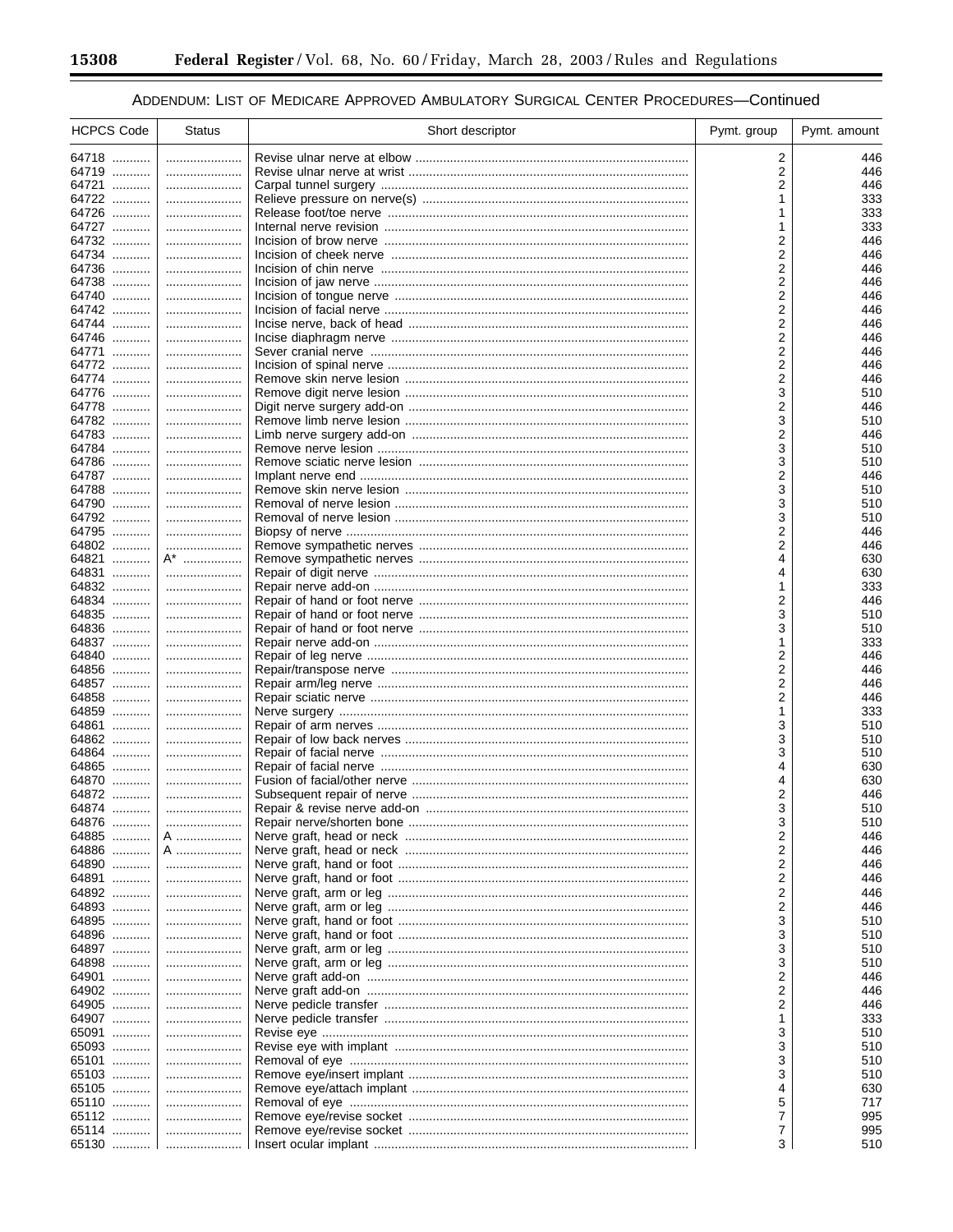| <b>HCPCS Code</b> | <b>Status</b> | Short descriptor | Pymt. group | Pymt. amount |
|-------------------|---------------|------------------|-------------|--------------|
| 65135             |               |                  | 2           | 446          |
| 65140             |               |                  | 3           | 510          |
| 65150             |               |                  | 2           | 446          |
| 65155             |               |                  | 3           | 510          |
| 65175             |               |                  |             | 333          |
| 65235             |               |                  | 2           | 446          |
| 65260             |               |                  | 3           | 510          |
| 65265             |               |                  | 4           | 630          |
| 65270<br>65272    |               |                  | 2<br>2      | 446<br>446   |
| 65275             | <br>          |                  | 4           | 630          |
| 65280             |               |                  | 4           | 630          |
| 65285             |               |                  | 4           | 630          |
| 65290             |               |                  | 3           | 510          |
| 65400             |               |                  | 1           | 333          |
| 65410             |               |                  | 2           | 446          |
| 65420             |               |                  | 2           | 446          |
| 65426             |               |                  | 5           | 717          |
| 65710             |               |                  | 7           | 995          |
| 65730<br>65750    |               |                  | 7<br>7      | 995<br>995   |
| 65755             |               |                  | 7           | 995          |
| 65770             |               |                  | 7           | 995          |
| 65772             | A             |                  | 4           | 630          |
| 65775             | A             |                  | 4           | 630          |
| 65800             |               |                  |             | 333          |
| 65805             |               |                  | 1           | 333          |
| 65810             |               |                  | 3           | 510          |
| 65815<br>65850    |               |                  | 2           | 446          |
| 65865             |               |                  | 4           | 630<br>333   |
| 65870             |               |                  | 4           | 630          |
| 65875             |               |                  | 4           | 630          |
| 65880             |               |                  | 4           | 630          |
| 65900             |               |                  | 5           | 717          |
| 65920             |               |                  | 7           | 995          |
| 65930             |               |                  | 5           | 717          |
| 66020<br>66030    |               |                  |             | 333<br>333   |
| 66130             |               |                  | 7           | 995          |
| 66150             |               |                  |             | 630          |
| 66155             |               |                  | 4           | 630          |
| 66160             |               |                  | 2           | 446          |
| 66165             |               |                  | 4           | 630          |
| 66170             |               |                  | 4           | 630          |
| 66172             |               |                  | 4           | 630          |
| 66180             |               |                  | 5<br>2      | 717          |
| 66185<br>66220    |               |                  |             | 446<br>510   |
| 66225             | <br>          |                  | 3           | 630          |
| 66250             |               |                  | 2           | 446          |
| 66500             |               |                  | 1           | 333          |
| 66505             |               |                  | 1           | 333          |
| 66600             |               |                  | 3           | 510          |
| 66605             |               |                  | 3           | 510          |
| 66625             |               |                  | 3           | 510          |
| 66630             |               |                  | 3           | 510          |
| 66635<br>66680    | <br>          |                  | 3<br>3      | 510<br>510   |
| 66682             |               |                  | 2           | 446          |
| 66700             |               |                  | 2           | 446          |
| 66710             |               |                  | 2           | 446          |
| 66720             |               |                  | 2           | 446          |
| 66740             |               |                  | 2           | 446          |
| 66821             |               |                  | 2           | 446          |
| 66825<br>66830    | A             |                  | 4           | 630          |
| 66840             |               |                  |             | 630<br>630   |
| 66850             |               |                  |             | 995          |
| 66852             |               |                  |             | 630          |
| 66920             |               |                  | 4           | 630          |
| 66930             |               |                  | 5           | 717          |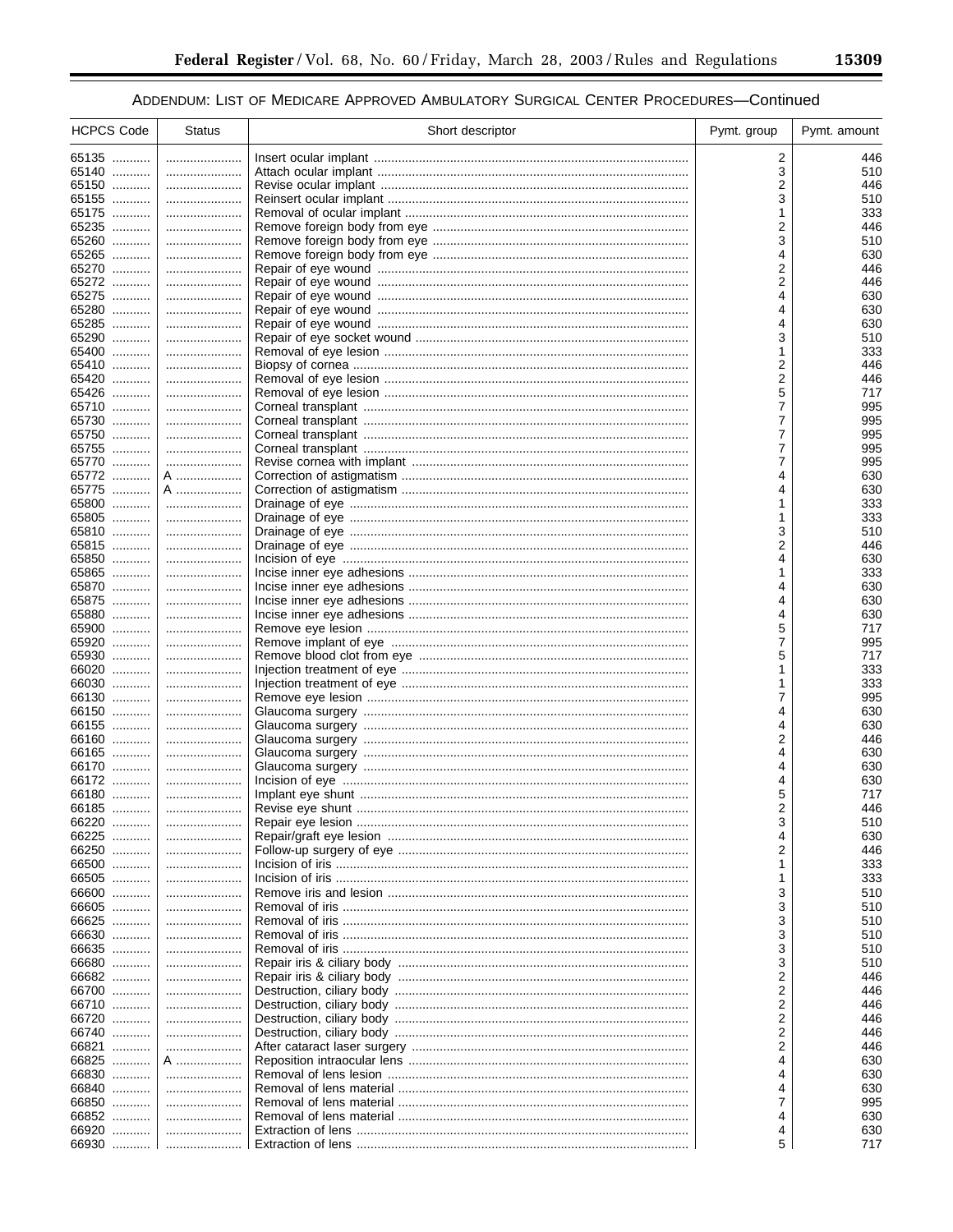-

۰

## ADDENDUM: LIST OF MEDICARE APPROVED AMBULATORY SURGICAL CENTER PROCEDURES-Continued

| <b>HCPCS Code</b> | <b>Status</b> | Short descriptor | Pymt. group | Pymt. amount |
|-------------------|---------------|------------------|-------------|--------------|
| 66940             |               |                  | 5           | 717          |
| 66982             |               |                  | 8           | 973          |
| 66983             |               |                  | 8           | 973          |
| 66984<br>66985    |               |                  | 8<br>6      | 973<br>826   |
| 66986             |               |                  | 6           | 826          |
| 67005             |               |                  | 4           | 630          |
| 67010             |               |                  |             | 630          |
| 67015             |               |                  |             | 333          |
| 67025<br>67027    | A             |                  | 4           | 333<br>630   |
| 67030             |               |                  | 1           | 333          |
| 67031             |               |                  | 2           | 446          |
| 67036             |               |                  | 4           | 630          |
| 67038             |               |                  | 5           | 717          |
| 67039<br>67040    | <br>          |                  | 7<br>7      | 995<br>995   |
| 67107             |               |                  | 5           | 717          |
| 67108             |               |                  | 7           | 995          |
| 67112             |               |                  | 7           | 995          |
| 67115<br>67120    |               |                  | 2<br>2      | 446<br>446   |
| 67121             |               |                  | 2           | 446          |
| 67141             |               |                  | 2           | 446          |
| 67218             |               |                  | 5           | 717          |
| 67227             |               |                  | 1           | 333          |
| 67250<br>67255    |               |                  | 3<br>3      | 510<br>510   |
| 67311             |               |                  | 3           | 510          |
| 67312             |               |                  | 4           | 630          |
| 67314             |               |                  | 4           | 630          |
| 67316             |               |                  |             | 630          |
| 67318<br>67320    |               |                  |             | 630<br>630   |
| 67331             |               |                  |             | 630          |
| 67332             |               |                  |             | 630          |
| 67334             | A             |                  |             | 630          |
| 67335             | A             |                  | 4           | 630          |
| 67340<br>67350    |               |                  | 4           | 630<br>333   |
| 67400             |               |                  | 3           | 510          |
| 67405             |               |                  | 4           | 630          |
| 67412             |               |                  | 5           | 717          |
| 67413             |               |                  | 5           | 717          |
| 67415<br>67420    |               |                  | 1<br>5      | 333<br>717   |
| 67430             |               |                  | 5           | 717          |
| 67440             |               |                  | 5           | 717          |
| 67450             |               |                  | 5           | 717          |
| 67550             |               |                  |             | 630          |
| 67560<br>67715    |               |                  | 2           | 446<br>333   |
| 67808             |               |                  | 2           | 446          |
| 67830             |               |                  | 2           | 446          |
| 67835             |               |                  | 2           | 446          |
| 67880             |               |                  | 3           | 510          |
| 67882<br>67900    | A             |                  | 3<br>4      | 510<br>630   |
| 67901             |               |                  | 5           | 717          |
| 67902             |               |                  | 5           | 717          |
| 67903             |               |                  | 4           | 630          |
| 67904             |               |                  |             | 630          |
| 67906<br>67908    |               |                  | 4           | 717<br>630   |
| 67909             |               |                  | 4           | 630          |
| 67911             |               |                  | 3           | 510          |
| 67914             |               |                  | 3           | 510          |
| 67916             |               |                  | 4           | 630          |
| 67917<br>67921    |               |                  | 4<br>3      | 630<br>510   |
| 67923             |               |                  | 4           | 630          |
| 67924             |               |                  | 4           | 630          |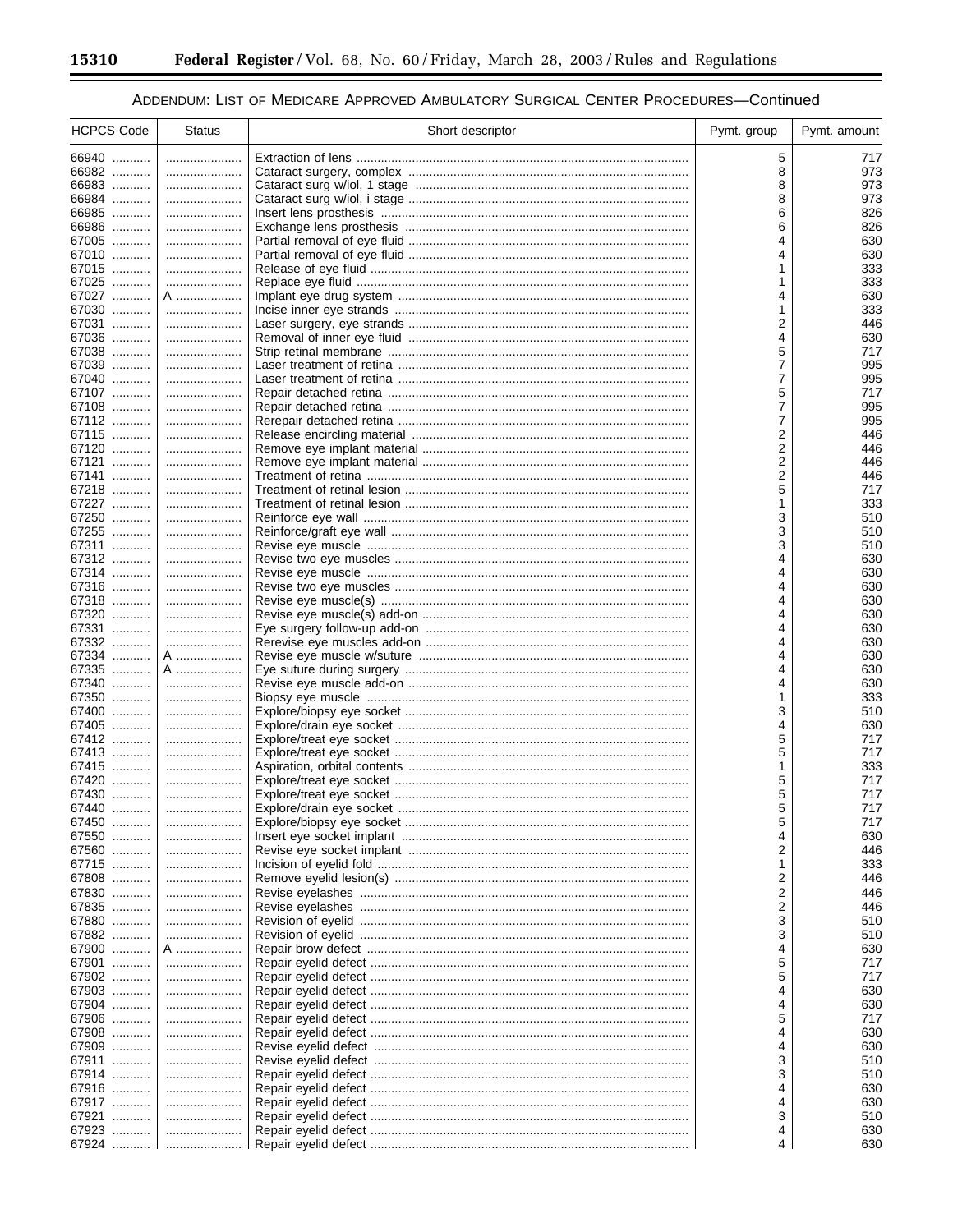| <b>HCPCS Code</b> | <b>Status</b> | Short descriptor | Pymt. group    | Pymt. amount |
|-------------------|---------------|------------------|----------------|--------------|
| 67935             |               |                  | 2              | 446          |
| 67950             |               |                  | 2              | 446          |
| 67961             |               |                  | 3              | 510          |
| 67966             |               |                  | 3              | 510          |
| 67971             |               |                  | 3              | 510          |
| 67973             |               |                  | 3              | 510          |
| 67974             |               |                  | 3              | 510          |
| 67975             |               |                  | 3              | 510          |
| 68115             | A             |                  | 2              | 446          |
| 68130             |               |                  | $\overline{2}$ | 446          |
| 68320             |               |                  | 4              | 630          |
| 68325             |               |                  | 4              | 630          |
| 68326             |               |                  | 4              | 630          |
| 68328             |               |                  | 4              | 630          |
| 68330             |               |                  | 4              | 630          |
| 68335             |               |                  | 4              | 630          |
| 68340             |               |                  | 4              | 630          |
| 68360             |               |                  | 2              | 446          |
| 68362             |               |                  | 2              | 446          |
| 68500             |               |                  | 3              | 510          |
| 68505             |               |                  | 3<br>1         | 510          |
| 68510<br>68520    |               |                  | 3              | 333          |
| 68525             |               |                  | 1              | 510<br>333   |
| 68540             |               |                  | 3              | 510          |
| 68550             | <br>          |                  | 3              | 510          |
| 68700             |               |                  | 2              | 446          |
| 68720             |               |                  | 4              | 630          |
| 68745             |               |                  | 4              | 630          |
| 68750             |               |                  | 4              | 630          |
| 68770             | A             |                  | 4              | 630          |
| 68810             |               |                  | 1              | 333          |
| 68811             |               |                  | 2              | 446          |
| 68815             |               |                  | 2              | 446          |
| 69110             |               |                  | 1              | 333          |
| 69120             |               |                  | 2              | 446          |
| 69140             |               |                  | 2              | 446          |
| 69145             |               |                  | 2              | 446          |
| 69150             | .             |                  | 3              | 510          |
| 69205             |               |                  | 1              | 333          |
| 69300             | A             |                  | 3              | 510          |
| 69310             |               |                  | 3              | 510          |
| 69320             |               |                  | 7              | 995          |
| 69421             |               |                  | 3              | 510          |
| 69424             | D             |                  | 1              | 333          |
| 69436             |               |                  | 3              | 510          |
| 69440             |               |                  | 3              | 510          |
| 69450             | $\ldots$      |                  |                | 333          |
| 69501             |               |                  |                | 995          |
| 69502             |               |                  | 7              | 995          |
| 69505             |               |                  | 7              | 995          |
| 69511             |               |                  | $\overline{7}$ | 995          |
| 69530             |               |                  | 7              | 995          |
| 69550             |               |                  | 5              | 717          |
| 69552             |               |                  | 7              | 995          |
| 69601             |               |                  | 7              | 995          |
| 69602             |               |                  | 7              | 995          |
| 69603             |               |                  | $\overline{7}$ | 995          |
| 69604             |               |                  | 7              | 995          |
| 69605             |               |                  | $\overline{7}$ | 995          |
| 69620             |               |                  | 2              | 446          |
| 69631             |               |                  | 5              | 717          |
| 69632             |               |                  | 5              | 717          |
| 69633<br>69635    |               |                  | 5<br>7         | 717          |
|                   |               |                  | $\overline{7}$ | 995          |
| 69636<br>69637    |               |                  | 7              | 995          |
| 69641             |               |                  | $\overline{7}$ | 995<br>995   |
| 69642             |               |                  | $\overline{7}$ | 995          |
| 69643             |               |                  | $\overline{7}$ | 995          |
| 69644             |               |                  | 7              | 995          |
| 69645             |               |                  | 7              | 995          |
|                   |               |                  |                |              |